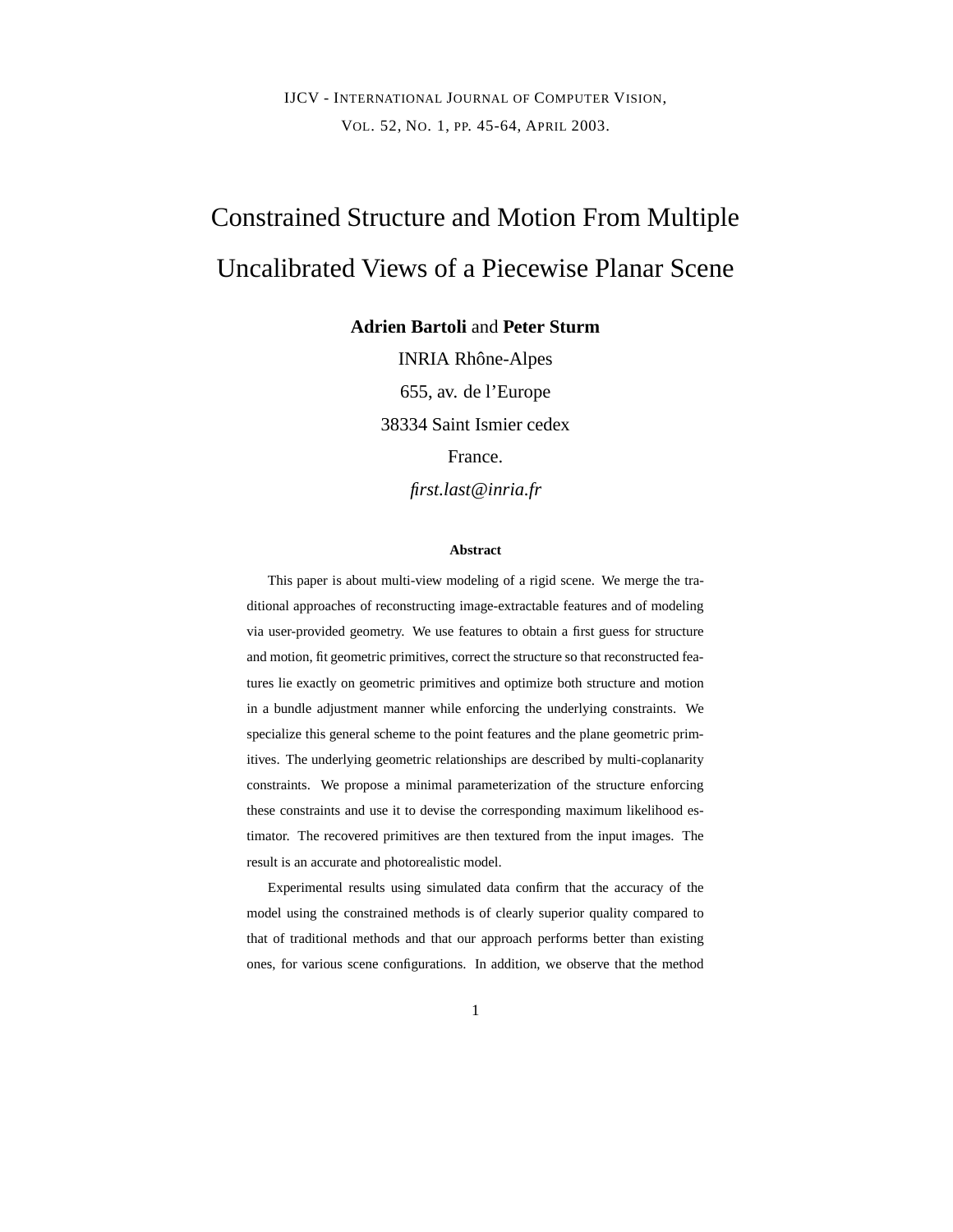still performs better in a number of configurations when the observed surfaces are not exactly planar. We also validate our method using real images.

*Keywords:* 3D Reconstruction, Piecewise Planar Scene, Constrained Structure and Motion, Maximum Likelihood Estimator.

# **1 Introduction**

The general problem of scene modeling is, given a sequence of images without a priori information, to recover a model of the scene as well as (relative) pose and calibration. Performing this task accurately is one of the key goals in computer vision.

In this paper, we focus on the geometric scene modeling, i.e. we do not address aspects of lighting and surface appearance recovery besides perspective correction of texture maps. We aim at devising a framework for the recovery of photorealistic and accurate models from a sparse set of images.

Existing works fall into two categories: the *feature-* and the *primitive-based* approaches. By *features*, we designate two- or lower-dimensional geometric entities that can be extracted from individual images (e.g. points, lines, conics). By *primitives*, we mean other entities, e.g. planes or higher-dimensional ones (cubes, spheres). Let us examine these two approaches in more detail. First, the *primitive-based* approach, see e.g. [9, 22, 34], in which the user typically provides parametric primitives through a modeling program. Parameters are determined using 3D-2D or 2D-2D matches and possibly refined using photometric criteria, such as maximization of the gradient for wireframe models, to optimize their reprojection. If necessary, camera calibration is performed and texture maps are extracted for each primitive to produce a renderable model. This approach has proven to give convincing results, notably in terms of producing photorealistic rendering.

The *feature-based* approach, see e.g. [6], relies on the existence of extractable image features. These features are matched accross the different views, typically using photometric and geometric criteria or by hand. From these, structure and motion are recovered. If necessary, camera calibration is performed and parameters refined in a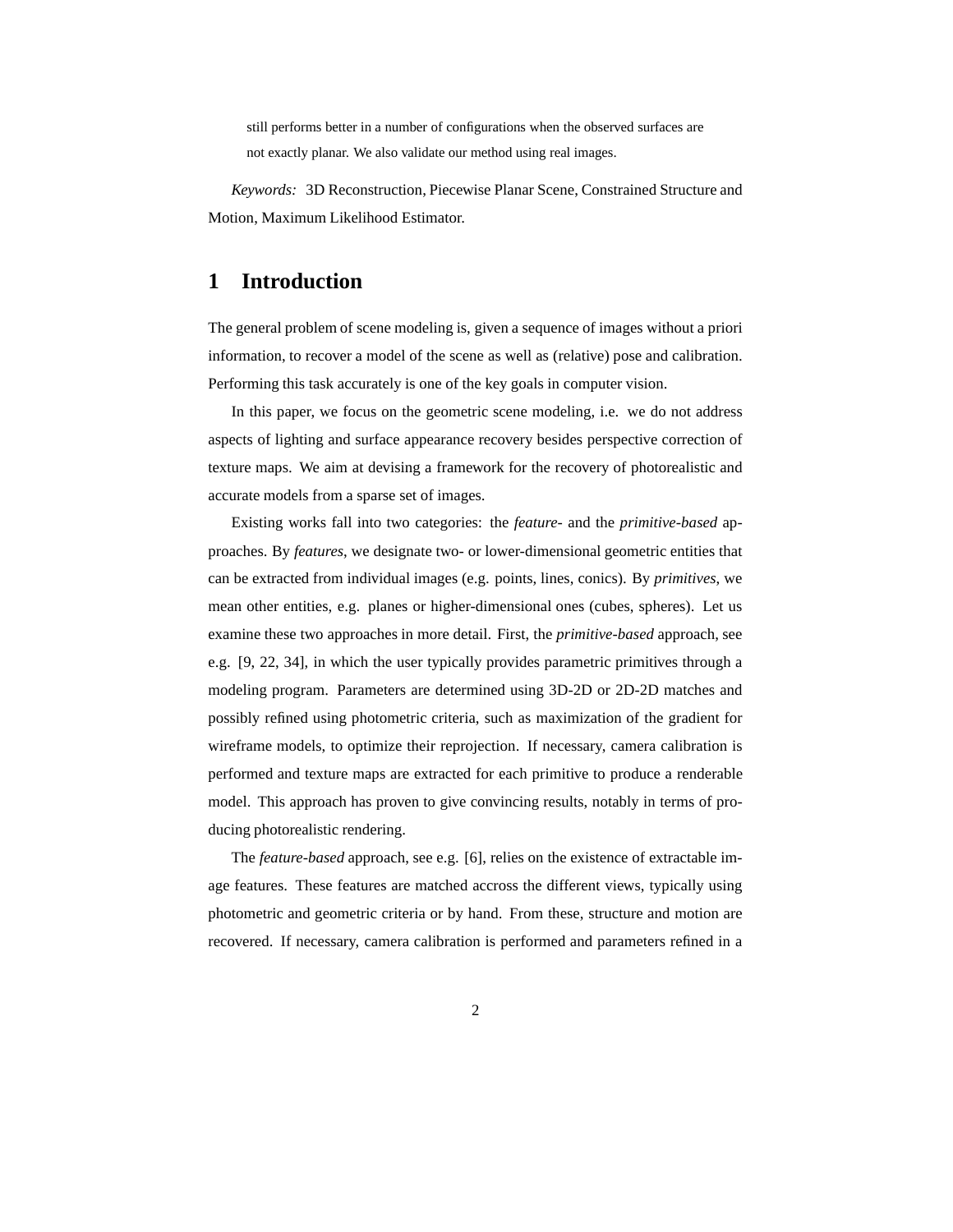bundle adjustment manner. This approach has proven to provide accurate reconstruction results, due to the high (in general) number of features considered. The problem is that modeling a scene with features alone does not allow to produce photorealistic rendering. Several works consider this issue, by using as features all the pixels, via dense matching [30], space-carving [21, 31], or plenoptic modeling [14, 23]. The main limitation of at least the latter approach is that a high number of images is necessary to achieve accurate reconstruction. Other approaches relying on an a priori known environment (e.g. using turn-table sequences[27, 38] or apparent contours[8]) can produce high quality rendering but do not work in the general case.

Actually, there exists a continuum between the two extreme feature- and primitivebased categories, made of *hybrid* approaches using both features and primitives<sup>1</sup>. These approaches are made to draw on the strength of both feature- and primitive-based categories: the high (in general) number of features might allow to obtain an accurate model recovery (even more accurate than for feature-based approaches) while the primitives contribute to form a photorealistic model. In hybrid approaches, the features and the primitives are linked by geometric constraints.

We study such an hybrid approach based on the point feature and the plane primitive. The geometric constraints used are incidence of points with none, one or several modeled planes and are called *multi-coplanarity constraints*. The corresponding constrained structure and motion recovery process is then called *piecewise planarstructure and motion*.

These choices are motivated as follow. The point is a standard, widespread feature that may be easily extracted from the images. Most existing sparse structure and motion recovery systems deal with point features. The plane is a primitive sufficiently general to model a large number of real scenes, especially in man-made environments. Moreover, there are several works dealing with planes, that might be useful for an integrated modeling system: plane detection [3, 7, 10, 11, 12, 32, 40], plane-guided point matching [1, 11, 12, 32, 45], and self-calibration using the knowledge of planes [1, 24, 42, 45, 46].

<sup>&</sup>lt;sup>1</sup>Note that this is very different from the hybrid approach of [9] which is actually primitive-based.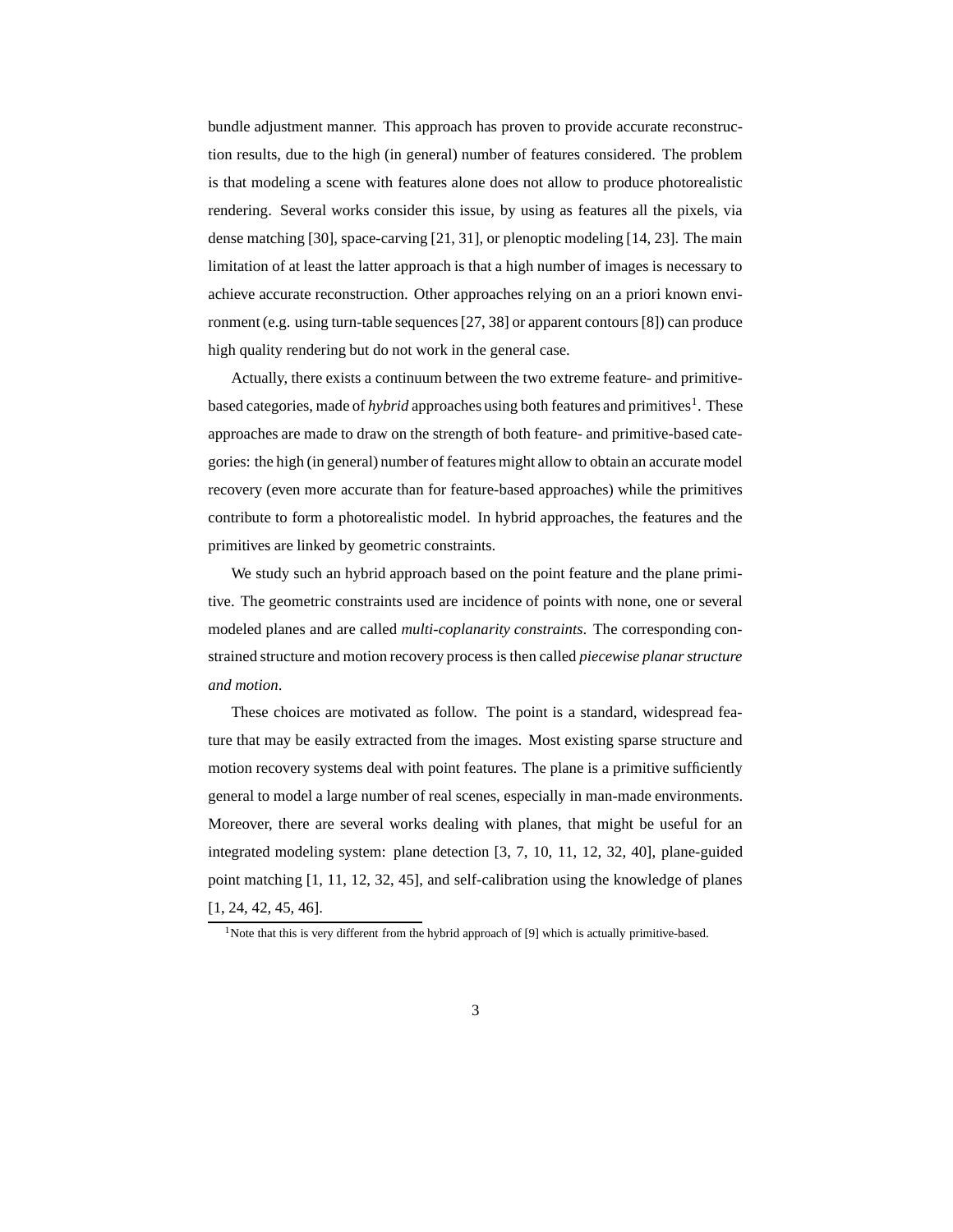Concretely, we propose methods to parameterize points and planes under multicoplanarity constraints. This parameterization is consistent in the sense that its number of parameters is the same as the number of degrees of freedom of the scene. It is employed to derive maximum likelihood estimators. Scene structure and camera motion are consistently estimated at once. A projective as well as a Euclidean version of the estimator are derived. The recovered structure perfectly satisfies the geometric constraints and is optimal in this respect, where optimal means maximum likelihood under a geometric error model.

In the following two paragraphs, we present the piecewise planar structure and motion process and review existing work.

**Piecewise planar structure and motion.** Given point correspondences between images, traditional *unconstrained structure and motion* reconstruct the points without using geometric constraints. First, suboptimal methods, see e.g. [6, 37], are used to compute an initial solution. The result is then refined using bundle adjustment [33, 44]. If camera calibration is not available, the result is a projective reconstruction. In this case, the calibration information can be recovered on-line using several techniques [18, 25, 29, 41]. The uncalibrated reconstruction is then upgraded to metric and bundle adjustment is used to compute an optimal metric structure and motion.

In the projective case, when only points are used as features, then the scene has  $11n - 15 + 3m$  essential degrees of freedom, where n is the number of views and m the number of points. Each view has 11 degrees of freedom; 15 degrees of freedom for the choice of the projective basis are deduced.

Assume now, that not only point correspondences are available, but also their plane memberships. The goal is to compute an optimal structure and motion including the geometric constraints underlying to the special multi-coplanarstructure of the points. Ideally, this process is a maximum likelihood estimator optimizing feature, primitive positions, and viewing parameters while enforcing the underlying geometric constraints. Consequently, there is a need for a new formulation of structure and motion, that models both features and primitives, and that preserves the relationships between them, in our case, that models points and enforces multi-coplanarity constraints. The use of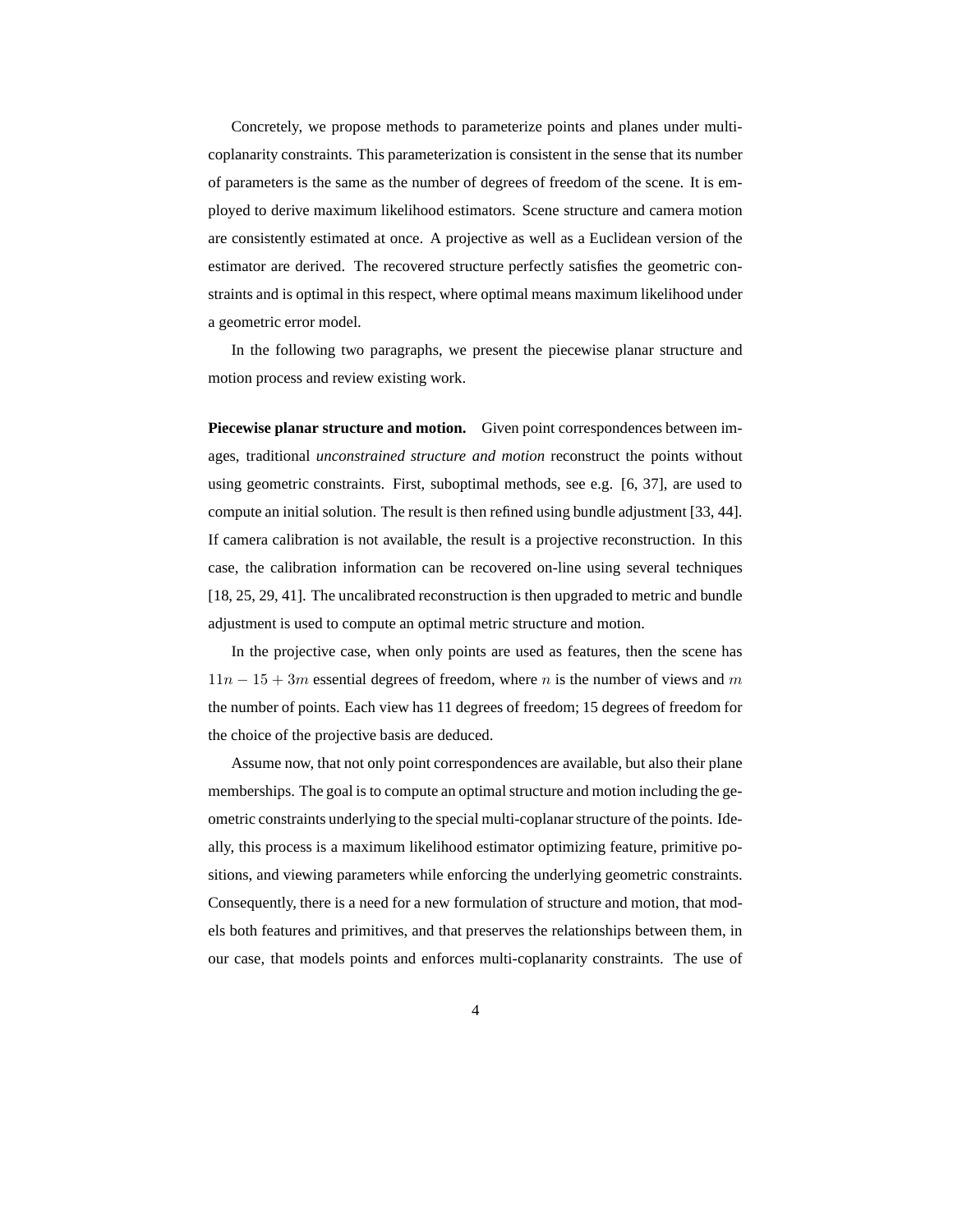such a constrained estimator has a strong impact on the structure and motion process. Compared to the unconstrained case, the use of primitives constituting an important geometric constraint on both structure and motion, we can expect better reconstruction results. It might also be faster, as the number of parameters is usually lower.

Intra-primitive constraints, such as a priori known angles or parallelism of the modeled planes could be used. One problem with these constraints is that, generally speaking, they can not be used in a projective framework. Many other kinds of constraints could be modeled, such as the collinearity of points.

Choosing the constraints to model is difficult. Indeed, this is a trade-off between accuracy (the more constraints are used, the more accurate the reconstruction will be) and the complexity of the algebraic modeling. If too many kinds of constraints are used, then we end up with a network of constraints, that may be viewed as a graph linking features and primitives, and that might be redundent in the sense of cycles in this graph. Another issue is the automatization of an integrated modeling system. High-order constraints, such as the arrangement of planes in e.g. cuboïds, are more difficult to detect than the coplanarity of a set of points. A comprehensive treatment of the possible geometric constraints is out of the scope of this paper.

As said before, the incorporation of multi-coplanarity constraints has an impact on the number of essential degrees of freedom of the scene, e.g. a point on one plane has 2 degrees of freedom instead of 3 in the unconstrained case. Consequently, the number of degrees of freedom of such a scene becomes equal to  $11n-15+3p+3m \sum_j jm_j$  where the notation  $m_j$  designates the number of points lying on j of a total of p modeled planes.

Let us review existing piecewise planar structure and motion estimators.

**Previous work.** Most of the existing works yield only a sub-optimal estimation of the geometry. Actually, they fall into two categories:

- the recovered structure is only approximately piecewise planar so clearly the results can not be optimal [11, 26, 39, 40, 46];
- the recovered structure is piecewise planar but the method is not optimal because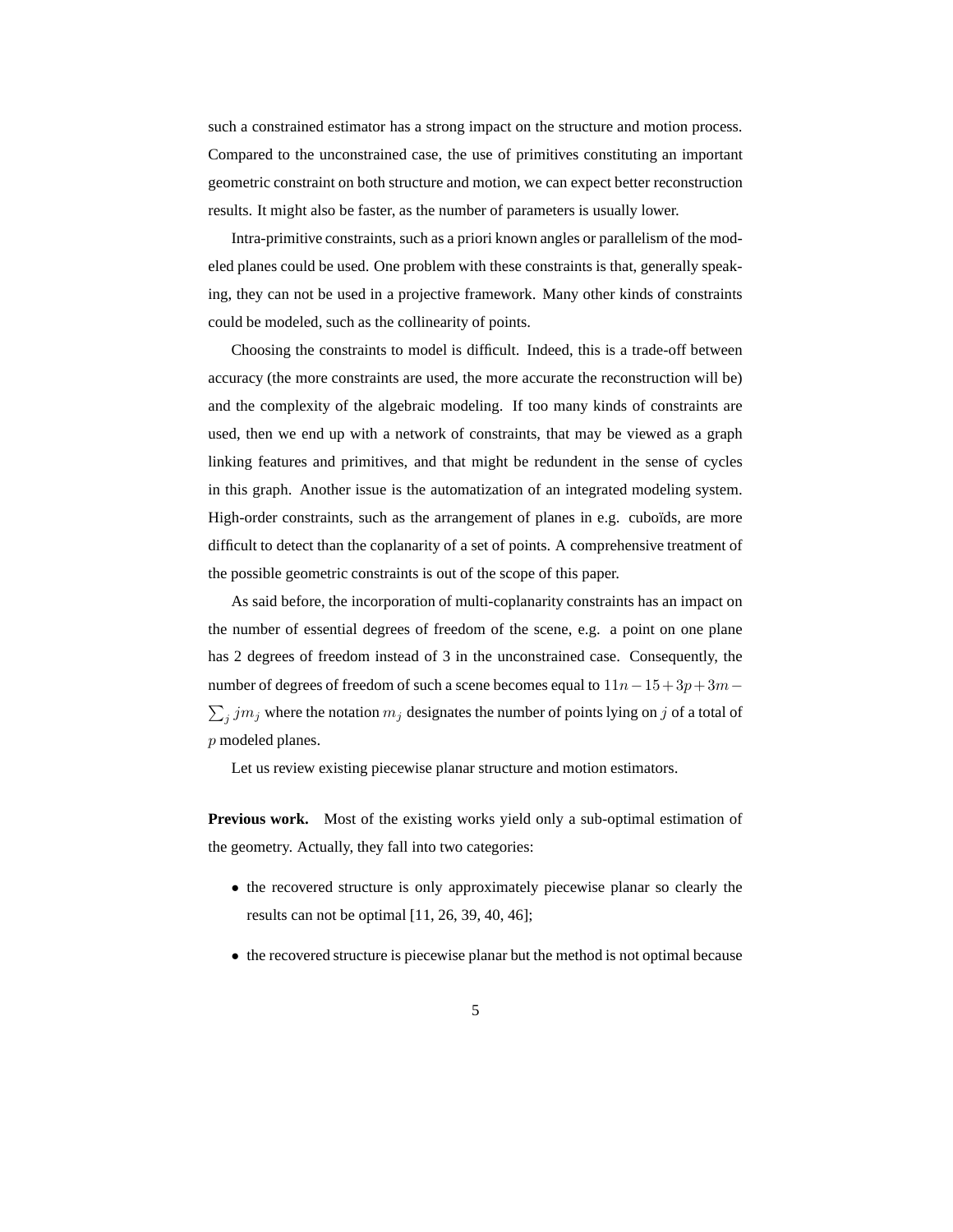it can not be turned into a maximum likelihood estimator or only the singlecoplanarity constraint is modeled [1, 3, 5].

If we want our estimator to be optimal with respect to piecewise planarity, it has to fall into the second category, i.e. the recovered model has to be exactly piecewise planar. The constrained structure and motion is a maximum likelihood estimator that incorporates points, planes and multi-coplanarity constraints in a bundle adjustment manner. The cost function is non-linear [33, 44] and subject to constraints. There are several ways to conduct such an optimization process, in particular, we could use constrained optimization techniques such as sequential quadratic programming or a specific structure and motion parameterization enforcing the multi-coplanarity constraints [4, 5].

Ideally, these two possibilities give the same results because they are both consistent (i.e. the number of algebraic degrees of freedom is the same as that of essential degrees of freedom of the scene) and the cost function being optimized is the same. However, in practice, the convergence of the optimization process is determined by the number of parameters used which directly influences numerical stability. This determines which method to use in which case.

In our case, the number of parameters is high and so we have to reduce it to or close to the minimum, i.e. the number of essential degrees of freedom, if we want to ensure a stable optimization process. The first possibility consists in systematically adding parameters to the system to model constraints and is consequently unadapted. The second possibility is less systematic, so needs more algebraic manipulations to be derived. However, the number of parameters is so reduced that the convergence might be faster and more reliable. Another issue that is important to be dealt with for both estimation cost and stability is that of analytic differentiation for the non-linear minimizer, which implies that the parameterization has a closed-form expression.

We addressed the case of two views and points lying on one plane (i.e. the singlecoplanarity constraint) in [5] and extended it to multi-view and multi-coplanarity constraints in [4] where we derived the maximum likelihood estimator but without the possibility of analytic differentiation. In this paper, we present an estimator and the corresponding parameterization which is minimal for the structure and quasi-minimal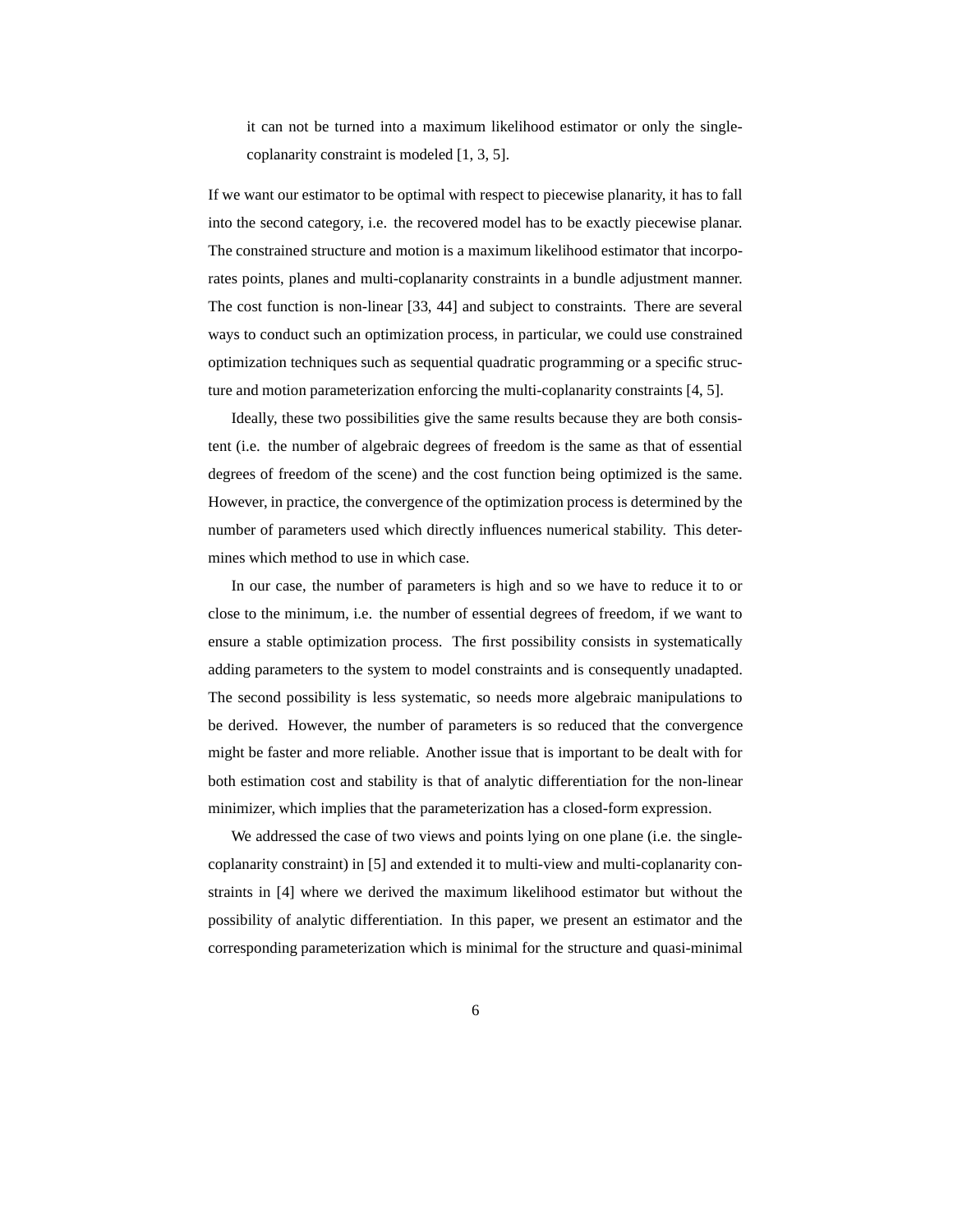for the motion, for  $n$  views and a quasi-general set of multi-coplanarity constraints and which allows analytic differentiation.

As real world surfaces are only approximately planar, we experimentally evaluate the performance of the constrained method compared to an unconstrained one with respect to different degrees of deviation from planarity and different scene configurations.

Since our approach needs to upgrade an uncalibrated reconstruction to metric, we perform self-calibration. To initialize a bundle adjustment procedure, we use the linear method of [28], inspired by [41], for the estimation of variable focal length. In practice, we encountered a singular situation, that is likely to occur in modeling applications: the optical axes of all images meet in a single 3D point (which will usually be the center of the modeled object). We adapt the basic method to this case and validate the approach on real images.

In §2 we give our notations. We then present our parameterization and the corresponding maximum likelihood estimator for a projective framework in §3, followed by an equivalent scheme in the Euclidean case in  $§4$  where we also present self-calibration. We report on experiments on simulated data for constrained structure and motion in §5. Finally, §6 shows experimental results obtained using real images taken with an uncalibrated camera which validate both the reconstruction and the self-calibration processes, followed by our conclusions.

### **2 Notations**

Physical entities (points, planes, etc.) are typeset using italic fonts  $(X, \pi, \text{ etc.})$  and their corresponding homogeneous coordinate vectors using the same letters in bold fonts  $(X, \pi, etc.)$ . Matrices are designated by sans-serif fonts such as H. Vector and matrix elements are typeset using italic fonts and indices, e.g.  $\mathbf{X} \sim (X_1, X_2, X_3, X_4)^{\mathsf{T}}$ where  $\text{ }^{\mathsf{T}}$  is the transposition and  $\sim$  the equality up to a non-zero scale factor.

The notation  $X_{i,j}$  is used to designate the vector formed with the elements of X with index different from j. Similarly,  $X_{i \leftarrow \alpha}$  represents the vector X with the value  $\alpha$ inserted at the j-th position. The cross product is written  $\times$  and the associated  $3 \times 3$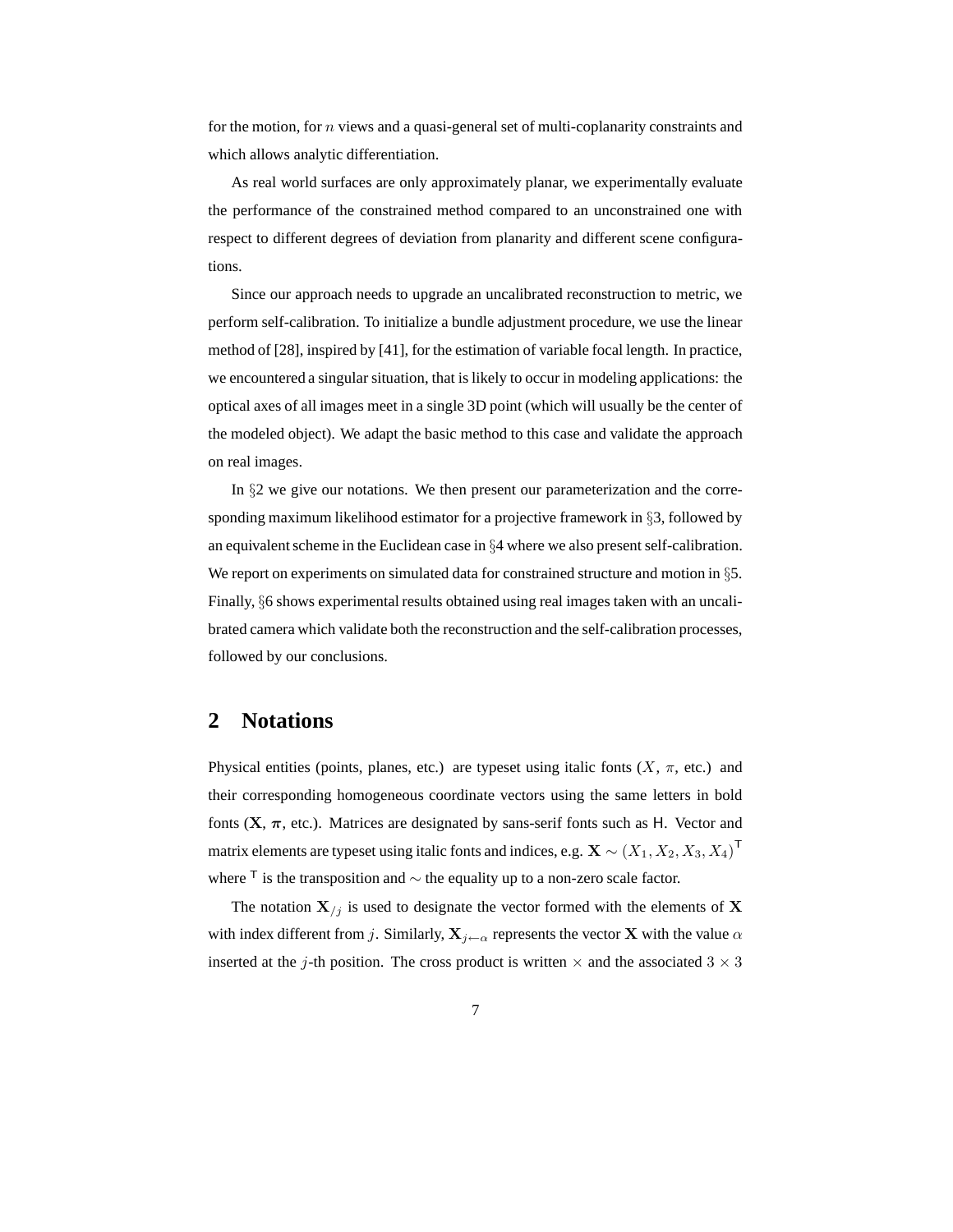skew-symmetric matrix  $\left[\cdot\right]_{\times}$ .

We model cameras using perspective projection, described by a  $3 \times 4$  homogeneous matrix P. Non-linear optimization processes are conducted using the Levenberg-Marquardt algorithm [13].

# **3 Constrained Projective Structure and Motion**

In this section, we describe how to minimally parameterize the structure and quasiminimally the motion in the projective case. We then derive the maximum likelihood estimator corresponding to the constrained structure and motion.

As shown in the expression for the number of essential degrees of freedom of the scene, we have to take into account 15 degrees of gauge freedom left by the arbitrary choice for the projective basis of the reconstruction. Gauge freedom is defined as the internal freedom of choice for a coordinate system [43]. It can be fixed using a particular formulation for the structure [17] or for the camera matrices [6]. Due to the complexity of structure parameterization, we have chosen to absorb the gauge freedom into the parameterization of motion.

In the next two sections, we describe respectively our structure and motion parameterizations.

#### **3.1 Structure Parameterization**

As said in the introduction, we have to parameterize both planes and points and in addition enforce the underlying multi-coplanarity constraints. The parameterization consists in passing from the usual homogeneous 4-vectors that represent points and planes in 3D projective space, to a minimal set of parameters representing the structure while enforcing the multi-coplanarity constraints. We first give an homogeneous and consistent parameterization for planes and points and then remove the homogeneity to reach a minimal parameterization. This last step is achieved using what we call *mapped coordinates* that allow to locally remove homogeneity. This is also used in the parameterization of the motion and in the Euclidean case.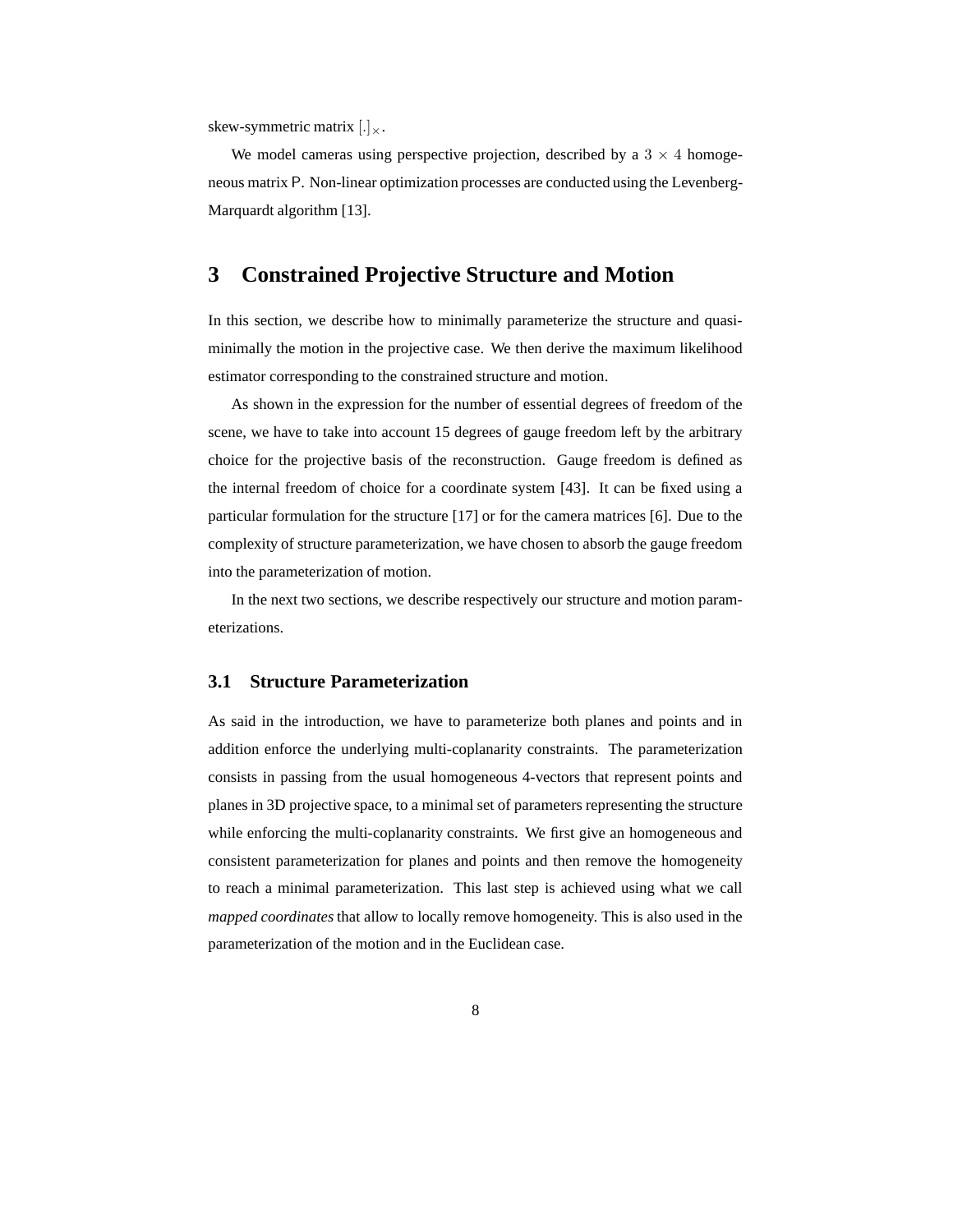#### **3.1.1 Multi-coplanarity Constraints**

A multi-coplanarity constraint is a geometric constraint between a point and a set of planes. Before parameterizing the structure, we have to decide where, in the parameterization of planes, of points or both, these constraints have to be incorporated. Actually, it seems inevitable to incorporate them in the point parameterization. Let us investigate the case of plane parameterization. Indeed, consider the case of a point lying on more than three planes. Such a point does not have, in general, any degree of freedom, and can be determined using three of the planes it lies on<sup>2</sup>. Once this point has been determined, it constrains the position of the other planes. Consequently, plane parameterization is dependent on multi-coplanarity constraints provided they contain a point lying on more than three planes.

If we do not model points lying on more than three planes (or take into account only three of the planes they lie on), it is possible to parameterize each plane independently while the multi-coplanarity constraints up to three planes are to be taken into account only for point parameterization. Considering that points lying on four or more planes are rare, we make such an assumption (an algebraic solution will just be sketched). Let us see the corresponding parameterization.

#### **3.1.2 Planes**

As said above, planes do not incorporate multi-coplanarity constraints and each one has therefore 3 degrees of freedom. An homogeneous 4-vector is then a consistent parameterization.

#### **3.1.3 Points Under Multi-coplanarity Constraints**

We describe point parameterization performed under a local incorporation of multicoplanarity constraints. Let us examine different possible means. We then present our solution for the different multi-coplanarity cases.

To simplify the reading, we consider the case of a 2D point  $x$  constrained to lie on a 2D line l, which is similar to the 3D single-coplanarity case. Such a constraint

<sup>2</sup>This is not true if the planes form a pencil.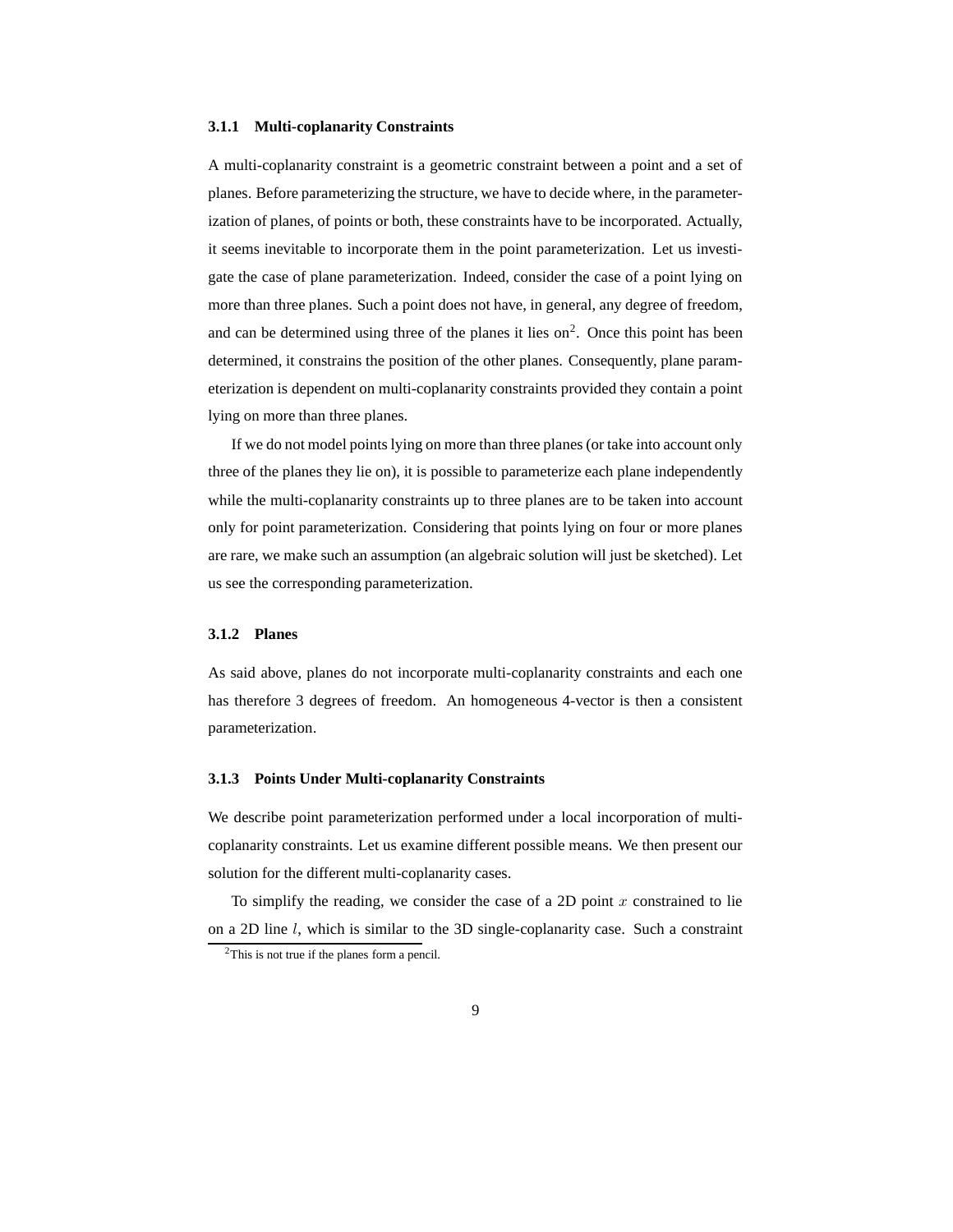is expressed as  $I^T x = 0$  and is satisfied for any point expressed in the nullspace of  $\mathbf{l}^{\mathsf{T}} \sim (l_1, l_2, l_3).$ 

The approach that naturally comes to mind is to compute a basis for the nullspace of  $I<sup>T</sup>$  and to express the coordinates of point x in this basis. We examine two ways to compute this nullspace basis and show that each of them are not appropriate to our problem.

A basis for the nullspace of  $1^{\mathsf{T}}$  is given by the skew-symmetric  $3 \times 3$  cross-product matrix associated to l (there are other possible bases):

$$
L \sim [l]_{\times} \sim \begin{pmatrix} 0 & -l_3 & l_2 \\ l_3 & 0 & -l_1 \\ -l_2 & l_1 & 0 \end{pmatrix}.
$$

One can easily check that, as required,  $I^TL = 0_3^T$  and rank  $L = 2$ . Any point on l can be represented by a linear combination of the 3 columns of L, thereby involving 3 homogeneous coefficients. This is not consistent since a point on a line has only 1 degree of freedom. On the other hand, one could think of using only 2 columns of L as a basis for the nullspace, say drop the leading column  $l_1$ . In this case, the representation is consistent, but it is no more complete: the point with coordinate  $l_1$  lying on l can not be represented as a linear combination of the two last columns of L.

Another possibility is to compute an orthonormal basis for the nullspace of  $1<sup>T</sup>$ through e.g. its singular value decomposition:

$$
\mathbf{l}^{\mathsf{T}} \sim \mathbf{l}^{\mathsf{T}} \mathrm{diag}(1,0,0) \left( \mathbf{l}_{3 \times 1} \ | \ \bar{V}_{3 \times 2} \ \right).
$$

In this case, the basis given by the two columns of  $\overline{V}$  is minimal and the corresponding parameterization would be consistent. However, since the entries of  $\bar{V}$  do not depend directly on the coefficients of l, analytic differenciation would not be possible in the underlying optimization process.

Consistency and analytic differenciation are the main reasons for our specific parameterization to be used. We successively deal with points lying on none, one, two and three planes.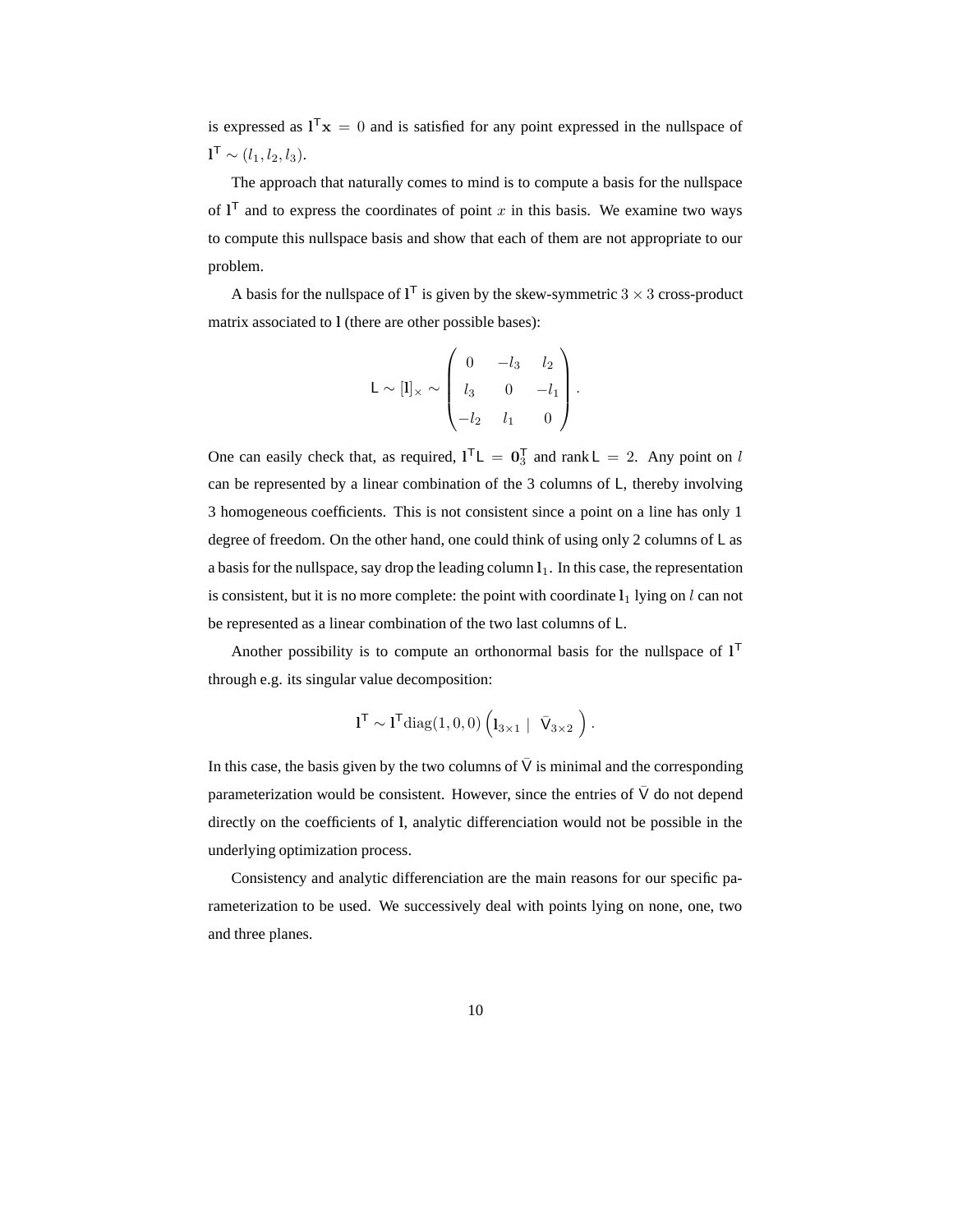**Unconstrained points.** Such a point does not lie on any modeled plane and being therefore not subject to any modeled geometric constraint, it has 3 degrees of freedom. An homogeneous 4-vector is then a consistent parameterization.

**Single-coplanar points.** Let X be a point constrained to lie on a plane  $\pi$ . Such a point has 2 degrees of freedom and our goal is then to express it via an homogeneous 3-vector —instead of the general homogeneous 4-vector— by incorporating the singlecoplanarity constraint.

Algebraically, this constraint is written as  $\pi^{\top}X = 0$ . Let us find a change of projective basis where each point lying on  $\pi$  has an element fixed to a constant value, so that this element can be ignored in the parameterization of  $X$ . For that purpose, we define the class of homographies  $H^j_\pi$  by the identity matrix of size  $4 \times 4$  where the j-th row ( $j \in \{1...4\}$ ) has been replaced by the 4-vector  $\boldsymbol{\pi}^{\mathsf{T}}$  (e.g.  $\boldsymbol{\mathsf{H}}_{\pi}^1 \sim \left( \begin{array}{c} 1 & 0 \\ 0 & 1 \end{array} \right)$  $\begin{pmatrix} \pi^T \\ 0 \end{pmatrix}$  $0_3$   $I_{3\times 3}$  ). Let  $\Xi \sim H_{\pi}^{j} \mathbf{X}$  be the representation of X in this new basis. By definition of  $H_{\pi}^{j}$ , we have  $\Xi_i = 0$  and the point X can therefore be parameterized by  $\Xi_{i,j}$ , the homogeneous 3-vector formed from the 3 elements of  $\Xi$  with index different from j, **X** being further recovered using  $\mathbf{X} \sim \mathsf{H}^j_\pi$  $^{-1}$  $\Xi$ .

There are 4 possibilities for the choice of j. Since  $H^j_\pi$  $^{-1}$  is necessary to recover **X** from  $\Xi$ , we choose j as the index that maximizes (in magnitude) the determinant of  $H_{\pi}^{j}$ :  $j = argmax_{i} |\det H_{\pi}^{i}|$  which in fact leads to  $j = argmax_{i} |\pi_{i}|$ . Such a choice ensures  $H^j_\pi$  to be a bijective transformation since  $\det H^j_\pi = \pi_j$  that, by construction, is always non-zero. Indeed,  $\pi$  is an homogeneous vector and has therefore at least one non-zero element.

Table 1 shows the practical algorithm for parameterizing/unparameterizing  $X \in \pi$ derived from the above reasoning. In the unparameterization, we divide by  $\pi_j$  that, as said above, is always non-zero.

The dropped coordinate depends on the current estimate of  $\pi$ . Therefore, it might change between two steps of the optimization process. However, this does not create discontinuities since after each optimization step, the structure is unparameterized and standard homogeneous coordinates are recovered. The structure is then reparameterized for the next iteration, and the index of the dropped coordinate may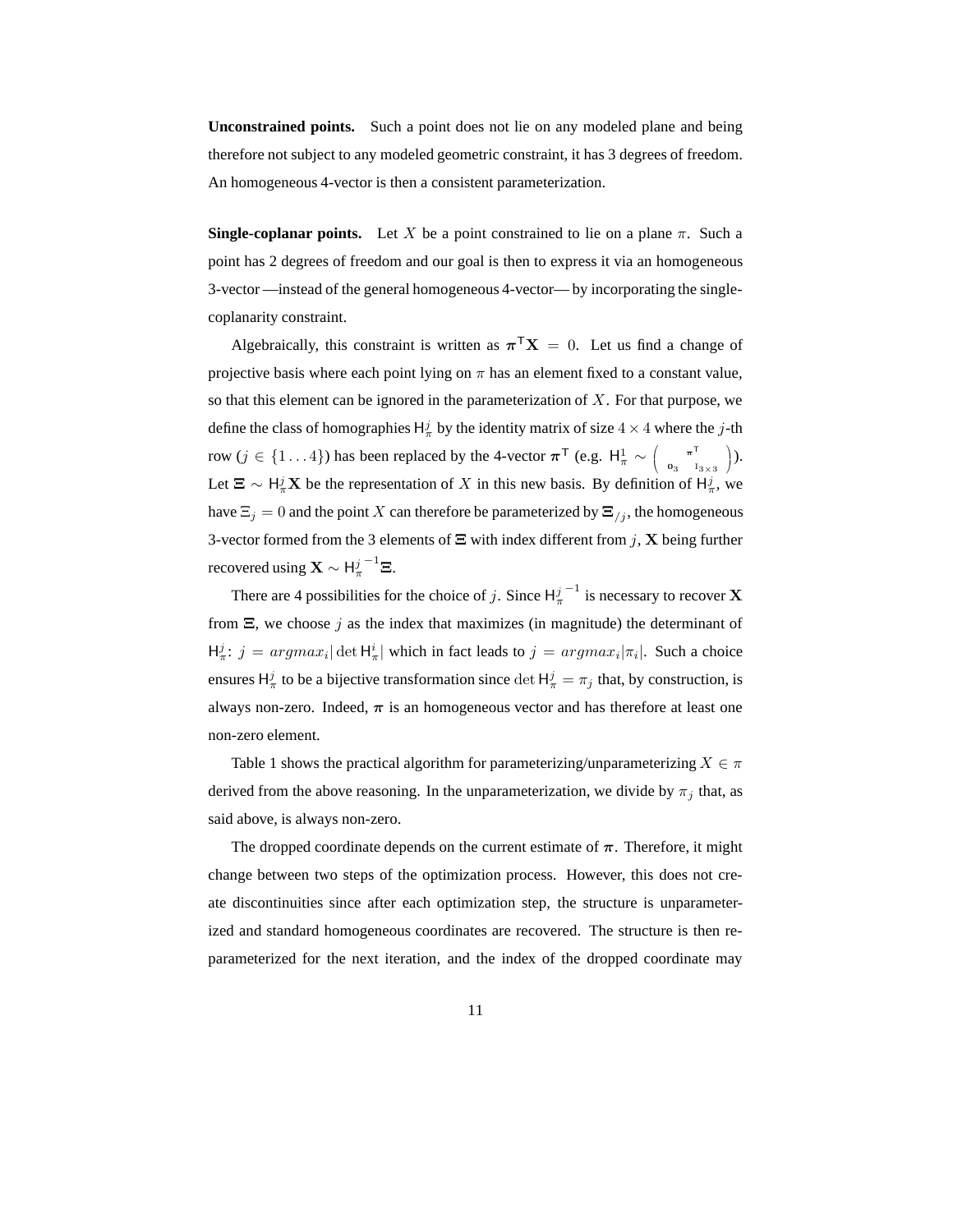Let X be a point subject to a single-coplanarity constraint with plane  $\pi$ . The homogeneous 4-vector  $X$  represents X in the current projective basis while the homogeneous 3-vector  $\widetilde{\mathbf{X}}$  is a parameterization of X incorporating the single-coplanarity constraint. *Parameterization* ( $X \rightarrow \tilde{X}$ ):

- choose j such that  $j = argmax_i |\pi_i|$  subject to  $j \in \{1...4\}$  in the projective case and  $j \in \{1 \dots 3\}$  in the Euclidean case;
- $\widetilde{\mathbf{X}} \sim \mathbf{X}_{/j}$ .

*Unparameterization*  $(\widetilde{\mathbf{X}} \to \mathbf{X})$ *:* 

- compute  $\alpha = -\frac{\sum_{i \neq j} \pi_i X_i}{\pi_j}$  $\frac{j^{\mu_i \Lambda_i}}{\pi_j};$
- $\widetilde{\mathbf{X}} \sim \widetilde{\mathbf{X}}_{j\leftarrow \alpha}$ .

Table 1: Parameterization/unparameterization of a single-coplanar point.

change. The parameterization is therefore used in a local manner, which is important in order to keep smooth the cost function and to avoid creating singularities in the minimization process.

**Multi-coplanar points, two planes.** Let X be a point constrained to lie on planes  $\pi$ and  $\pi'$ . Such a point has 1 degree of freedom provided that  $\pi \neq \pi'$  and our goal is then to express it via an homogeneous 2-vector —instead of the general homogeneous 4-vector— by incorporating the multi-coplanarity constraint.

We follow the same reasoning as for the previous case. We define the class of homographies  $H_{\pi,\pi'}^{j,j'}$  by the matrix  $H_{\pi}^{j}$  where the  $j'$ -th row has been replaced by the 4vector  $\pi^{\prime^{\mathsf{T}}}$  (e.g.  $H_{\pi,\pi^{\prime}}^{1,2} \sim$  $\sqrt{ }$  $\overline{\phantom{a}}$  $\pi^{\mathsf{T}}$  $\pi^{\prime T}$  $0_{2\times 2}$   $I_{2\times 2}$  $\sqrt{ }$ ). Let us consider  $\boldsymbol{\Xi} \sim H_{\pi,\pi'}^{j,j'}\mathbf{X}$ . By definition of  $H_{\pi,\pi'}^{j,j'}$ , we have  $\Xi_j = \Xi_{j'} = 0$  and point X can therefore be parameterized by  $\Xi_{j,j'}$ , the homogeneous 2-vector formed from the 2 elements of Ξ with index different from j and j', X being further recovered using X  $\sim$  H $_{\pi,\pi'}^{j,j'}$  $^{-1}$ Ξ.

Since j and j' must be different, this leaves  $4 \times 3 = 12$  different choices for them. As  $H_{\pi,\pi}^{j,j'}$ <sup>-1</sup> is needed, we choose j and j' such that the determinant of  $H_{\pi,\pi'}^{j,j'}$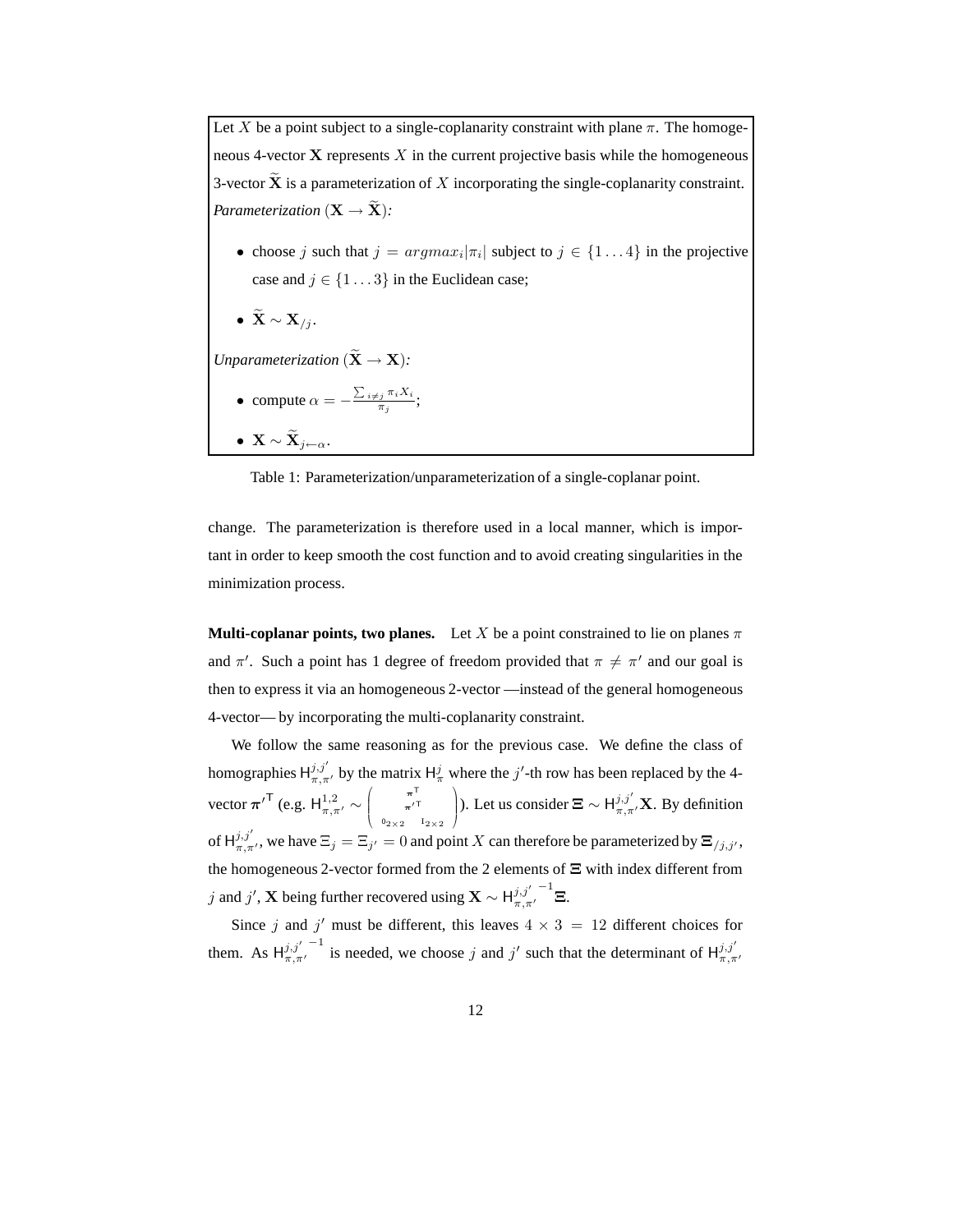is maximized (in magnitude). Subsequently deriving a practical algorithm as in the single-coplanarity case is then straightforward.

**Multi-coplanar points, three planes.** Let  $X$  be a point constrained to lie on planes  $\pi$ ,  $\pi'$  and  $\pi''$ . As already mentioned previously, it is straightforward to see that a point lying on three planes does not have, in general, any degree of freedom<sup>3</sup>. Such points are therefore not represented in the parameterization and have to be recovered from the three plane equations. There are two ways to do that. One can either choose a scheme similar to the one given previously or use the generalized cross-product, which gives a closed-form expression for the point (each point coordinate is given by the determinant of a  $3 \times 3$  matrix of plane coefficients).

**Multi-coplanar points, more than three planes.** As said previously, this case is rare. Dealing with it properly would add a great complexity to the system, in the sense that constraints would then be expressed not only on points but also on planes, thereby creating a graph of constraints with possible redundancies and cycles. Let us sketch, however, how the case of a point X lying on 4 planes  $\pi$ ,  $\pi'$ ,  $\pi''$  and  $\pi'''$  could be handled algebraically. Other higher order cases, though more complicated, could then be handled in a similar manner. The constraints are express as:

$$
\mathsf{B}^\mathsf{T}\mathbf{X} = \mathbf{0}_4 \text{ where } \mathsf{B}_{4\times 4} \sim \begin{pmatrix} \pi & \pi' & \pi'' & \pi''' \end{pmatrix}.
$$

This equation means that the matrix B has a (at least) 1-dimensional nullspace, i.e.  $\det B = 0$ , which yields a 4-linear constraint on the coefficients of the plane equations. If one chooses to constrain e.g. plane  $\pi$ , then one of its coordinates may be dropped by considering the above-derived equation, and by applying a scheme similar to that described in table 1, for the single-coplanarity case.

**Modeling intra-primitive metric constraints.** In this paragraph, we give some hints on the algebraic modeling of intra-primitive constraints, and in particular on the perpendicularity and the orthogonality of planes. As explained in the introduction, a comprehensive treatment of all these constraints is out of the scope of this paper.

<sup>&</sup>lt;sup>3</sup>This is not true if the planes form a pencil.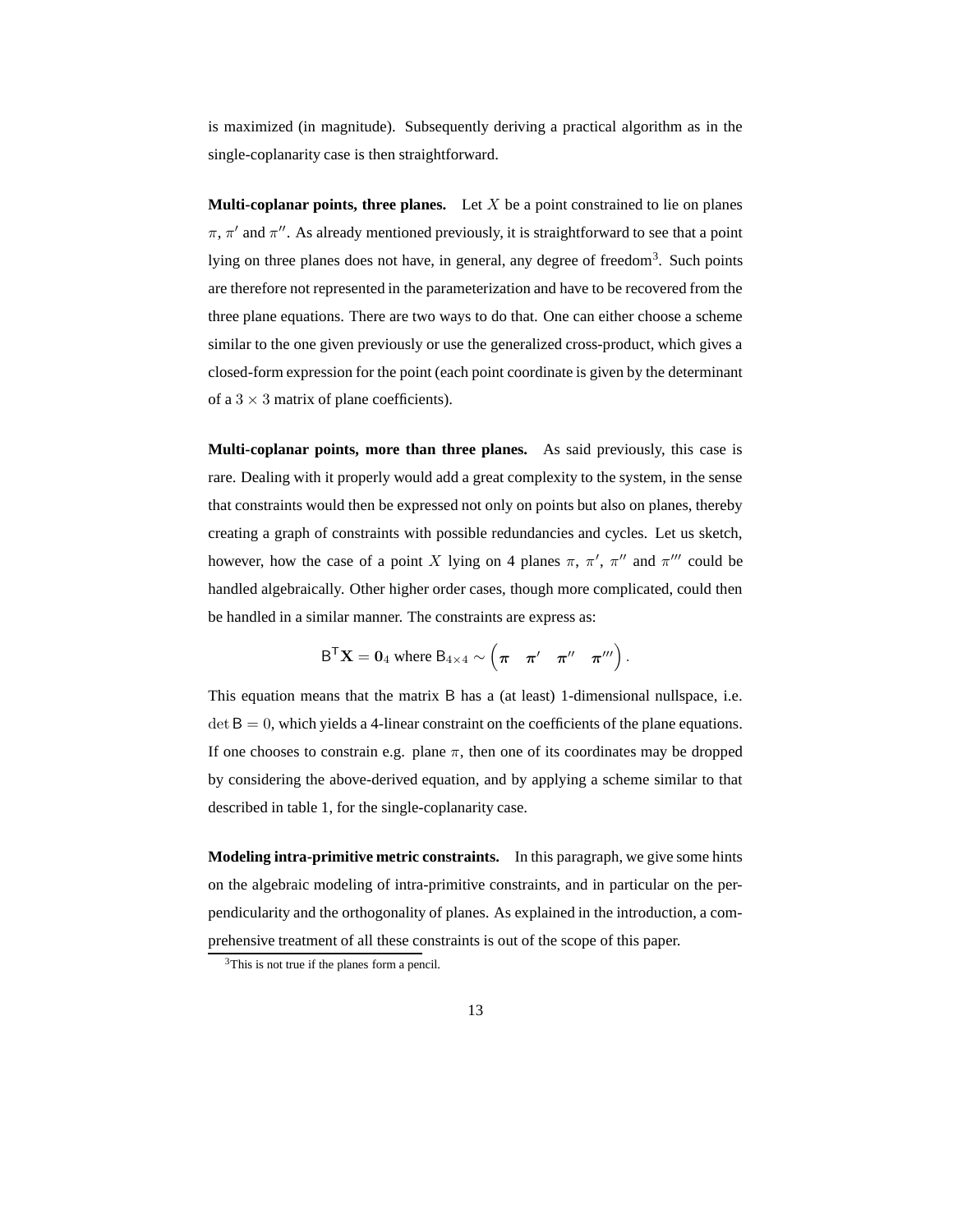Firstly, consider the perpendicularity of two planes  $\pi$  and  $\pi'$ . This constraint can be algebraically expressed by considering that the dot product between the normal vectors of two such planes must vanish:

$$
\pi_1 \pi_1' + \pi_2 \pi_2' + \pi_3 \pi_3' = 0.
$$

This bilinear constraint can be enforced by the elimination of one parameter to contrain one of the two planes to be perpendicular to the other one. We end up with the same problem as that of modeling the single-coplanarity constraint described above.

Secondly, consider the modeling of the parallelism of two planes  $\pi$  and  $\pi'$ . The normal vectors of two such planes must be equal, up to scale, which is equivalent to nullifying there cross-product:

$$
\begin{cases}\n\pi_2 \pi_3' - \pi_3 \pi_2' &= 0 \\
\pi_3 \pi_1' - \pi_1 \pi_3' &= 0 \\
\pi_1 \pi_2' - \pi_2 \pi_1' &= 0.\n\end{cases}
$$

Among these 3 equations, only 2 are independent, but one can not choose 2 of them a priori. Therefore, depending of which plane is to be contrained and on which axes, 2 equations are used to eliminate 2 of its parameters. Since these equations are bilinear, we end up with the same problem as that of modeling the multi-coplanarity constraint with 2 planes, described previously.

#### **3.1.4 Mapped Coordinates**

Homogeneous algebraic entities have an internal gauge freedom as they are only defined up to a non-zero scale factor. Consequently, they are not minimal in the sense that they are overparameterized. We define a tool called *mapped coordinates* that locally removes the homogeneity, in other words produces a minimal version of an homogeneous entity. Let us consider the case of homogeneous vectors of  $\mathbb{P}^{\nu}$ , which is not a restriction, the method being valid for any homogeneous entity (matrix, tensor). In more detail, a  $(\nu + 1)$ -vector v, can be decomposed into a  $\nu$ -vector  $\tilde{v}$  and a map  $\mu \in \{1, \ldots, \nu + 1\}$ , the index of a coefficient to be fixed. An important property is that slightly changing v does not, in general, affect  $\mu$  but only  $\tilde{v}$ , and if  $\mu$  is affected, it will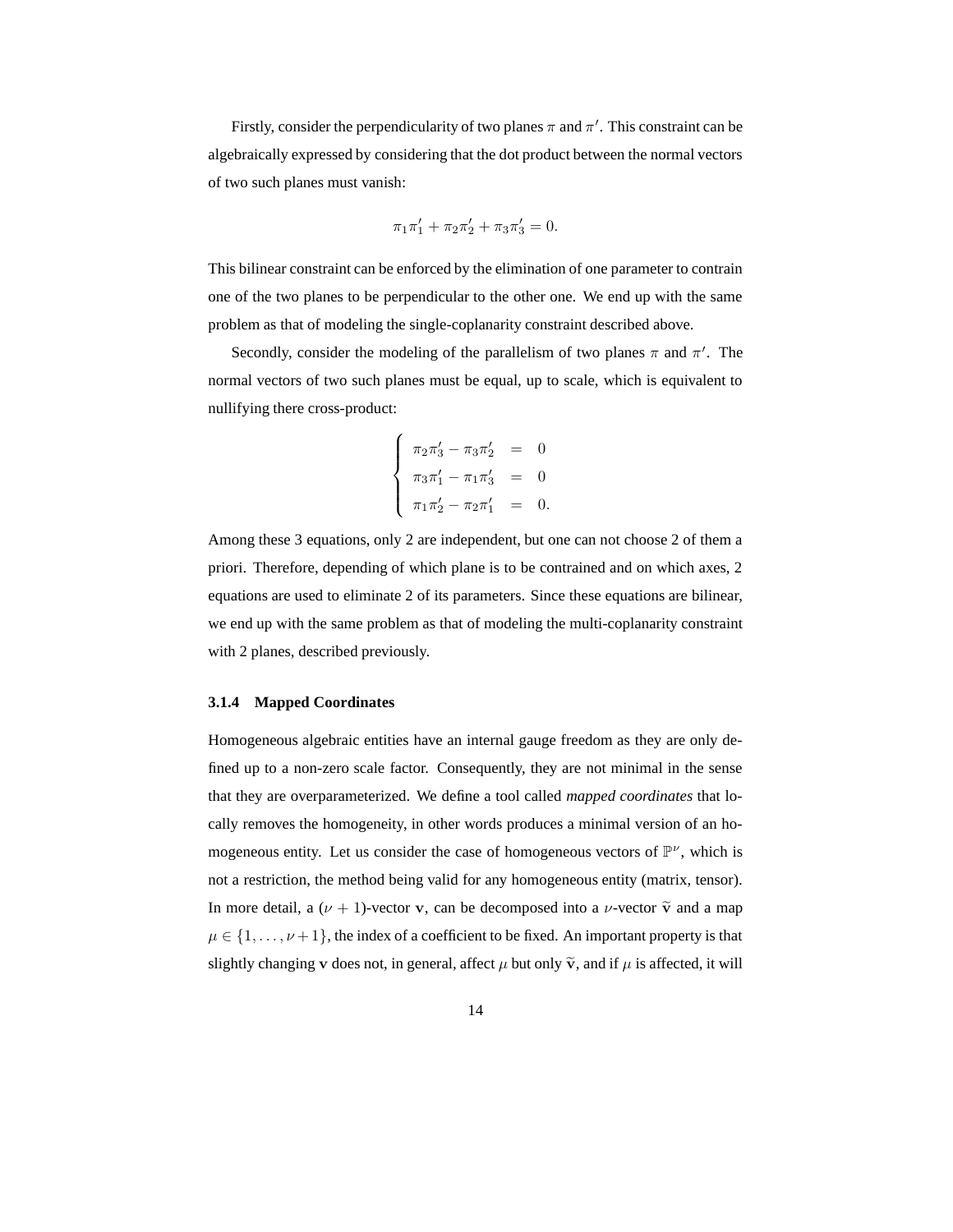usually not create numerical instability (in the sense that the maximum coefficient of v will not tend towards zero during e.g. optimization).

The map  $\mu$  is chosen as the index of the entry of v that has the largest absolute value. This choice can be justified as follows. If we assume that all entries of v have the same probability to become zero during an optimization step, our choice minimizes the probability that the selected entry (i.e. the one corresponding to the map  $\mu$ ) vanishes.

Consequently, this system is adapted to non-linear optimizers such as Levenberg-Marquardt [13], where the map can be re-estimated at each step of the optimization process. A practical algorithm for using mapped coordinates is given in table 2.

Let v be an homogeneous ( $\nu + 1$ )-vector. Any other homogeneous entity (matrix, tensor) can be brought back to this case by stacking its elements into a single vector. The inhomogeneous  $\nu$ -vector  $\tilde{\mathbf{v}}$  represents the mapped coordinates of v whereas the integer  $\mu$  represents its map.

*Mapping* ( $\mathbf{v} \rightarrow (\tilde{\mathbf{v}}, \mu)$ ):

• choose  $\mu$  such that  $\mu = argmax_i |\mathbf{v}_i|$ ;

\n- $$
\widetilde{\mathbf{v}} = \frac{\mathbf{v}_{/\mu}}{v_{\mu}}
$$
.
\n- Unmapping  $((\widetilde{\mathbf{v}}, \mu) \rightarrow \mathbf{v})$ :
\n- $\mathbf{v} \sim \widetilde{\mathbf{v}}_{\mu \leftarrow 1}$ .
\n

Table 2: Mapped coordinates for homogeneous entities. Only  $\tilde{v}$  has to be included in optimization processes.

#### **3.1.5 Summary of Structure Parameterization**

We have given algorithms to exploit multi-coplanarity constraints for up to three planes per point. These constraints are enforced in an homogeneous manner while reducing the number of parameters for each point, see §3.1.3, and the homogeneity is removed using mapped coordinates, as indicated in table 2, to obtain a minimal parameterization.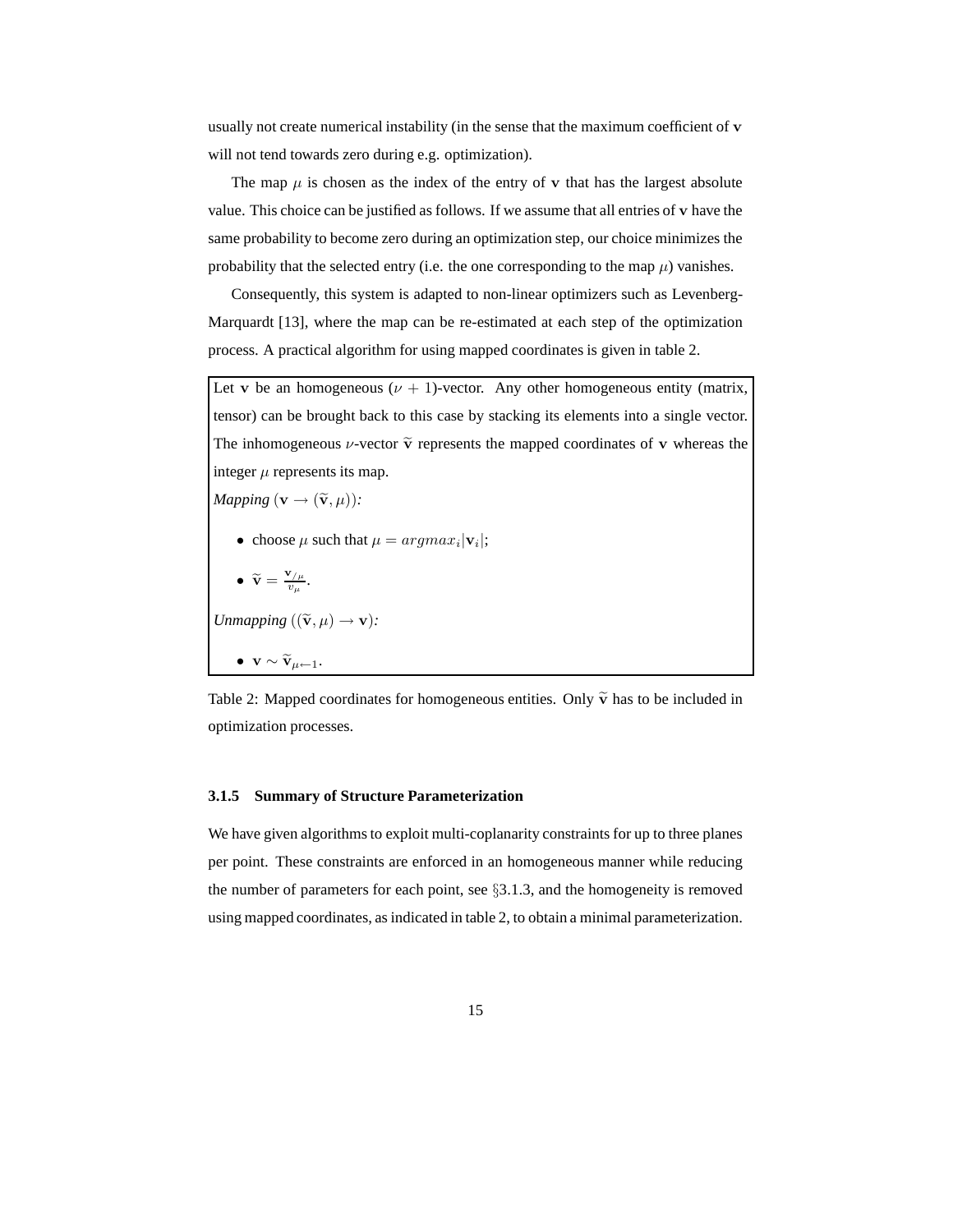#### **3.2 Motion Parameterization**

In this section, we first parameterize camera projection matrices in an homogeneous manner and then remove the homogeneity using mapped coordinates to obtain a quasiminimal parameterization.

We have chosen previously to fix the projective reconstruction basis via the camera parameterization. It has then to express  $11n - 15$  degrees of freedom but actually has  $10 + 11(n - 2)$  parameters (see below), i.e. is overparameterized by 3. This is not a problem for the optimization process since this number does not depend neither on the number of views nor on the number of points.

The number of parameters is obtained as follows. Each of the  $n$  views is represented by 11 parameters from its camera matrix, except for 2 of them, related by the epipolar geometry (or equivalently, one special-form projection matrix), that we represent using 10 parameters. More details are given below, where we describe the geometry of one, two, three or more views. Note that the motion parameterization is independent from the structure, and in particular, does not depend on the fact that the structure is constrained or not.

**One view.** The projective reconstruction basis can not be uniquely fixed. However the camera matrix P can be arbitrarily set, e.g. we use here P  $\sim$  ( I | 0).

**Two views.** If we suppose that the first camera matrix has been fixed, the second one has 7 degrees of freedom. Indeed, the geometry of such a system is described by the epipolar geometry contained in the rank deficient fundamental matrix F. Provided P has the form given above, the second camera matrix can be extracted from F as  $P' \sim ( [e']_x F | e')$  where  $e'$  is the second epipole defined by  $F^T e' = 0$ .

Minimally parameterizing the rank-2-ness of the fundamental matrix requires the use of several maps [5, 47] which is complicated from an implementation point of view. Alternatively, it is possible to overparameterize rank-2-ness by using a plane homography H and the second epipole e'. The second camera matrix is then formed as  $P' \sim (|\mathbf{e}'|_X^2 \mathbf{H} | \mathbf{e}')$  where  $|\mathbf{e}'|_X^2 \mathbf{H}$  is the *canonical plane homography* which is the only plane homography satisfying  $H^{T}e' = 0$  [4] (it is thus singular).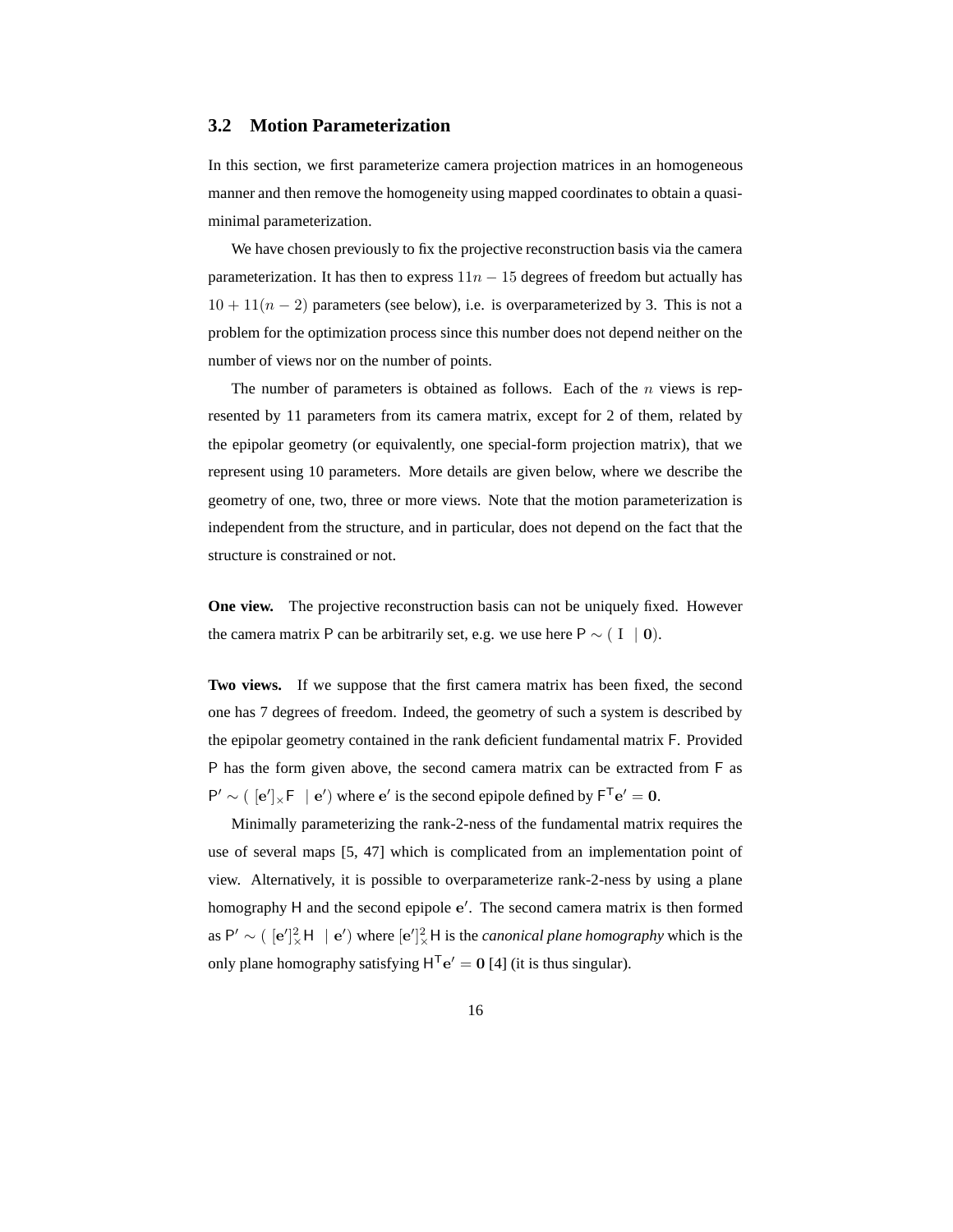| #views | #dof | #param.                                                                 |                                    | parameters gauge constraints |
|--------|------|-------------------------------------------------------------------------|------------------------------------|------------------------------|
| $n=2$  |      | 10                                                                      | $\widetilde{H}$ . $\widetilde{e}'$ | $H^{T}e' = 0$                |
|        |      | $n \ge 3$ 7+11(n-2) 10+11(n-2) $\tilde{H}, \tilde{e}', \tilde{P}_{k>3}$ |                                    | $H^{\mathsf{T}}e' = 0$       |

Table 3: Motion parameterization. Notations  $\widetilde{H}$ ,  $\widetilde{e}'$  and  $\widetilde{P}_k$  respectively designate the mapped coordinates (see table 2) of the canonic plane homography (see text), of the second epipole (i.e. the projection of the first camera's center of projection onto the image plane of the second camera) and of other camera matrices. dof stands for degrees of freedom.

In this paper, we use this second possibility. The problem is parameterized by the 8 mapped coordinates of  $H$  and the 2 mapped coordinates of  $e'$ , which yield 10 parameters. Consequently, it is overparameterized by  $10 - 7 = 3$  parameters, since the two-view motion has only 7 degrees of freedom.

**Three or more views.** Two or more views completely fix the projective basis. Consequently, each additional view adds 11 degrees of freedom to the system and in the general case their camera matrices do not have any special form and have to be entirely parameterized. We use mapped coordinates for that purpose.

The motion parameterization is summarized in table 3.

### **3.3 Maximum Likelihood Estimator**

We describe the maximum likelihood estimator for constrained structure and motion using the previously described parameterization. We first analyze which kinds of points are reconstructable and under which conditions, notably if they have to be included in the constrained optimization process. We then show how to initialize the parameterization from a general structure and motion (when multi-coplanarity constraints are not enforced), in the case of motion and then structure. Finally, we give the cost function and details on the maximum likelihood estimator.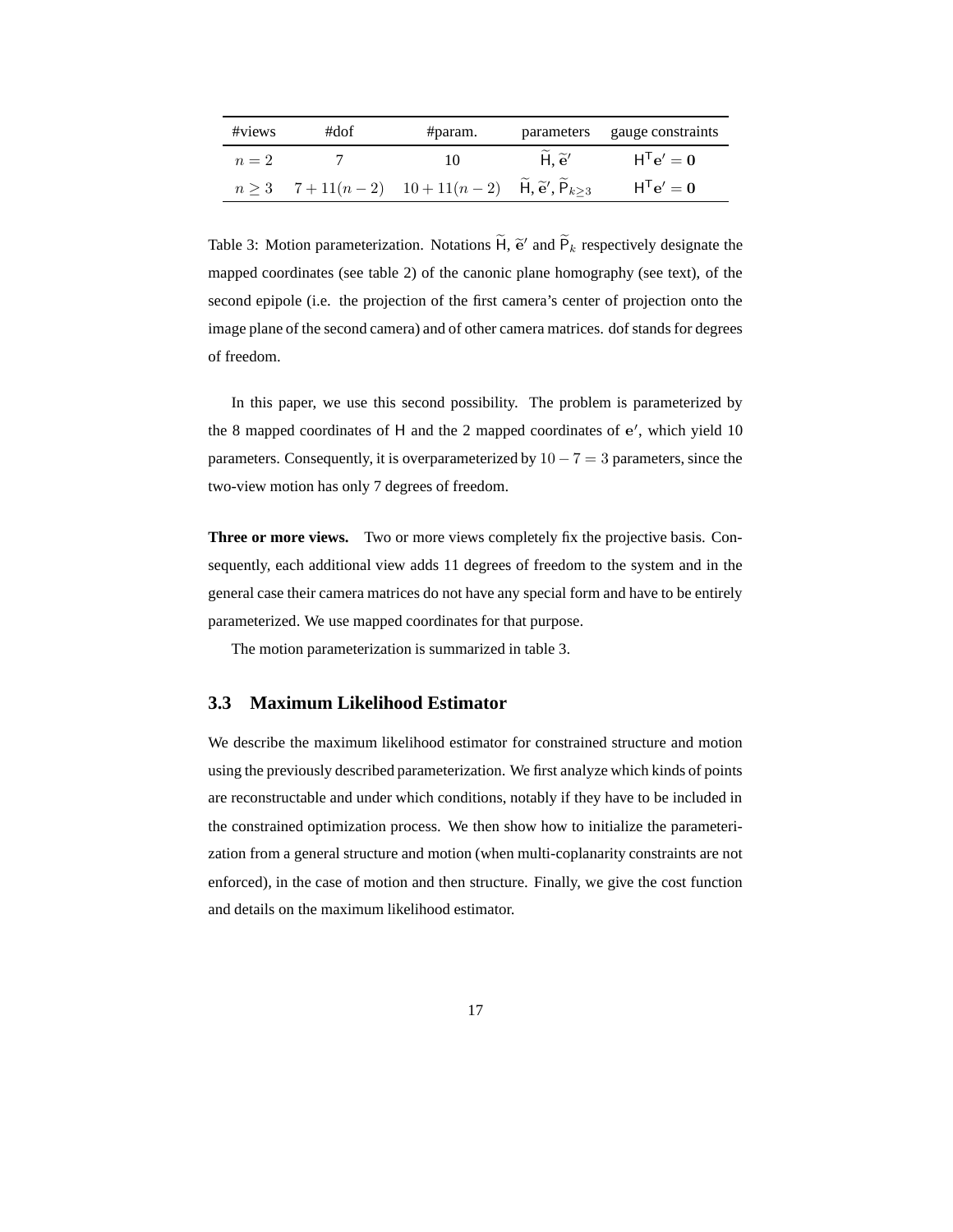|          |          | #views #planes unconstrained optimization constrained |     |     |
|----------|----------|-------------------------------------------------------|-----|-----|
|          | 0        |                                                       |     | no  |
|          | 1        |                                                       | no  | no  |
| 0        | 2        | no                                                    |     | no  |
|          | $\geq 3$ |                                                       |     | yes |
| 1        | 0        |                                                       | no  | no  |
|          | 1        | no                                                    | no  | yes |
|          | $\geq 2$ |                                                       | yes | no  |
| $\geq 2$ | any      | yes                                                   | yes | no  |

Table 4: Summary of which points are reconstructable under which condition. "unconstrained" indicates a reconstruction when planes are not yet modeled, "optimization" indicates a reconstruction possible using planes and for points that add redundancy useful for optimization and "constrained" indicates a reconstruction possible only after the maximum likelihood estimation.

#### **3.3.1 Initialization**

At this step, we suppose to have a first guess of structure and motion as well as a clustering of points into multi-coplanar groups, see §6.

**Feature reconstructability.** Planes are reconstructable provided that at least three points that they contain can be themselves reconstructed without geometric constraints. Once planes are reconstructed, new point reconstructions can be obtained. Table 4 gives which points, in terms of the number of views they are seen in and number of planes they lie on, can be reconstructed and if they have to be incorporated in the optimization process (i.e. if they add redundancy useful for optimization).

**Motion.** We have to change the projective basis such that the first camera matrix becomes  $(I | 0)$ . This is done by post-multiplying all camera matrices by an appropriately chosen 3D homography and pre-multiplying the structure by the inverse of this homography.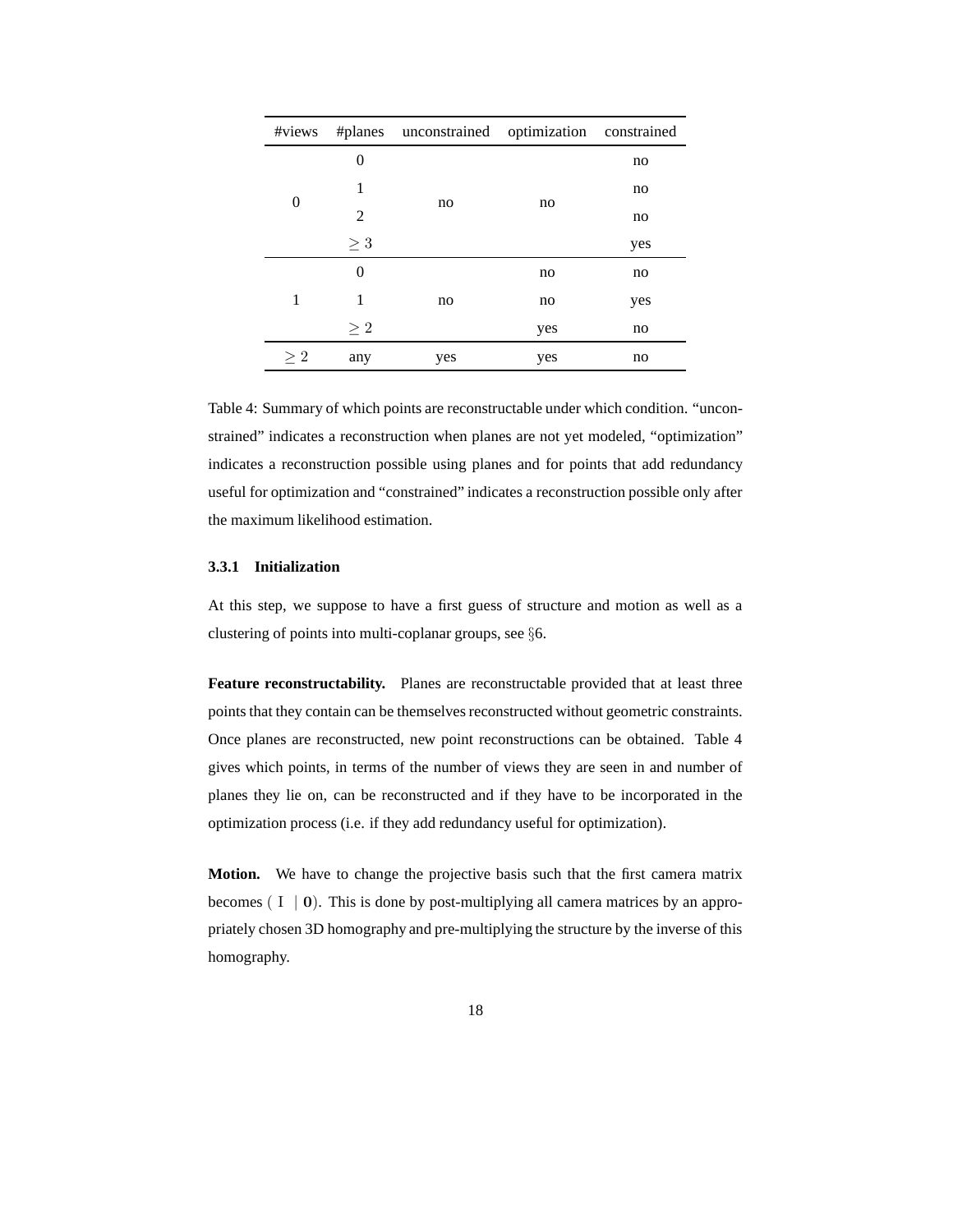**Constrained structure.** The initialization of points depending on that of planes, we first estimate plane equations and then points.

A plane is fitted to the points of each coplanar group. If  $X$  is a point lying on the plane  $\pi$ , the constraint  $X^{\mathsf{T}}\pi = 0$  holds. By stacking the equations for all points lying on the plane, we obtain a linear system for  $\pi$  which can be solved using e.g. singular value decomposition. Another possibility is to estimate a plane homography between two images of the plane and to further extract the plane equation.

The unconstrained points and the multi-coplanar points lying on three or more planes are easy to initialize. Indeed, the former are not subject to any modeled geometric constraint and are taken directly from the initial structure, and the latter do not have any degree of freedom and so do not need initial values.

On the other hand, single-coplanar and multi-coplanar points lying on two planes need a special initialization. As we work in projective space, we can not consider any metric in space (such as orthogonal projection) and have to do measurements in the images.

For a single-coplanar point X lying on a plane  $\pi$ , we consider one of its projections and reconstruct the 3D point by intersecting the associated viewing ray with the plane  $\pi$ . We measure the reprojection error in all images where X is visible. We iterate over the set of images where  $X$  is visible and select the one that minimizes the total reprojection error.

For a multi-coplanar point X lying on planes  $\pi$  and  $\pi'$ , we adopt the same method. However, to ensure that the reconstructed point lies on the two planes, we orthogonally project one of its image points onto the projection of the intersection line of  $\pi$  and  $\pi'$ and then reconstruct as above. Which plane  $\pi$  or  $\pi'$  is used to reconstruct does not matter. Details for this initialization are given in [4].

#### **3.3.2 Optimization**

Our goal is to derive an optimal estimator, in the sense of the maximum likelihood, for points and planes under multi-coplanarity constraints. This result is obtained by enforcing exactly the constraints, as is does by our parameterization. The cost function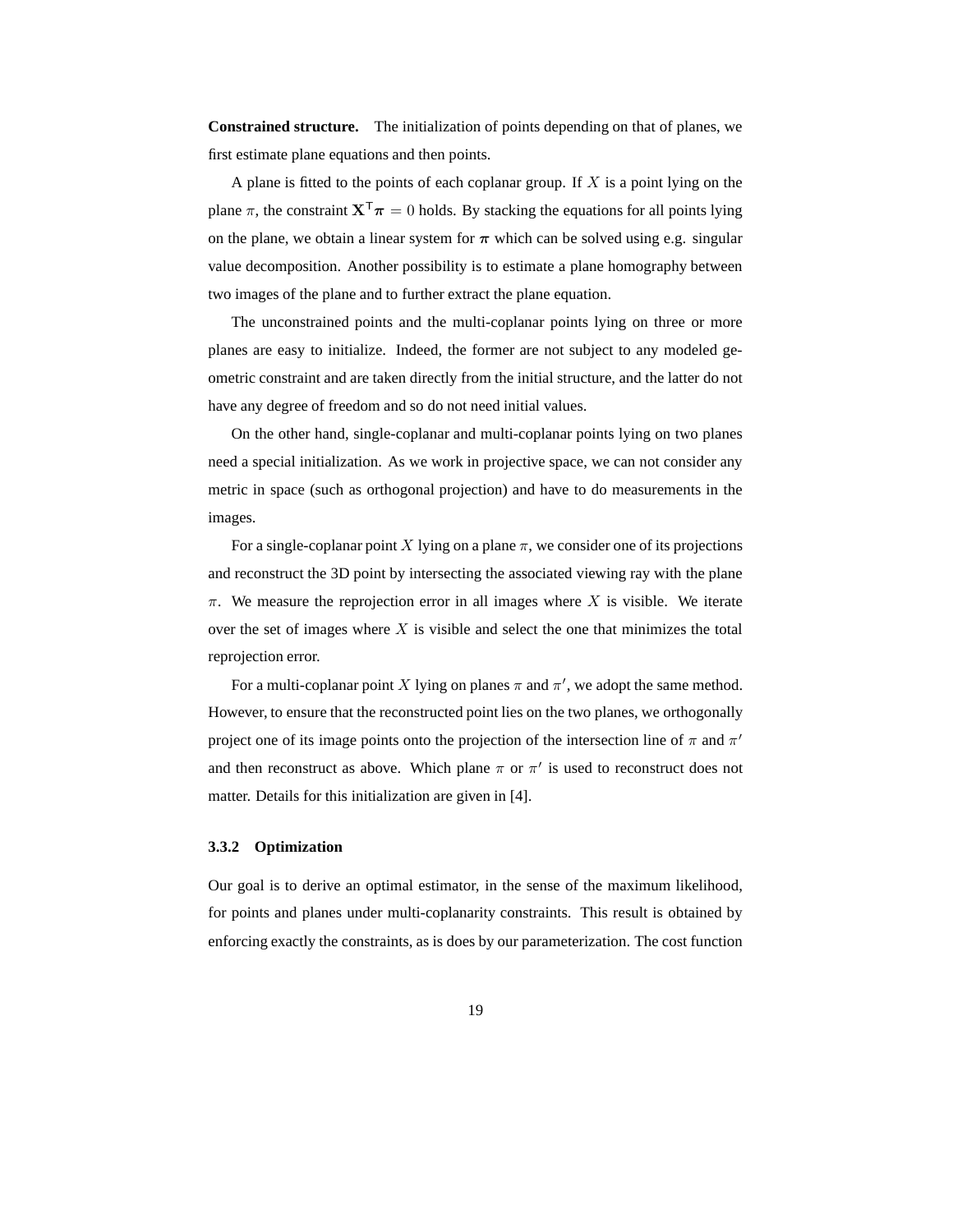to minimize is the root mean square or, equivalently, the sum of square of the reprojection residuals [33, 44]. In fact, this gives the maximum likelihood estimator under the assumption that errors in image point positions are identically and independently distributed according to a centered Gaussian, or normal, law.

We also include camera motion parameters into the non-linear optimization since an independent computation of the maximum likelihood estimate for the structure only is not possible: both structure and motion have to be estimated at once.

The cost function, denoted by  $\mathcal{C}$ , depends on measured image points  $x_{ij}$  and on reprojected points  $\hat{x}_{ij}$  predicted by structure and motion parameters S. It is defined by:

$$
C(S) = \sum_{i} \sum_{j} w_{ij} d^{2}(\mathbf{x}_{ij}, \hat{\mathbf{x}}_{ij}).
$$

Indices  $i$  and  $j$  respectively represent the different images and the different structure points and  $d(.,.)$  is the Euclidean distance. We set  $w_{ij}=1$  if and only if the j-th point appears in the  $i$ -th image and  $0$  otherwise. The optimal structure and motion parameters  $\hat{S}$  are then given by the minimization of C over S:

$$
\hat{\mathcal{S}} = \arg\min_{\mathcal{S}} \mathcal{C}(\mathcal{S}).
$$

This is done in practice using the Levenberg-Marquardt algorithm with analytic differentiation.

Let us investigate how to upgrade the obtained structure and motion to a metric frame.

### **4 Constrained Euclidean Structure and Motion**

In this section, we describe how to upgrade the previously recovered projective structure and motion to metric and how to parameterize them in order to obtain a constrained maximum likelihood estimator.

### **4.1 Upgrade to Metric**

There exist several possibilities to upgrade a projective reconstruction to metric, without a full prior calibration, e.g. by providing constraints on scene structure, camera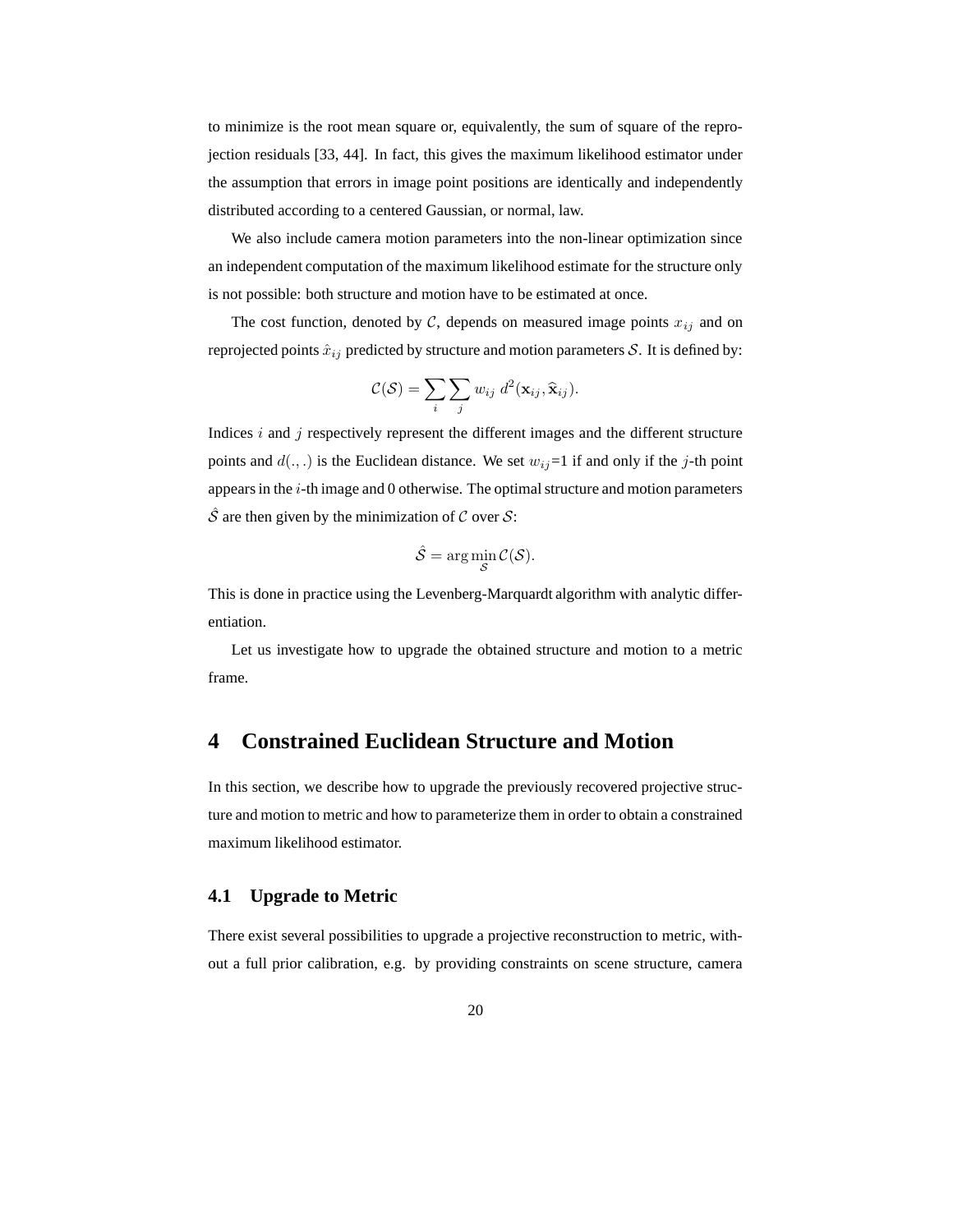motion, or calibration. In this work, we perform self-calibration. A Euclidean bundle adjustment is initialized using the linear method of [28], inspired by [41], that assumes known intrinsic parameters, besides the variable focal length. The method is rather straightforward, but we describe it here since the basic method is subject to a degenerate situation we encountered in practice, and that is likely to occur quite often in modeling applications for e.g. built environments. We give a variant of the method that does not degenerate in this case.

Suppose that  $P_i$  are the projection matrices associated with the projective reconstruction obtained so far. We suppose that all the intrinsic parameters are given, besides the focal lengths,  $f_i$ , for the individual images. In practice, we assume the principal points  $(u_i, v_i)$  to lie in the center of the respective image, and we know the cameras' aspect ratios  $\tau_i$  (in fact, they could easily be included in the linear self-calibration routine). The skew factor is neglected, i.e. we assume pixels to be rectangular (in the linear method; skew is estimated during bundle adjustment).

Self-calibration is based on estimating a projective transformation  $T$  such that the transformed projection matrices can be decomposed into extrinsic and intrinsic parameters, such that the latter have the known values, i.e.:

$$
\exists f_i, R_i, \mathbf{t}_i: \quad P_i \mathsf{T} \sim \begin{pmatrix} \tau_i & 0 & u_i \\ 0 & 1 & v_i \\ 0 & 0 & 1 \end{pmatrix} \begin{pmatrix} f_i & 0 & 0 \\ 0 & f_i & 0 \\ 0 & 0 & 1 \end{pmatrix} (R_i | \mathbf{t}_i),
$$

where the  $R_i$  are orthonormal matrices and the  $t_i$  3-vectors. Considering only the leading  $3 \times 3$  submatrix of the equation, and multiplying it by its transpose, we get:

$$
P_i \overline{T} \overline{T}^T P_i^T \sim\n\begin{pmatrix}\n\tau_i & 0 & u_i \\
0 & 1 & v_i \\
0 & 0 & 1\n\end{pmatrix}\n\begin{pmatrix}\nf_i^2 & 0 & 0 \\
0 & f_i^2 & 0 \\
0 & 0 & 1\n\end{pmatrix}\n\begin{pmatrix}\n\tau_i & 0 & u_i \\
0 & 1 & v_i \\
0 & 0 & 1\n\end{pmatrix}^T,
$$

where  $\bar{T}$  is the  $4 \times 3$  matrix consisting of the first three columns of T. Let

$$
\mathbf{X} = \overline{\mathbf{T}} \overline{\mathbf{T}}^{\mathsf{T}}
$$
\n
$$
\mathbf{M}_i = \begin{pmatrix} \tau_i & 0 & u_i \\ 0 & 1 & v_i \\ 0 & 0 & 1 \end{pmatrix}^{-1} \mathbf{P}_i.
$$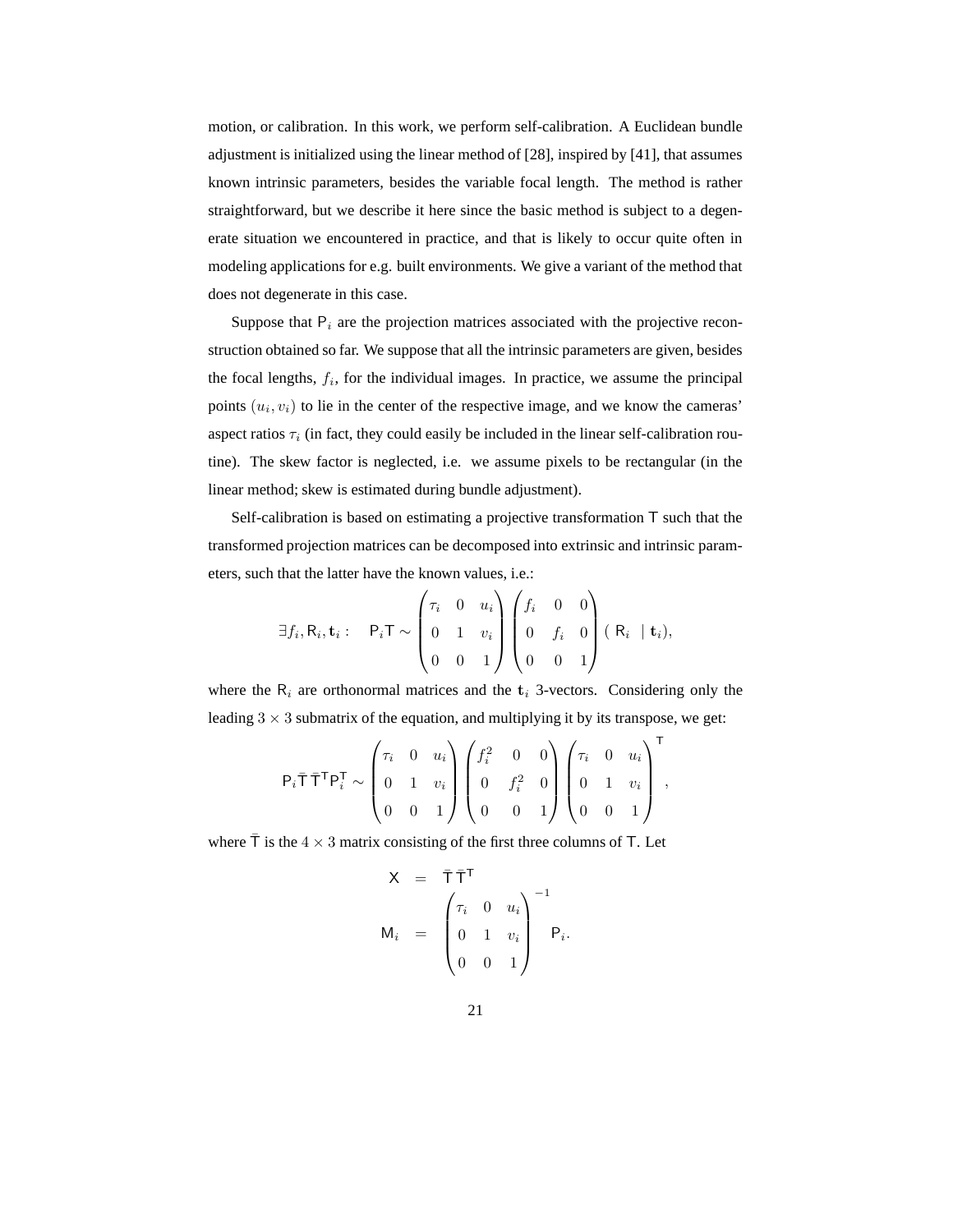Then, the above equation becomes:

$$
M_i \times M_i^T \sim \begin{pmatrix} f_i^2 & 0 & 0 \\ 0 & f_i^2 & 0 \\ 0 & 0 & 1 \end{pmatrix} .
$$
 (1)

The matrix X represents the "absolute quadric" [41], in the space of the projective reconstruction. It is  $4 \times 4$ , symmetric and of rank 3.

Let  $\mathbf{m}_{ij}^{\mathsf{T}}$  be the vector representing the j-th row of  $M_i$ . From equation (1), the following linear equations on X can be obtained:

$$
\mathbf{m}_{i1}^{\mathsf{T}} \mathbf{X} \mathbf{m}_{i2} = 0
$$

$$
\mathbf{m}_{i1}^{\mathsf{T}} \mathbf{X} \mathbf{m}_{i3} = 0
$$

$$
\mathbf{m}_{i2}^{\mathsf{T}} \mathbf{X} \mathbf{m}_{i3} = 0
$$

$$
\mathbf{m}_{i1}^{\mathsf{T}} \mathbf{X} \mathbf{m}_{i1} - \mathbf{m}_{i2}^{\mathsf{T}} \mathbf{X} \mathbf{m}_{i2} = 0.
$$

The rank-3 constraint on X can not be imposed via linear equations, which implies that there exist singularities for the linear method, that are not singular for the generic case [36]. The generic singularities (critical motions) for self-calibration of varying focal length (with other intrinsic parameters known), are described in [20, 35]. An imaging configuration that is singular for the linear approach, but not in general, is the case where the optical axes of all views pass through one 3D point. Image sequences taken for modeling objects will very often be singular in this respect (e.g. the sequence shown in figure 3).

Due to this singularity, the system of the above linear equations will have a onedimensional family of solutions:

$$
\mathsf{X}\sim \mathsf{X}_1+\mu \mathsf{X}_2.
$$

The rank-3-constraint allows to solve for  $\mu$  via the equation det  $X = 0$ . This is a degree-4-polynomial in  $\mu$ . We solve it numerically, thus obtaining a maximum of 4 solutions for X. To find a unique solution, we compute the focal lengths that each solution gives rise to, and choose the solution, where these respect practical bounds (they have to lie in an interval of the order [300, 5000], depending on the camera used).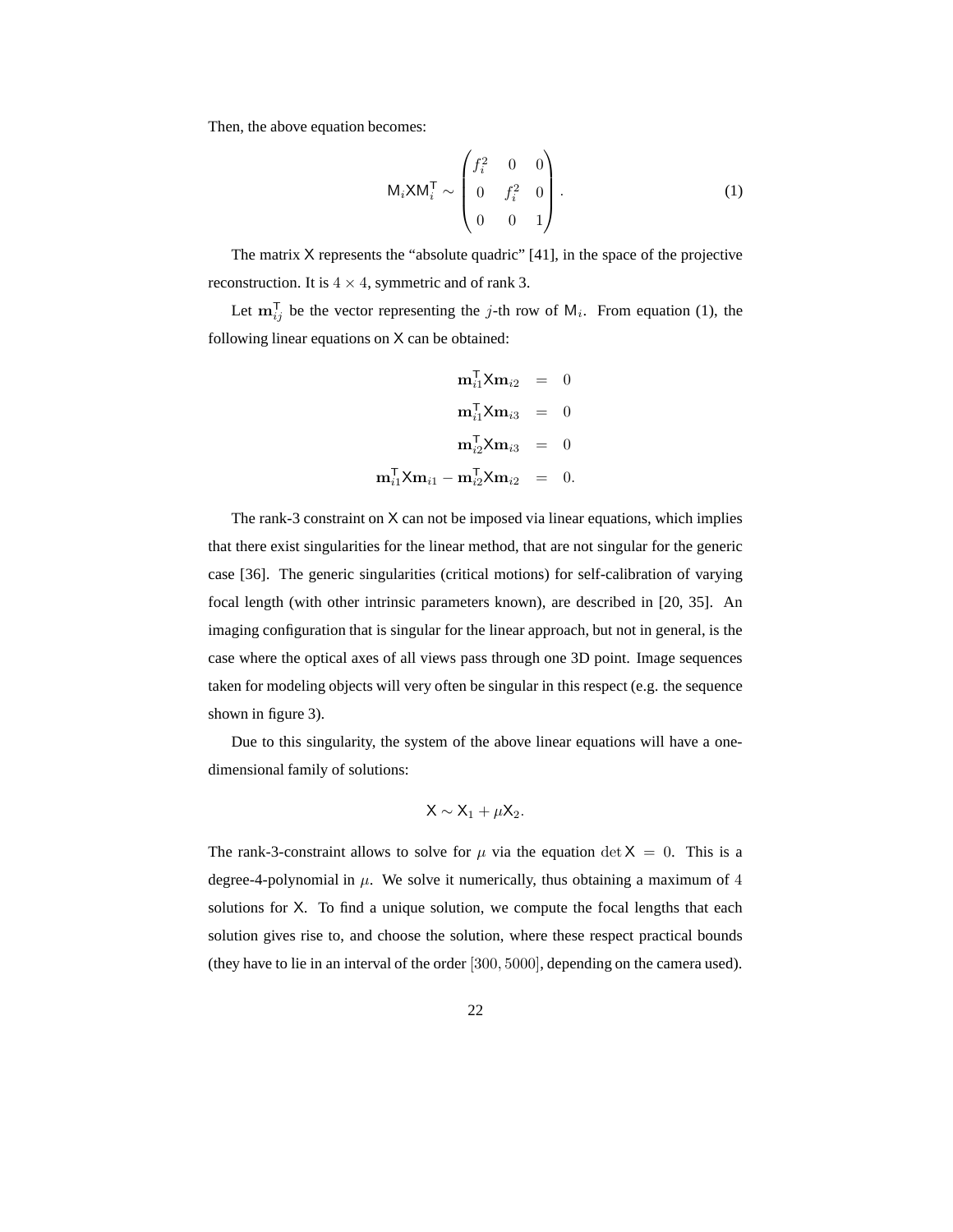In practice, we always found a single solution satisfying these constraints, the others being far off.

Focal lengths are extracted by computing  $\omega_i \sim M_i \times M_i^T$  and then

$$
f_i = \sqrt{\frac{\frac{1}{2} (\omega_{i,11} + \omega_{i,22})}{\omega_{i,33}}}.
$$

From the estimated X, we extract a projective transformation that upgrades projection matrices and point coordinates to metric. There is no unique solution for this, so in practice we choose one that has roughly equal singular values. Let  $X = \pm U \Sigma U^{T}$  be the singular value decomposition of X. Since X is of rank 3, the 4-th singular value is zero. Let  $\Sigma'$  be obtained by replacing that zero with e.g. the largest singular value in Σ, we obtain the projective upgrade transformation needed:

$$
T=U\sqrt{\Sigma'}
$$

Extracting extrinsic parameters from the upgraded projection matrices is then straightforward — it basically requires fitting of orthonormal matrices to general  $3 \times 3$ matrices [19]. More details are given in §4.4. The result is optimized via bundle adjustment. An alternative to the described approach would be to use the coplanarity information already available, like [1, 24, 42, 45, 46].

In the following paragraph, we just give a few numerical details. In order to improve the condition of the linear equation system, we transform the matrices  $M_i$  as follows. First, we assume that images are normalized using e.g. [15]. Second, we make use of the free choice for the basis of the projective reconstruction, by computing a projective transformation, that hopefully leads to better conditioning. A simple method to do that is as follows. We stack the  $M_i$  in a matrix M of size  $3n \times 4$ , and compute its singular value decomposition:

$$
\mathsf{M} = \mathsf{A} \mathsf{F} \mathsf{B}^\mathsf{T}.
$$

From A, we extract sub-matrices replacing the  $M_i$  in the linear equations: A is orthonormal, so the linear equations are more likely to be well conditioned. The product  $\Gamma B^{T}$  represents the projective transformation corresponding to the mapping between the original and the transformed  $M_i$  (naturally, the 3D points have to be transformed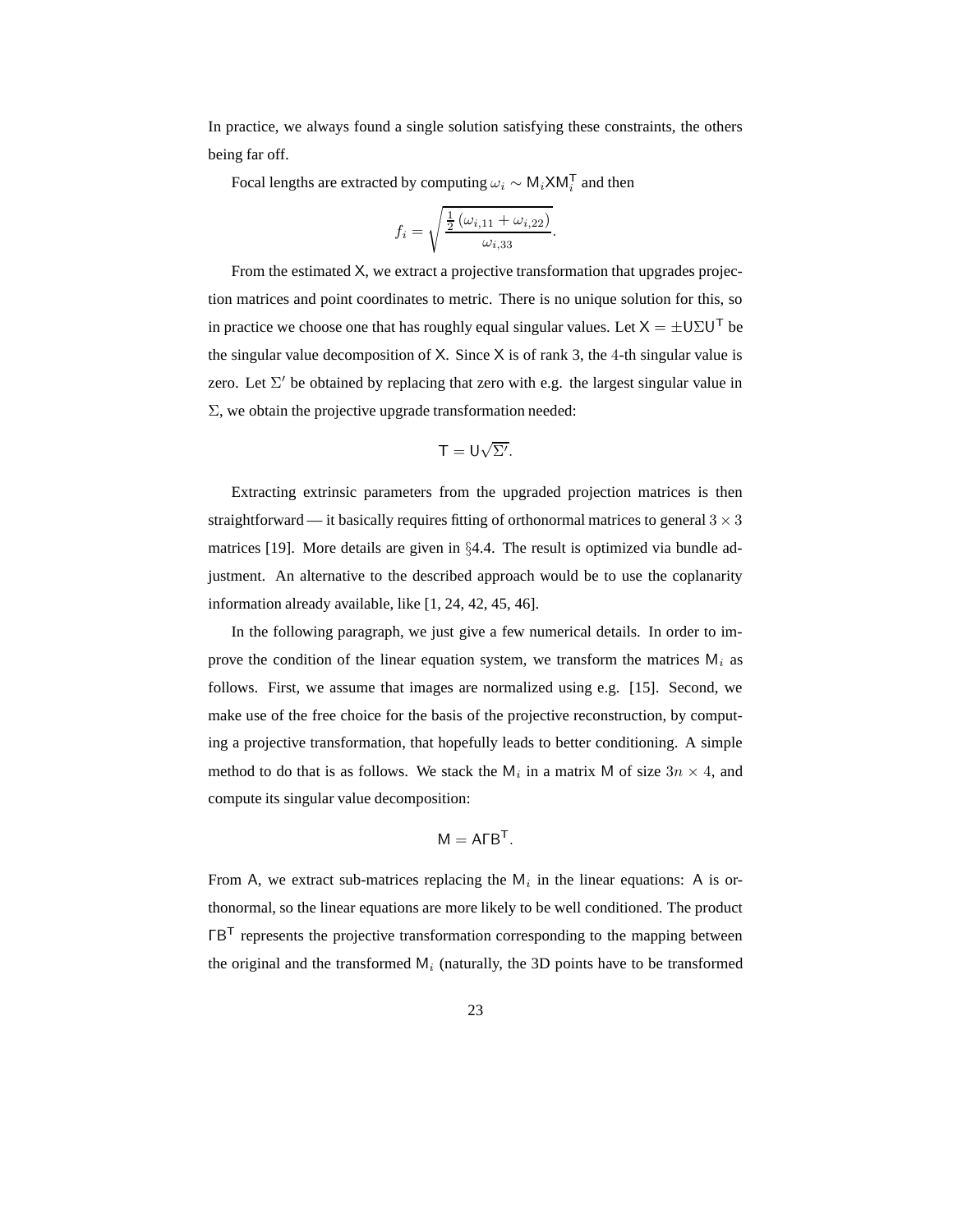accordingly). Using this normalization, we obtained much more accurate initial values and actually prevented the bundle adjustment to fall in a local minimum it got trapped in otherwise, in one case.

#### **4.2 Structure Parameterization**

In this section, we adapt the projective structure parameterization of  $\S 3.1$  to the Euclidean case. In this case, planes are modeled as homogeneous 4-vectors, whereas points can be written as inhomogeneous 3-vectors.

The plane parameterization has been described in §3.1.2 and mapped coordinates (cf.  $\S 3.1.4$ ) were used to reach the minimality. The point parameterization under multicoplanarity constraints of §3.1.3 for the projective case can be used either directly or adapted to take full advantage of the Euclidean structure. We successively specialize the different cases.

**Unconstrained points.** As said above, points can be parameterized using inhomogeneous 3-vectors, which is minimal in this case.

**Single-coplanar points.** Let X be a point lying on a plane  $\pi$ . As for the projective case, we want to change the reconstruction basis such as to fix an element of  $X$  to a constant value. In the Euclidean case, we have  $X^T \sim (\bar{X}^T \mid 1)$  in the homogeneous form, so that the 4-th element is already fixed. Consequently, we must choose a transformation that preserves this element while fixing another one. This class of transformation is  $H^j_\pi$  where  $j \in \{1...3\}$ . The practical algorithm for parameterizing/unparameterizing such a point in the Euclidean case is similar to that of table 1 but using the constraint  $j \in \{1 \dots 3\}$  for the choice of j.

**Multi-coplanar points.** We follow the same reasoning as in the previous case. A point lying on two planes is then parameterized by a scalar and does not have parameters in the three planes case. The practical algorithms are then identical to the projective case, provided a choice for the indices j and j' in  $\{1 \dots 3\}$  for the two planes case.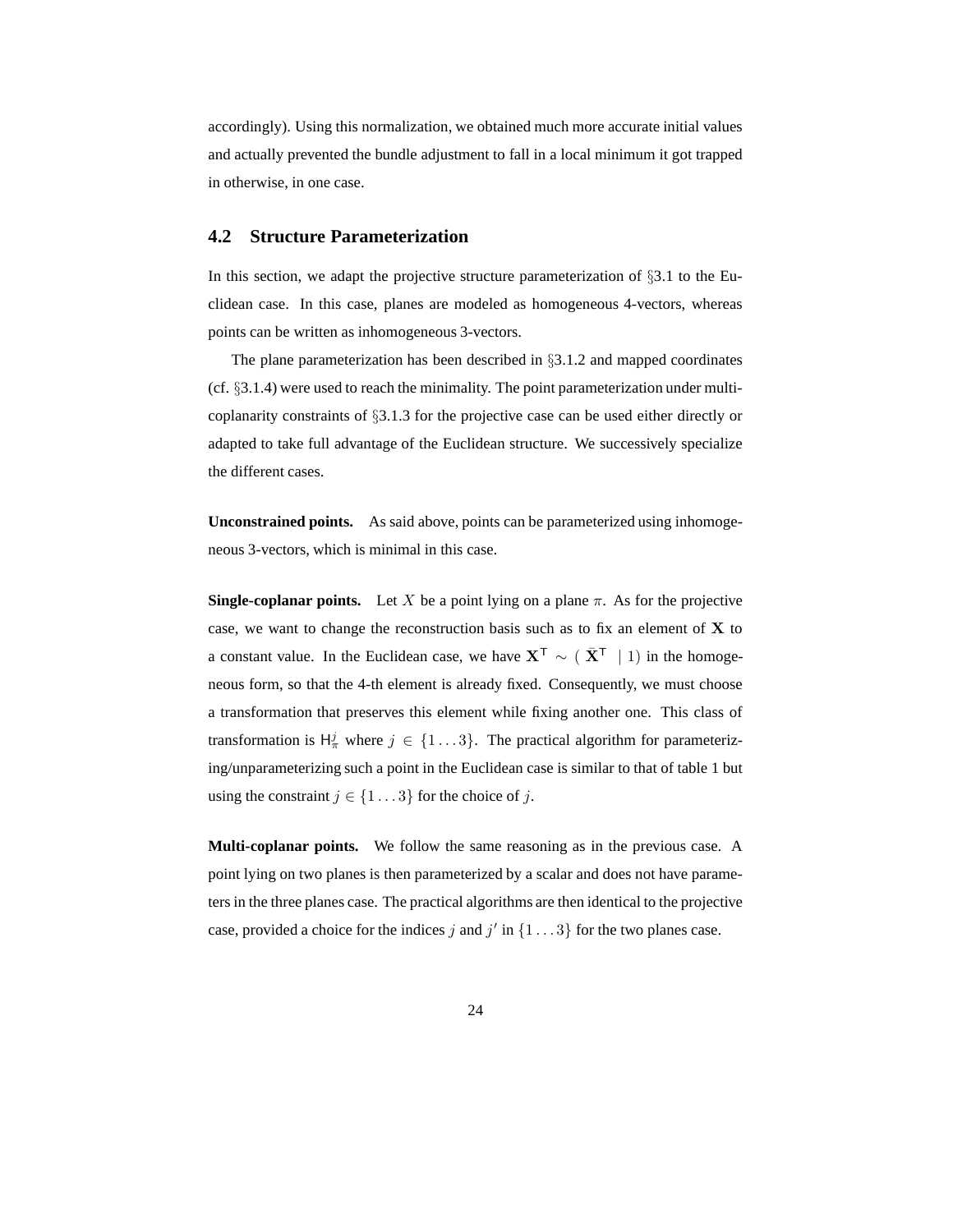#### **4.3 Motion Parameterization**

For motion parameterization in the Euclidean case, we suppose that each camera has  $z$ unknown intrinsic parameters, where  $z \in \{1 \dots 5\}$ .

**One view.** We choose the reconstruction basis such that  $P \sim K(I \mid 0)$  where K is the calibration matrix, containing the intrinsic parameters. We have therefore  $z$  degrees of freedom for this first camera.

**Two or more views.** The Euclidean basis has been fixed by the first view up to a globalscale factor. We then have to completely parameterize the other camera matrices. Such an additional camera is written as P'  $\sim$  K'(R | t). Making the same assumption on the intrinsic parameters than for the first view, this leaves  $z + 6$  degrees of freedom for each view, its internal parameters and the 6 parameters for the rotation R and the translation t. These entities are minimally parameterized, as described in e.g. [2].

### **4.4 Maximum Likelihood Estimator**

The maximum likelihood estimator in the metric case is very similar to that of the projective case as the cost function is the same. The intrinsic parameters for each camera have been recovered previously, see §4.1. In order to initialize our parameterization, we still need to extract the relative pose of each camera, i.e. factorize each projection matrix P  $\sim$  ( $\bar{P}$  | p) under the form P =  $\frac{1}{\lambda}K(R | t)$  where  $\lambda$  is an unknown scale factor. Let us define  $S = K^{-1}\overline{P}$ . We first estimate the scale factor as  $\lambda = \sqrt[3]{\det S}$ . The translation can then be obtained by  $\mathbf{t} = \lambda \mathsf{K}^{-1} \mathbf{p}$ . In the noise-free case,  $\lambda \mathsf{S}$  is an orthonormal matrix, but in practice it is not and we choose the closest rotation matrix in the sense of the Frobenius norm. This can be done using a singular value decomposition of  $\lambda$ S and a recomposition where the matrix of singular values  $\Sigma$  is omitted:  $R = UV^T$  where  $\lambda S = U\Sigma V^T$ . Once this initialization has been done, non-linear optimization of the cost function  $C$  (cf. §3.3) can be launched using the Levenberg-Marquardt algorithm [13] with analytic differentiation.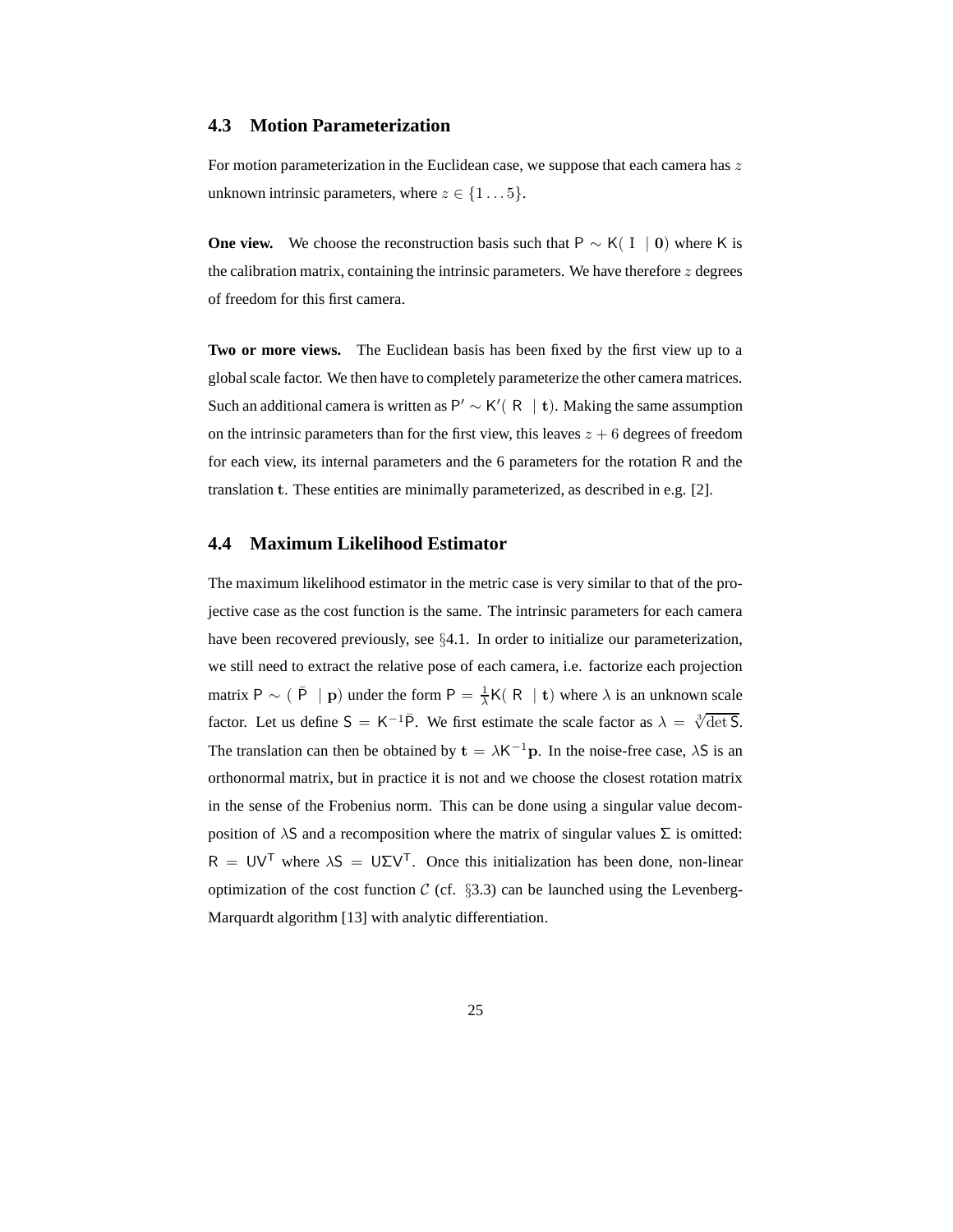### **5 Experimental Results Using Simulated Data**

In this section, we compare our method to existing ones, notably to that consisting in individually reconstructing each point and to that using approximate multi-coplanarity constraints. We perform this comparison for the structure results, then for the motion results.

The test bench consists of a cube of one meter side length observed by a set of cameras. Points are generated on the cube, possibly offset from their planes in order to simulate non-perfect coplanarity and projected onto the images, where centered Gaussian noise is added. The default parameters of this simulation are the following. Up to 50, 10 and 1 points are generated on respectively each face, edge and vertex of the cube. Two cameras with a focal length of 1000 (expressed in number of pixels) and a 1 meter baseline are situated at a distance of 10 meters from the cube. The standard deviation of image noise is up to 3.0 pixels. The intrinsic parameters are not supposed to be known which yields projective reconstructions.

In the sequel, we vary independently each of these parameters to compare the different approaches under various conditions, especially we want to determine how the constrained methods behave when the observed surfaces are only approximately planar.

We measure the quality of reconstructions using the 3D residual of its Euclidean distance to the ground truth scene structure  $\underline{X}$ :  $E = \sqrt{\frac{1}{m}}$  $\frac{1}{m}\sum_{j=1}^m d^2(\mathsf{H}\mathbf{X}_j, \mathbf{\underline{X}}_j)$ , where H is a 3D homography (mapping the projective to the Euclidean structure) estimated using non-linear minimization of  $E$ . We measure the median value over 100 trials.

The estimators compared are:

- *Po-ML*: optimal structure and motion obtained in a bundle adjustment manner [44] without geometric constraints;
- *Pl-wt*: (*wt* stands for weights) similar to *Po-ML* but uses heavily weighted ( $2^{60} \approx$  $10^{20}$ ) additional equations to approximate multi-coplanarity [26, 39];
- *Pl-ML*: uses the parameterization described in this paper to explicitly model multi-coplanarity;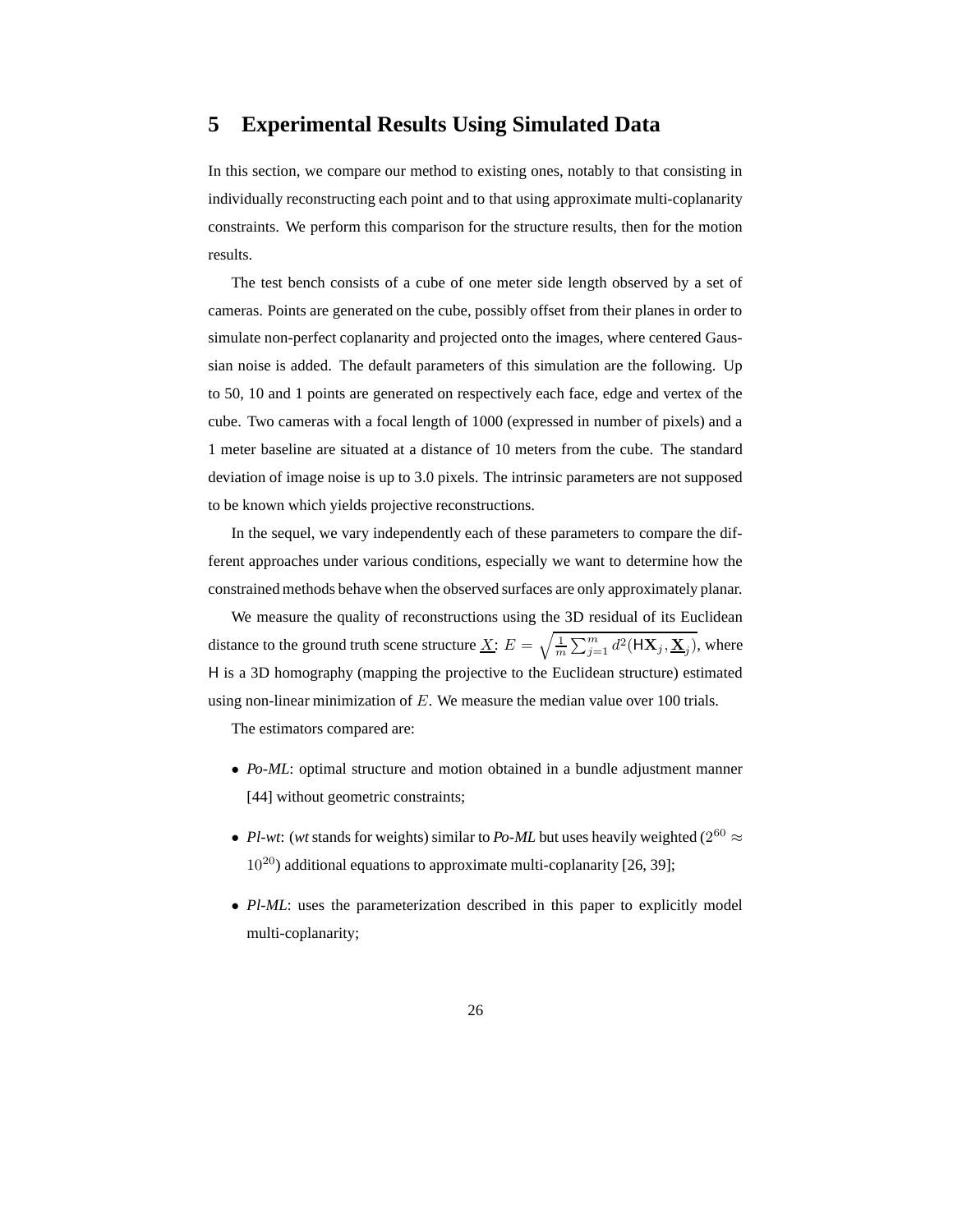• *Pl-h*: (*h* stands for homography) uses method *Po-ML* described above with as input point correspondences corrected by maximum likelihood estimation of homographies. This method is described in more detail below. Note that it works only with two images and with the single-coplanarity constraint.

The last method evaluated relies on a simple homography-based point correction. A plane observed by two cameras induces an homography. This homography relates the projections of the points lying on the plane. The family of such homographies is 3 dimensional, provided that the epipolar geometry is known (this is linked to the fact that a plane has 3 degrees of freedom). In the calibrated case, they depend upon the relative pose between the two cameras and on their intrinsic parameters. If all these consistency constraints are ignored, and if the piecewise planar structure and motion problem is considered only for two views and with single-coplanarity constraints, one can devise a simple process to incorporate the knownledge of coplanarity in a standard unconstrained reconstruction method. Indeed, one can estimate independently each homography corresponding to each coplanar group of points and correct them so that they perfectly correspond through the homography. A standard structure and motion algorithm can then be launched with as input the corrected points. This is what *Pl-h* does. Obviously, this process is suboptimal since most consistency constraints have been ignored, and since the final reconstruction is only approximately planar. Extending the idea to multi-view and multi-coplanarity constraints, by enforcing all the underlying consistency constraints would yield the same result as our estimator, up to the convergence of the underlying non-linear optimizers. However, the algebraic structure would be more complicated since more consistency constraints have to be imposed in the images than in the 3D space.

Let us describe the different experimental situations when varying a scene parameter and the simulation results we have obtained.

**Added image noise, figure 1a:** the standard deviation of added image noise is varied from 0 to 3 pixels;

**Baseline, figure 1b:** the baseline is varied between 0.1 and 1 meter;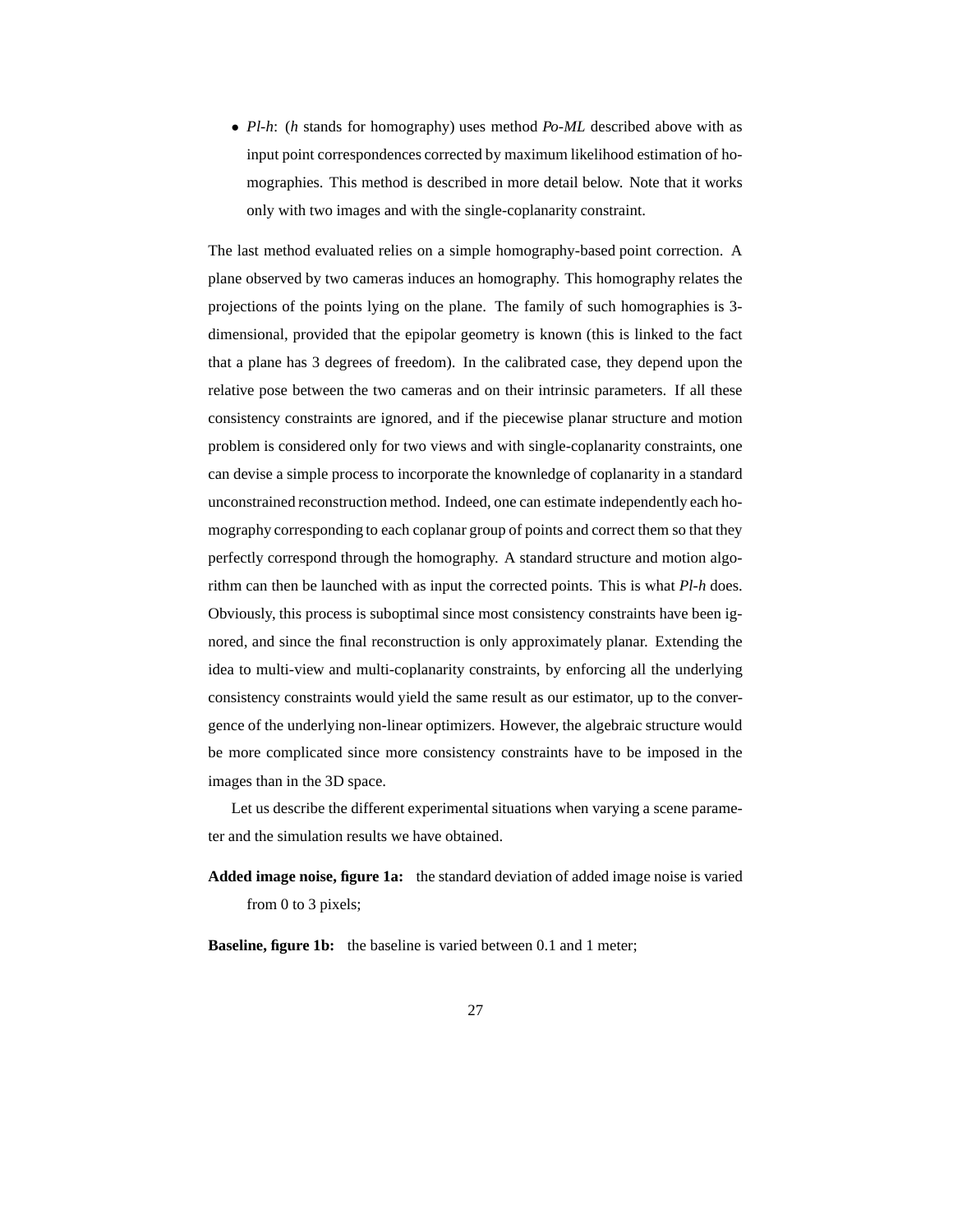- **Number of points, figure 1c:** the number of points is respectively equal to  $50\alpha$ ,  $10\alpha$ and 1 for each face, edge and vertex of the cube, where  $\alpha$  varies from 0.1 to 1;
- **Number of views, figure 1d:** the number of views varies from 2 to 10. The different cameras are situated such that the baseline between two consecutive ones is 1 meter;
- **Distance scene/cameras, figure 1e:** the distance between the cube and the cameras is varied between 10 and 20 meters.

In all these cases, the method *Po-ML* based only on individual point reconstruction gives results of a quality lower than methods *Pl-* modeling also planes (the residual is at least twice as low). The method *Pl-ML* performs slightly better than *Pl-wt* in all cases. Finally, method *Pl-h* gives results slightly worse than *Pl-wt*, but much better than *Po-ML*.

One aspect not shown on the graphs of figure 1, due to the use of a median value over a large number of trials, is that methods *Po-ML* and *Pl-wt* have a percentage of convergence lower than *Pl-ML* and *Pl-h*, especially for unstable configurations (large image noise, small baseline, high distance scene/cameras etc.). For example, the percentage of convergent estimations over 1000 trials is 95.2%, 89.1%, 97.5% and 97.3% for *Po-ML*, *Pl-wt*, *Pl-ML* and *Pl-h* respectively, for a distance scene/cameras of 20 meters and a 0.1 meter baseline.

**Plane unflatness, figure 1f:** 3D points are offset from the planes they lie on by distances drawn from a normal distribution with standard deviation between 0 and 0.1 meters.

We observe that there is a threshold on the plane unflatness where methods *Pl*using the knowledge of planes begin to perform worse than method *Po-ML*. It is interesting to define the *breakdown ratio*, denoted by  $\varepsilon$ , as the ratio between the extent of 3D noise and plane surface area, assuming that the scene is seen completely in all views. In the case of figure 1f,  $\varepsilon$ =6%, recalling that each plane of the cube is 1 square meter. The value of  $\varepsilon$  depends on all scene parameters.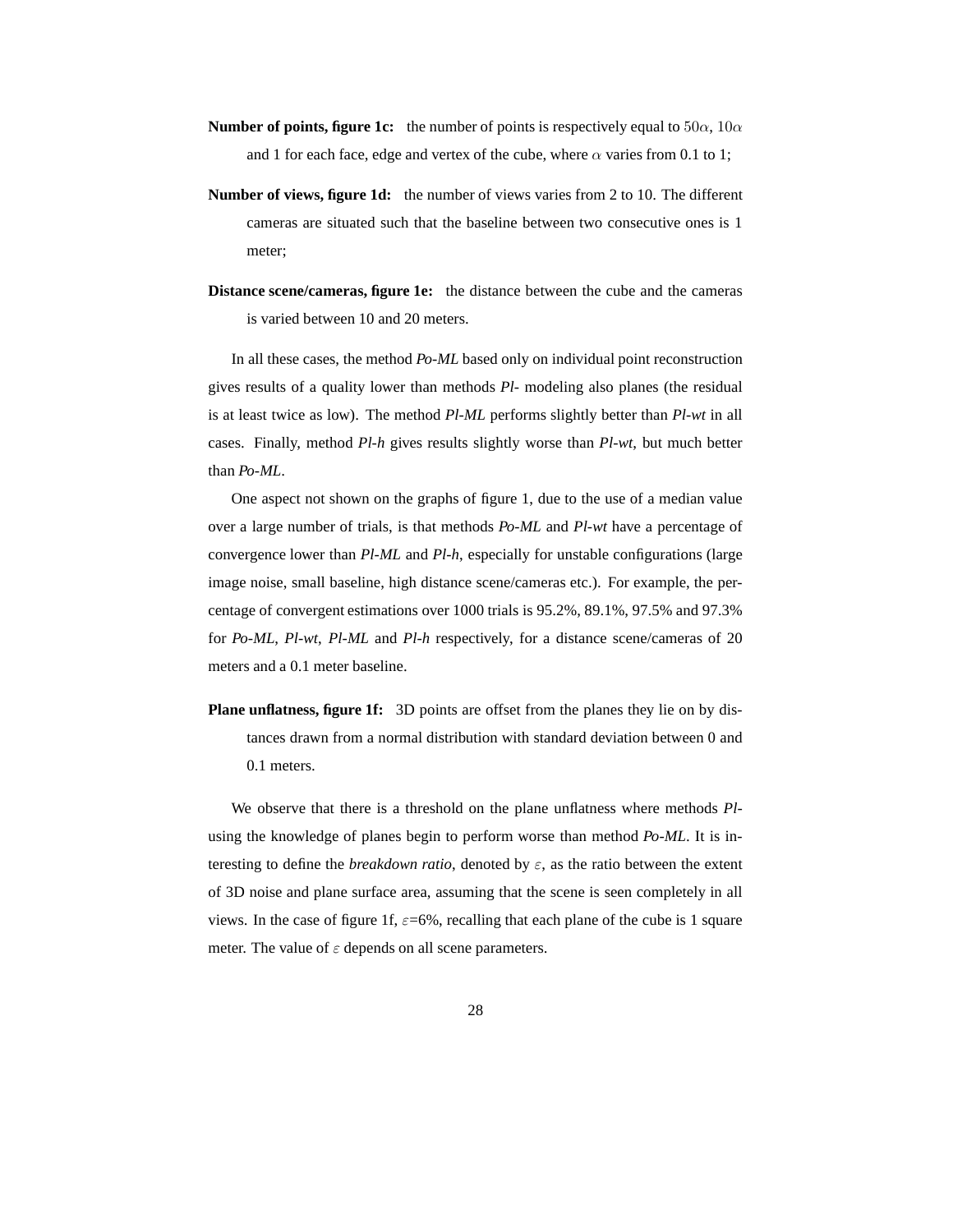

Figure 1: Comparison of the 3D residuals for different approaches versus different scene parameters. Note that method *Pl-h* is not visible on (d) since it works with two views only.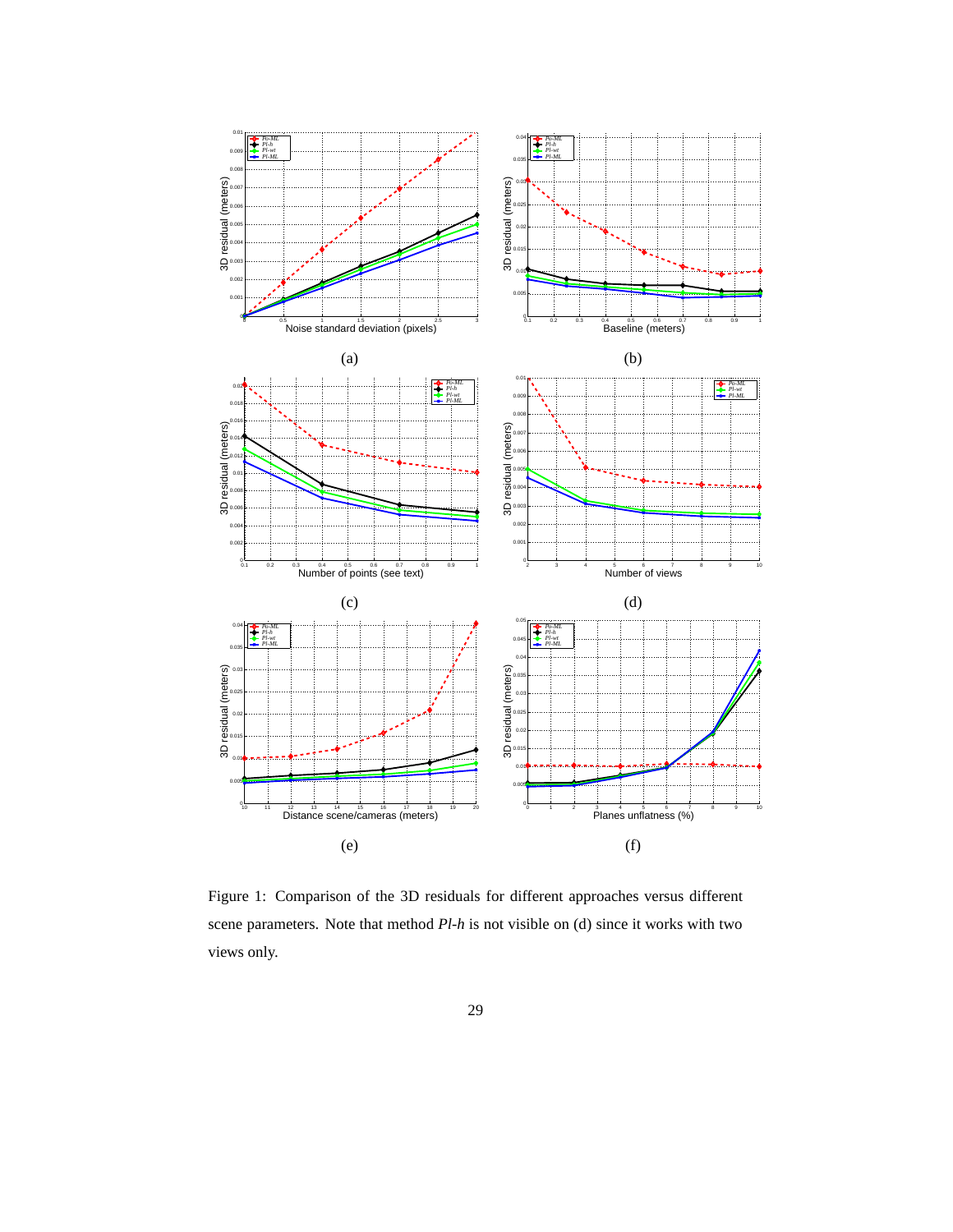|                                                                   |    |    | $n=2$ 3m. 10 m. 20 m. $n=10$ 3m. 10 m. 20 m. |  |  |
|-------------------------------------------------------------------|----|----|----------------------------------------------|--|--|
| 1 pixel $\begin{array}{ l} 0.5\% \quad 2\% \quad 4\% \end{array}$ |    |    | 1 pixel 0.3% 1.2% 3%                         |  |  |
| $3 \text{ pixels}$ 2%                                             | 6% | 9% | 3 pixels 1.3% 4% 8%                          |  |  |

Table 5: Breakdown ratio  $\varepsilon$  for different scene configurations (image noise, number of views, distance scene/cameras).

Table 5 shows values of  $\varepsilon$  established experimentally for various scene parameters. We observe that the less stable the configuration is the higher is  $\varepsilon$ , i.e. the more important is the incorporation of multi-coplanarity constraints, even if the scene is not perfectly piecewise planar.

The values of one or several percent in table 5 represent relatively large variations which are superior to those of a great majority of approximately planar real surfaces. Consequently, we can say that there are many cases when a method using piecewise planarity will perform better than any method based on individual point reconstruction.

Similar results with other point- and plane-based methods have been obtained in [4]. We have also performed similar experiments in the calibrated case, i.e. the reconstructions obtained are Euclidean, and we observed that this does not change the results significantly. This can be explained by the fact that the optimization criterion is image-based, and so invariant to projective transformation (such as the upgrade from projective to metric space).

**Comparing the motion estimates.** We compare the results on the motion parameters provided by the different methods. We use the same experimental setup as previously. The quality of the estimated motion is measured as follow. We extract the *n* projection centers  $C_i$  of the estimated camera matrices and compute the 3D residual of their Euclidean distances to the ground-truth projection centers  $C_i$ :  $E_{\text{motion}} = \sqrt{\frac{1}{n}}$  $\frac{1}{n} \sum_{i=1}^{n} d^2(\text{HC}_i, \underline{\text{C}}_i)$ . The 3D homography H is estimated as in the previous case, using non-linear minimization of  $E$ , i.e. using estimated to ground-truth point correspondences (estimating it with corresponding centers of projection would be highly sensitive to noise, due to the low number of data). We measure the median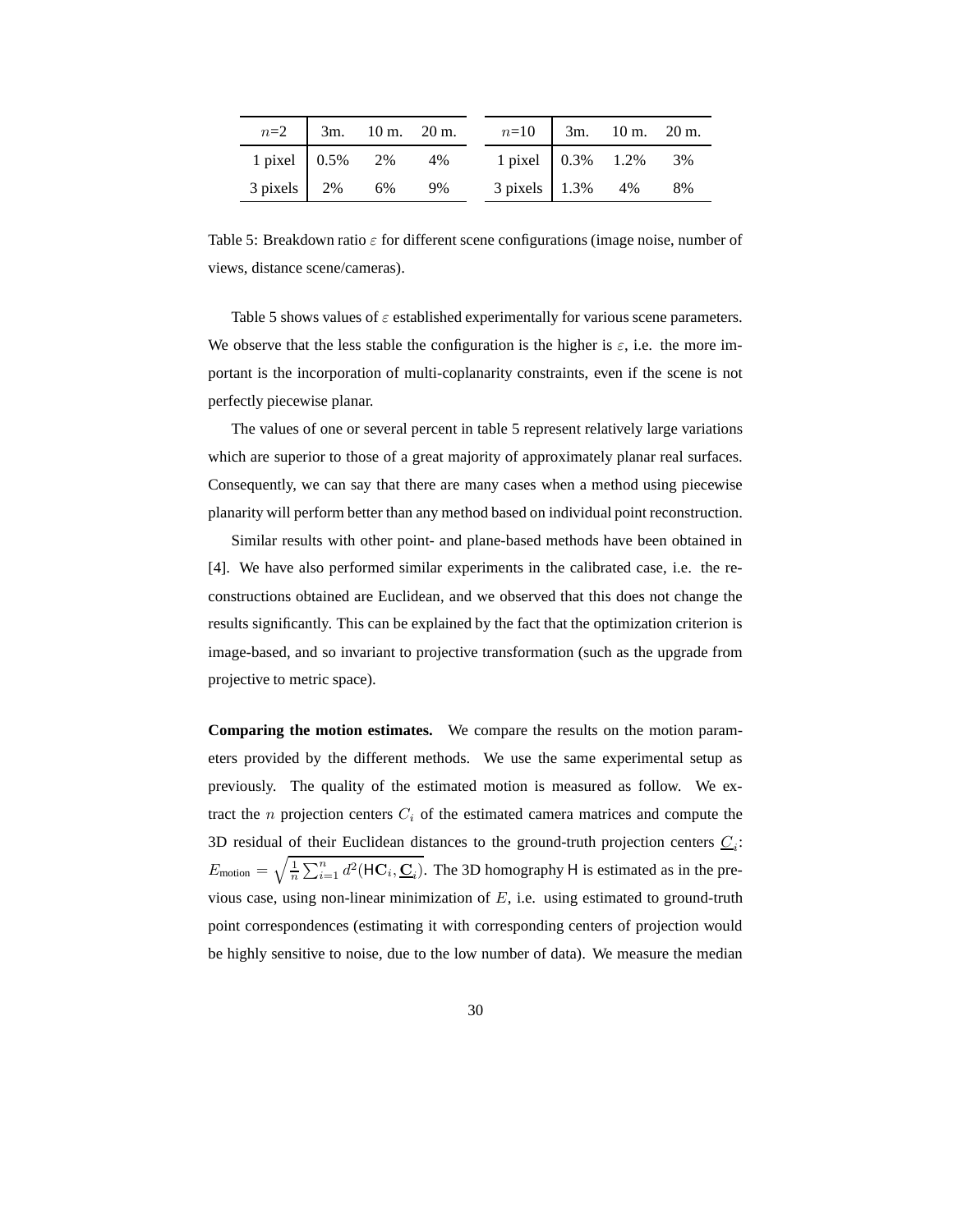value of  $E_{\text{motion}}$  over 100 trials.

Let us describe the different experimental situations and results obtained.

- **Added image noise, figure 2a:** the standard deviation of added image noise is varied from 0 to 3 pixels;
- **Number of views, figure 2b:** the number of views is varied from 2 to 10, a 3 pixels standard deviation noise is added.





As already observed for the results on the structure, the method *Po-ML* that do not use coplanarity information performs worse than the others. The method *Pl-ML* performs better than *Pl-wt* and the method *Pl-h* performs worse than *Pl-wt*. We observe that the gap between plane-based methods *Pl-* and the point-based method *Po-ML* is reduced compared to the error estimated on the structure. In all cases, we also observe that the error measure obtained is worse than for the structure. This is due to the fact that the homography mapping the reconstruction result to the ground-truth data is estimated by minimizing the criterion  $E$ , based on the structure only.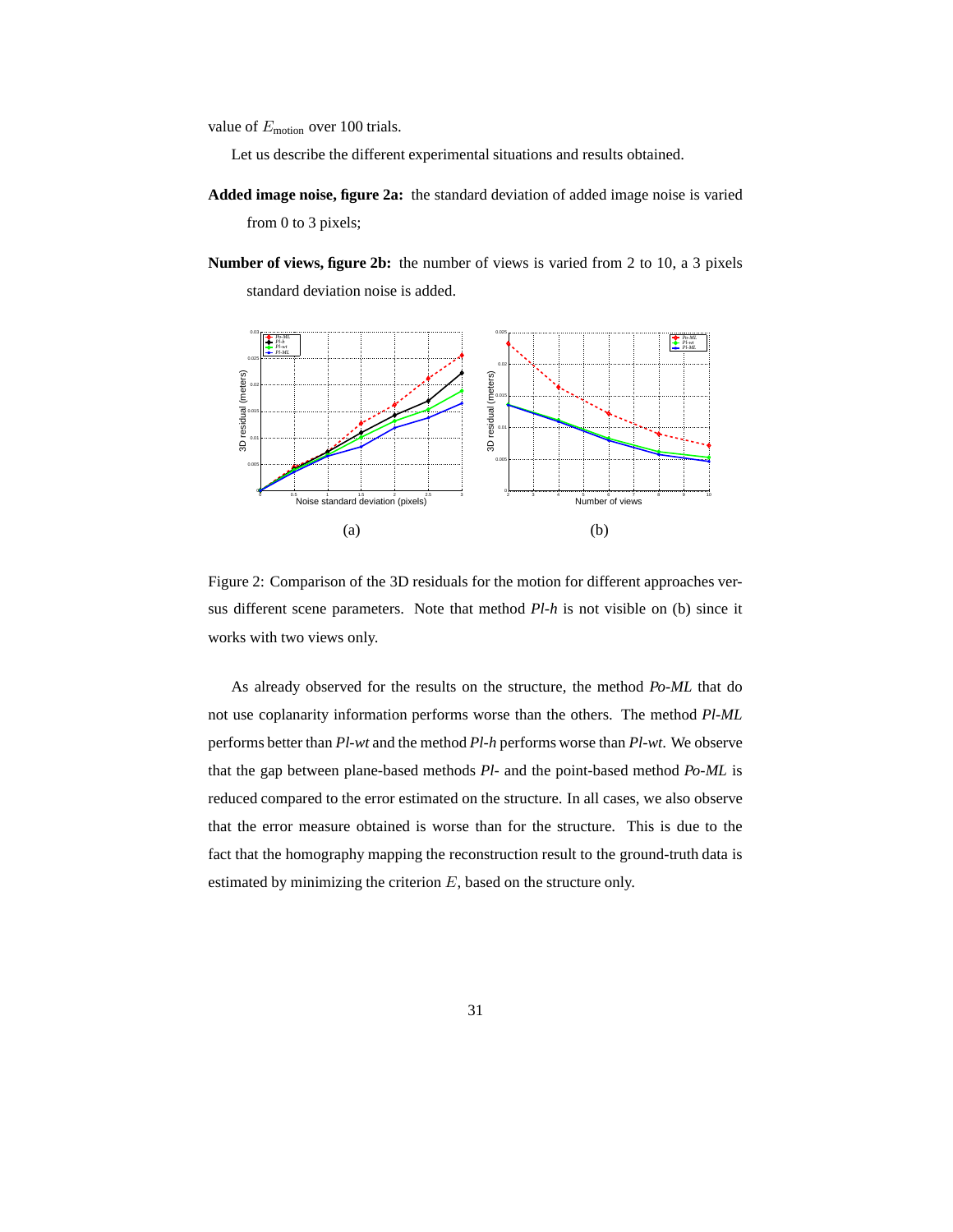| space      | approach      | step       | rep. error (pixels) | # iterations |
|------------|---------------|------------|---------------------|--------------|
|            | unconstrained | init.      | 3.86                |              |
|            |               | <b>MLE</b> | 1.07                |              |
| projective |               | init.      | 1.90                |              |
|            | constrained   | <b>MLE</b> | 1.20                |              |
|            | unconstrained | MLE        | 2.69                | 6            |
| metric     | constrained   | init.      | 3.86                |              |
|            |               | <b>MLE</b> | 1.43                | 9            |

Table 6: Reprojection errors (pixel) and number of iterations of non-linear optimizers at various stages of the reconstruction process. MLE stands for Maximum Likelihood Estimator.

# **6 Results Using Real Images**

In this section, we present the reconstruction results obtained using the images shown in figure 3. Similar results have been obtained with other images (see [5]). We describe the different steps followed to perform a complete reconstruction, from the images to the 3D textured model. Table 6 shows the reprojection errors obtained at various stages of the process.



Figure 3: Images used to validate the method.

**Structure and motion initialization.** This has been obtained using image point matches given manually. We perform a partial reconstruction from two images using the method [15, 16] and incrementally add the other images to obtain the complete structure and motion. We then run a bundle adjustment to minimize the reprojection error and to obtain the maximum likelihood estimate for an unconstrained structure.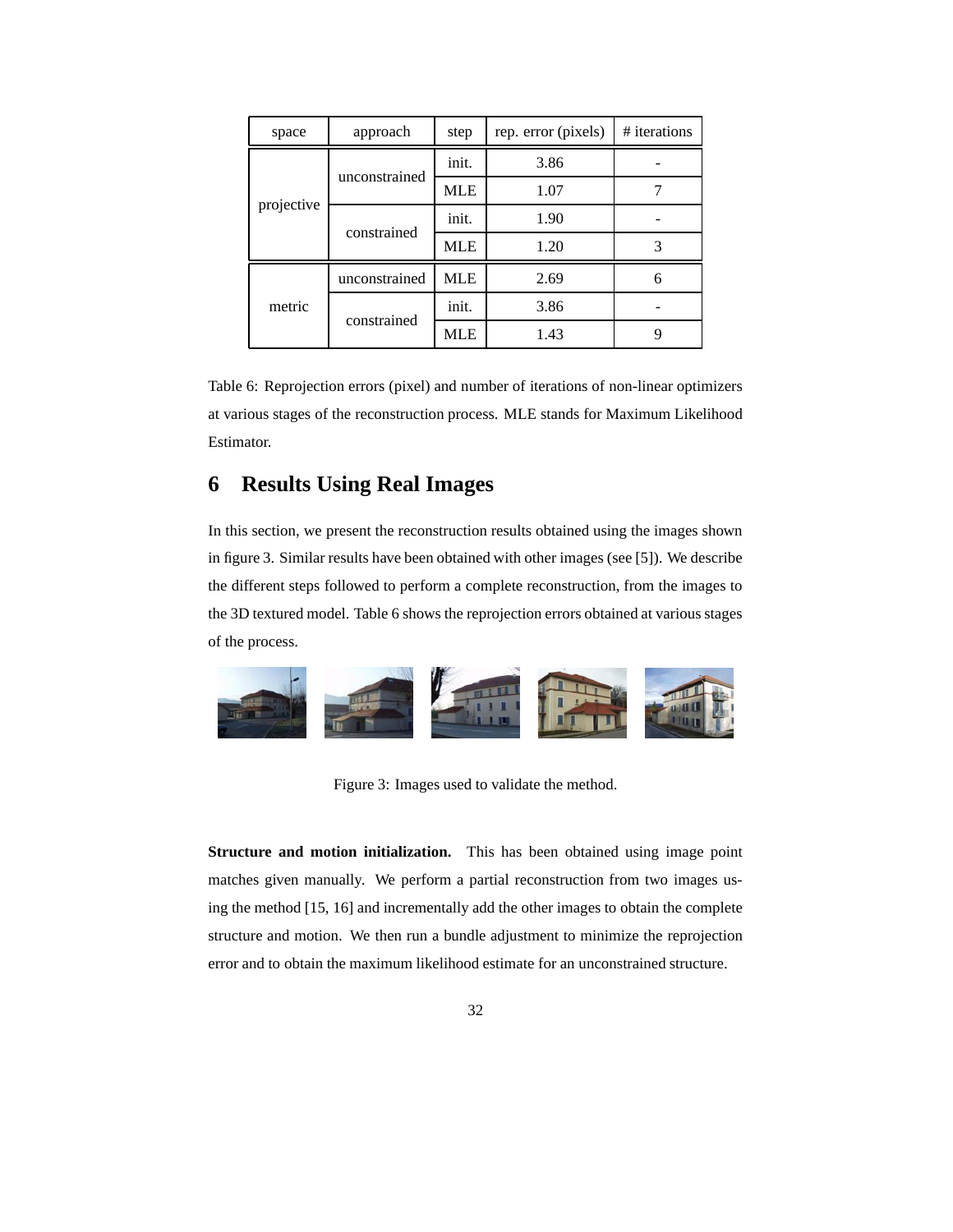**Multi-coplanarity constraints.** These relationships are established semiautomatically using plane homographies. The user provides three image points matched in at least one other view to obtain a first guess for the plane. The other points lying on this plane are then automatically detected. The user may interact to correct badly clustered points and add points visible in only one view.

**Constrained refinement of structure and motion.** From the previous data, the structure is parameterized as described in §3 and the maximum likelihood estimate for constrained structure and motion of  $\S 3.3$  is computed. According to table 4, points visible in only one view and constrained to lie on two or more planes are reconstructed and involved in the optimization process.

**Structure completion.** Points appearing in only one view and lying on one plane are then reconstructed. The structure is complete in the sense that no more points will be further added. Figure 5 shows structure reprojection on an original image.

**Calibration.** The metric structure is obtained via the self-calibration process described in §4.1 and the reprojection error is minimized while enforcing the multicoplanarity constraints as indicated in §4.4. Figure 4 shows different views of the recovered structure and the positioning of the cameras and figure 5 the reprojection of the model in two original images. For the intrinsic parameters of each camera, only the focal lengths are involved. It appears that also including principal points does not change significantly the results.

**Texture maps.** The texture mapping requires the user to provide a polygonal delineation for each planar facet in one of the images. The texture maps are then extracted and perspectively corrected using calibrated projection matrices and bicubic interpolation. Figure 6 shows different views of the recovered textured model.

**Quality assessment.** We have performed several measures on the metric reconstruction "before" and "after" the constrained optimization process (i.e. reflecting the changes when using the method described in this paper). Two kinds of quantity are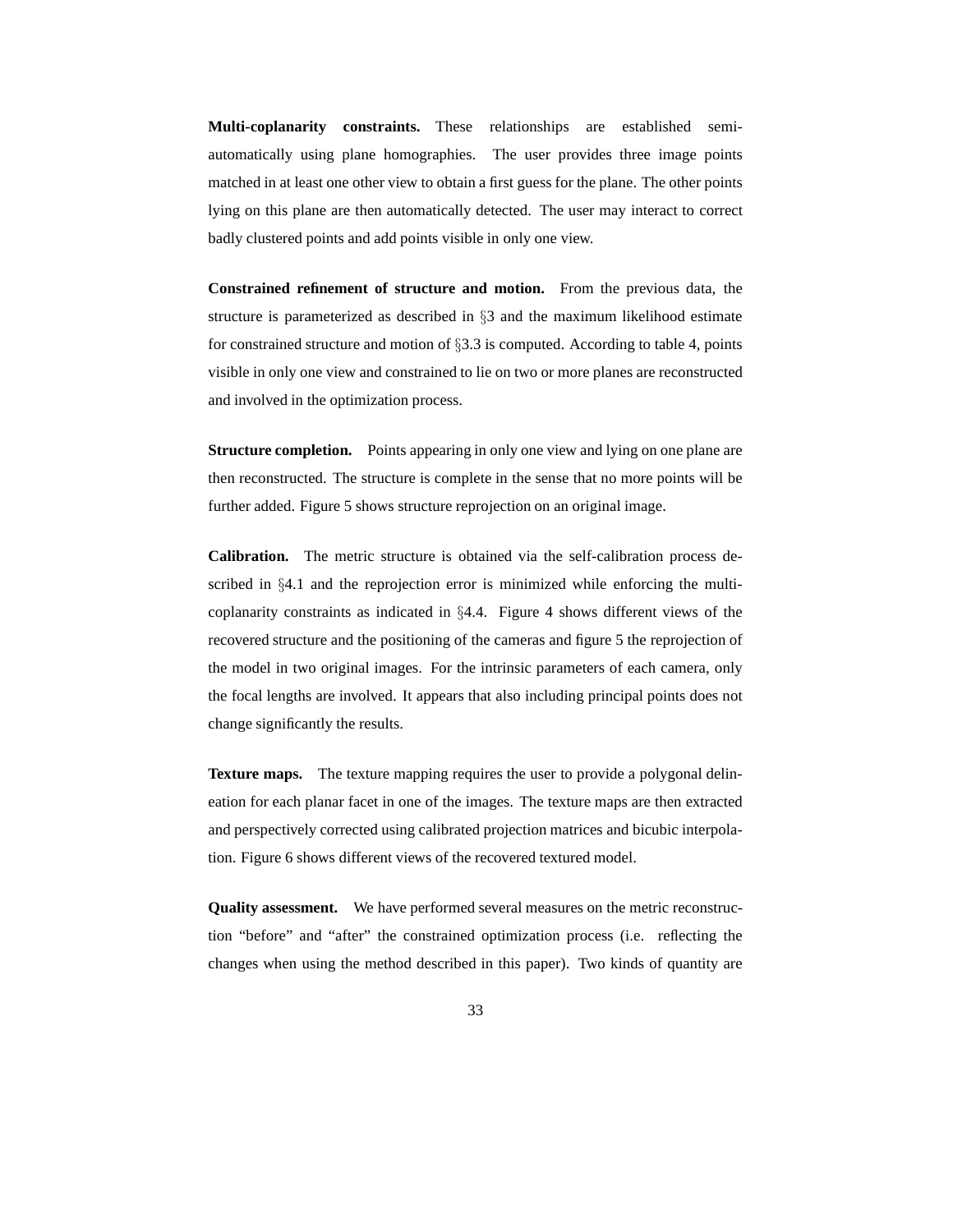

Figure 4: Recovered metric structure and motion. The structure is shown as a set of planar polygons while the different cameras (the motion) are represented by pyramids. The height of a pyramid is proportional to the recovered focal length of the camera. The bottom-right image shows a rendering from above the point of view of the right image of figure 5.



Figure 5: Reprojection of the recovered model onto the original images. The crosses indicate the position of the reprojected point features.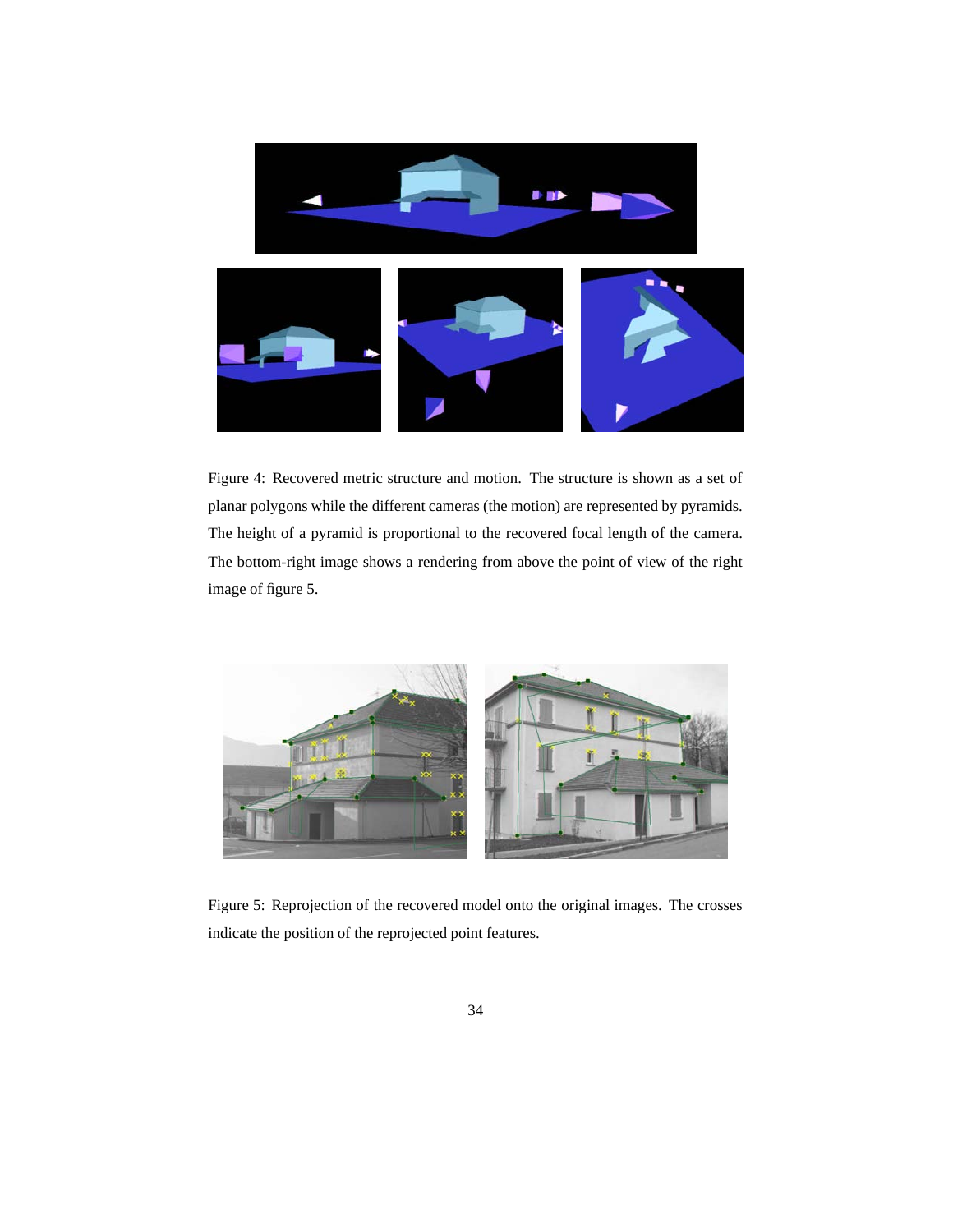

Figure 6: Different views of the textured model. Note that artefacts may be induced by possibly unmodeled non-planar parts of the surfaces, e.g. the pole bulging out of the roof in the top-right image is wrongly mapped to the roof plane, and is therefore distorted in other views, e.g. the top-left one.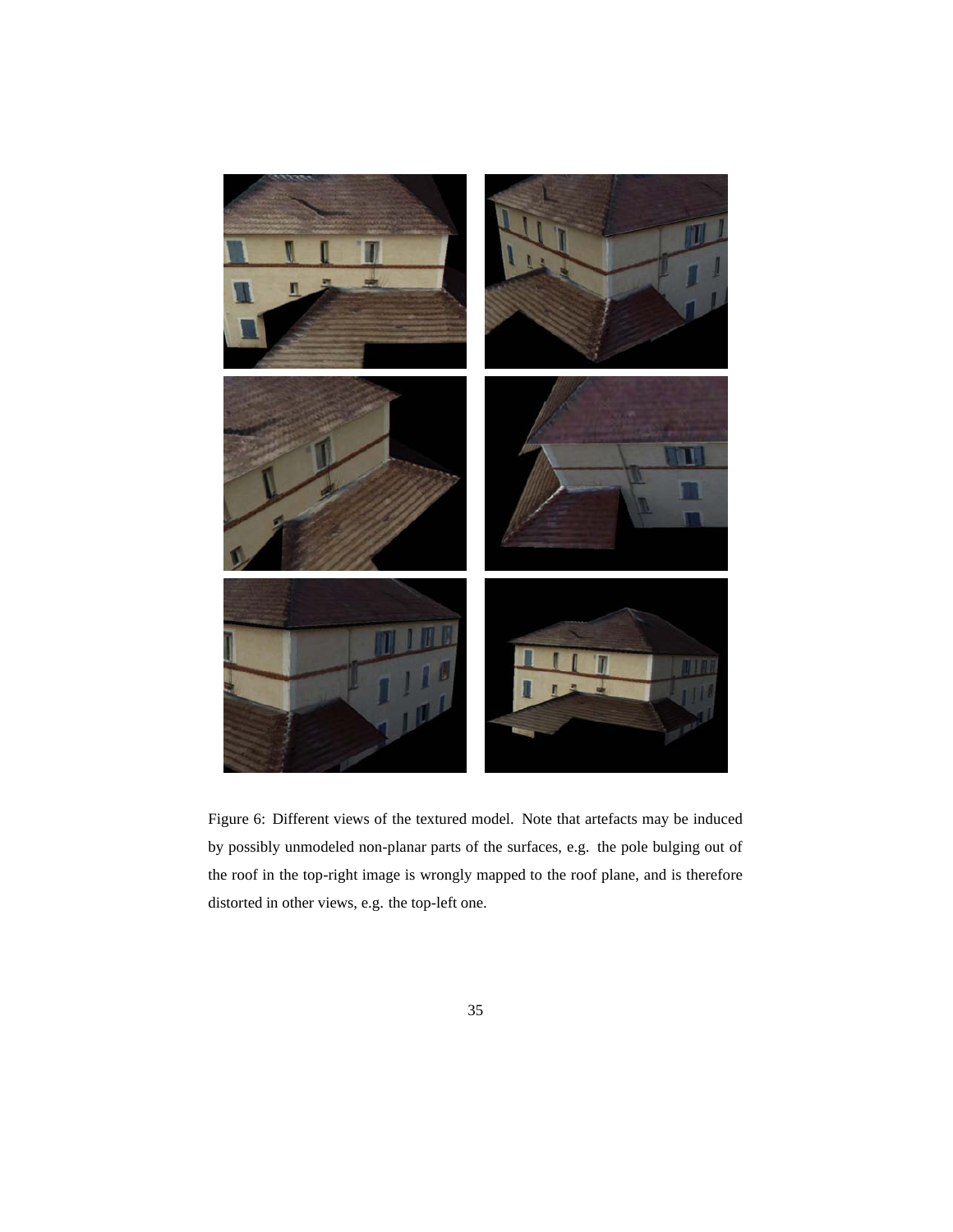| $\sigma_1$                  | $\sigma_2$ | $\mu$ |
|-----------------------------|------------|-------|
| before 0.0489 0.0254 0.1032 |            |       |
| after 0.0102 0.0168 0.0720  |            |       |

Table 7: Metric measures on the Euclidean reconstruction "before" and "after" the constrained optimization. The lower  $\lambda_1$ ,  $\lambda_2$  and  $\mu$  (see text) are, the better the reconstruction is.

significant: length ratios and angles. Table 7 shows measures of such quantities. In this table,  $\sigma_1$  and  $\sigma_2$  are the variances of the length of respectively the height and width of the largest windows on the two walls, whereas  $\mu$  is the mean of  $1-2\alpha_i/\pi$  where  $\alpha_i$  are the measures of right angles. The values given in table 7 show that the metric reconstruction obtained with our method is clearly of superior quality than the unconstrained one.

## **7 Conclusions**

We have presented an hybrid approach that draws on the strengths of both the traditional feature- and primitive-based approaches, i.e. the reconstruction is accurate and the recovered model allows to produce photorealistic rendering. More precisely, we focus on the case of points and planes related by multi-coplanarity constraints and on the design of a *constrained structure and motion* maximum likelihood estimator in both the projective and the metric cases. This maximum likelihood estimator uses a *minimal* parameterization of scene structure, enforcing underlying geometric constraints and a quasi-minimal parameterization of motion.

Experimental results on simulated data show that the quality of the reconstruction obtained with our method is clearly superior to those of traditional feature-based methods, in a large variety of experimental configurations, and for both structure and motion. We also consider the case when surfaces are only approximately planar and experimentally determined breakpoints of plane unflatness above which the incorporation of multi-coplanarity constraints makes the estimation less reliable.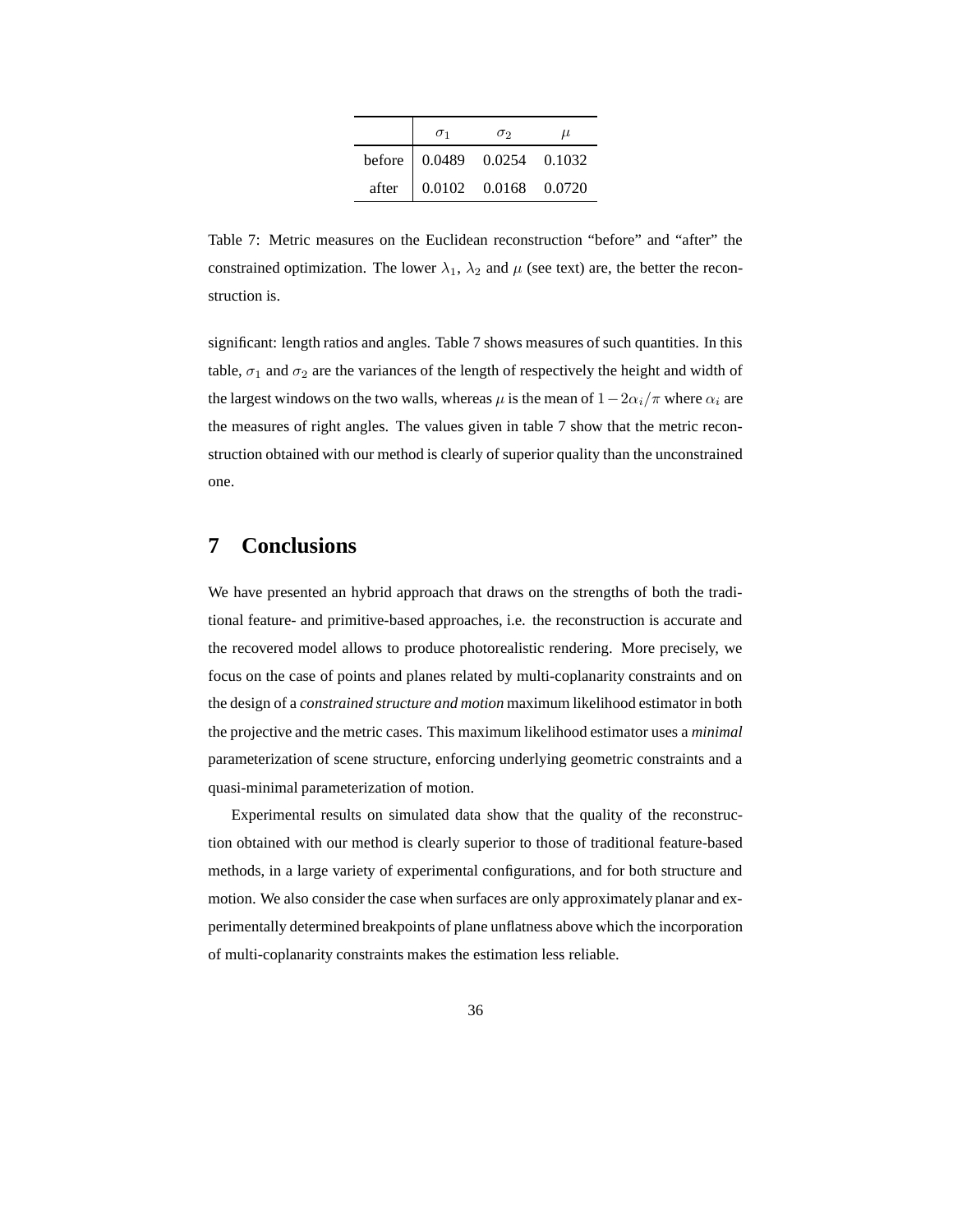The method is validated using real images. The results are convincing, in terms of both rendering quality and accuracy of metric values compared to a feature-based method.

The implementation of our methods comprises modules for unconstrained projective reconstruction ("linear" ones and bundle adjustment), constrained projective reconstruction (initialization and optimization), self-calibration ("linear" method and optimization), as well as constrained Euclidean reconstruction (initialization and bundle adjustment).

# **References**

- [1] J. Alon and S. Sclaroff. Recursive estimation of motion and planar structure. In *Proceedings of the Conference on Computer Vision and Pattern Recognition, Hilton Head Island, South Carolina, USA*, pages 550–556, 2000.
- [2] K.B. Atkinson, editor. *Close Range Photogrammetry and Machine Vision*. Whittles Publishing, 1996.
- [3] C. Baillard and A. Zisserman. Automatic reconstruction of piecewise planar models from multiple views. In *Proceedings of the Conference on Computer Vision and Pattern Recognition, Fort Collins, Colorado, USA*, pages 559–565. IEEE Computer Society Press, June 1999.
- [4] A. Bartoli and P. Sturm. Constrained structure and motion from N views of a piecewise planar scene. In *Proceedings of the First International Symposium on Virtual and Augmented Architecture, VAA'01, Dublin, Ireland*, pages 195–206, June 2001.
- [5] A. Bartoli, P. Sturm, and R. Horaud. Projective structure and motion from two views of a piecewise planar scene. In *Proceedings of the 8th International Conference on Computer Vision, Vancouver, Canada*, volume 1, pages 593–598, July 2001.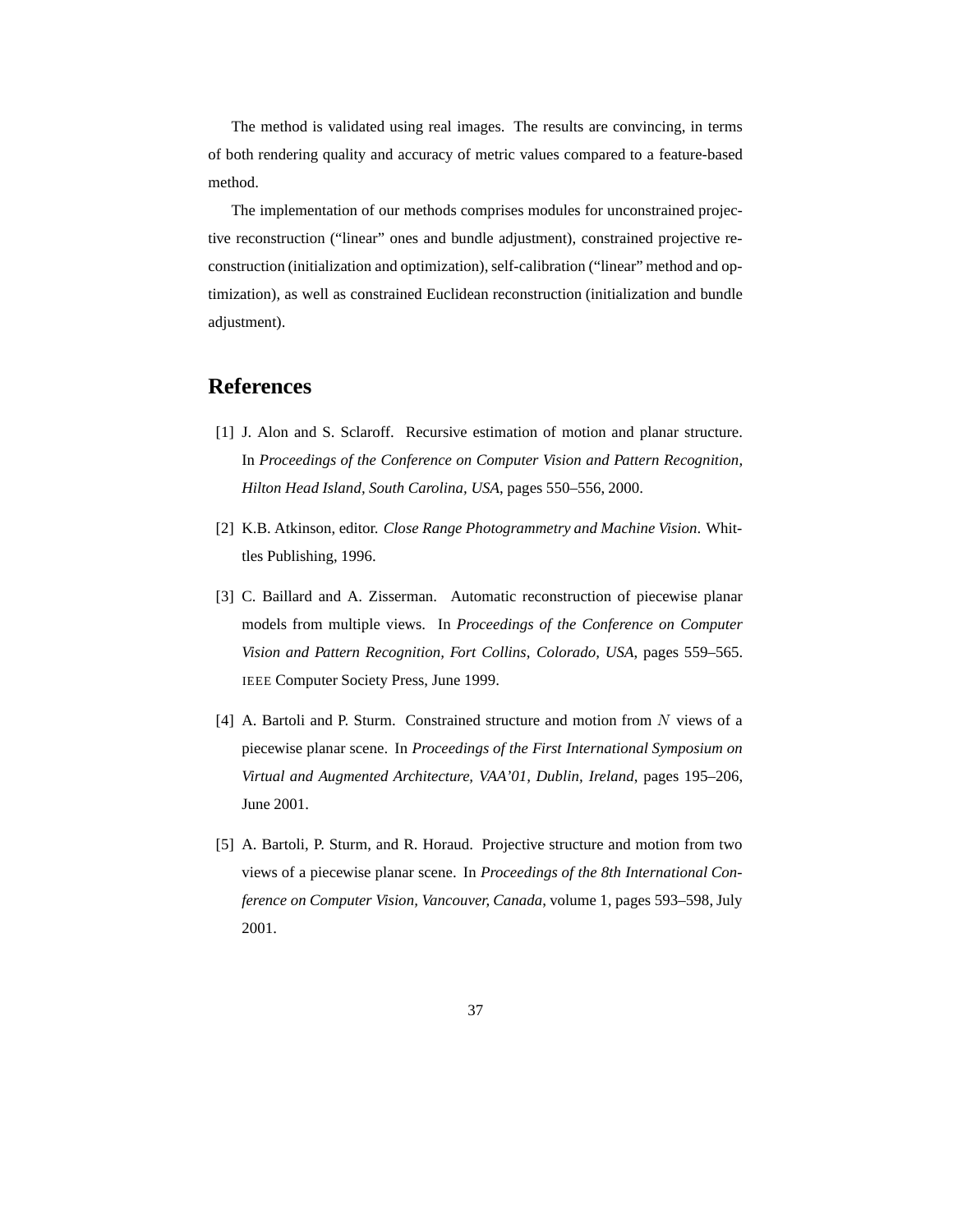- [6] P. Beardsley, P. Torr, and A. Zisserman. 3D model acquisition from extended image sequences. In B. Buxton and R. Cipolla, editors, *Proceedings of the 4th European Conference on Computer Vision, Cambridge, England*, volume 1065 of *Lecture Notes in Computer Science*, pages 683–695. Springer-Verlag, April 1996.
- [7] R. Berthilsson and A. Heyden. Recognition of planar point configurations using the density of affine shape. In *Proceedings of the 6th International Conference on Computer Vision, Bombay, India*, pages 72–88, 1998.
- [8] G. Cross and A. Zisserman. Surface reconstruction from multiple views using apparent contours and surface texture. In A. Leonardis, F. Solina, and R. Bajcsy, editors, *NATO Advanced Research Workshop on Confluence of Computer Vision and Computer Graphics, Ljubljana, Slovenia*, pages 25–47, 2000.
- [9] P.E. Debevec, C.J. Taylor, and J. Malik. Modeling and rendering architecture from photographs: a hybrid geometry-and image-based approach. In SIGGRAPH '96*, New Orleans*, August 1996.
- [10] A.R. Dick, P.H.S. Torr, S.F. Ruffle, and R. Cipolla. Combining single view recognition and multiple view stereo for architectural scenes. In *Proceedings of the 8th International Conference on Computer Vision, Vancouver, Canada*, 2001.
- [11] O. Faugeras and F. Lustman. Motion and structure from motion in a piecewise planar environment. *International Journal of Pattern Recognition and Artificial Intelligence*, 2(3):485–508, September 1988.
- [12] P. Fornland and C. Schnörr. A robust and convergent iterative approach for determining the dominant plane from two views without correspondence and calibration. In IEEE, editor, *Proceedings of the Conference on Computer Vision and Pattern Recognition, Puerto Rico, USA*, pages 508–513, 1997.
- [13] P.E. Gill, W. Murray, and M.H. Wright. *Practical Optimization*. Academic Press, 1981.
- [14] S.J. Gortler, R. Grzeszczuk, R. Szeliski, and M. Cohen. The lumigraph. In *Proceedings of* SIGGRAPH*, New Orleans, LA*, pages 43–54, 1996.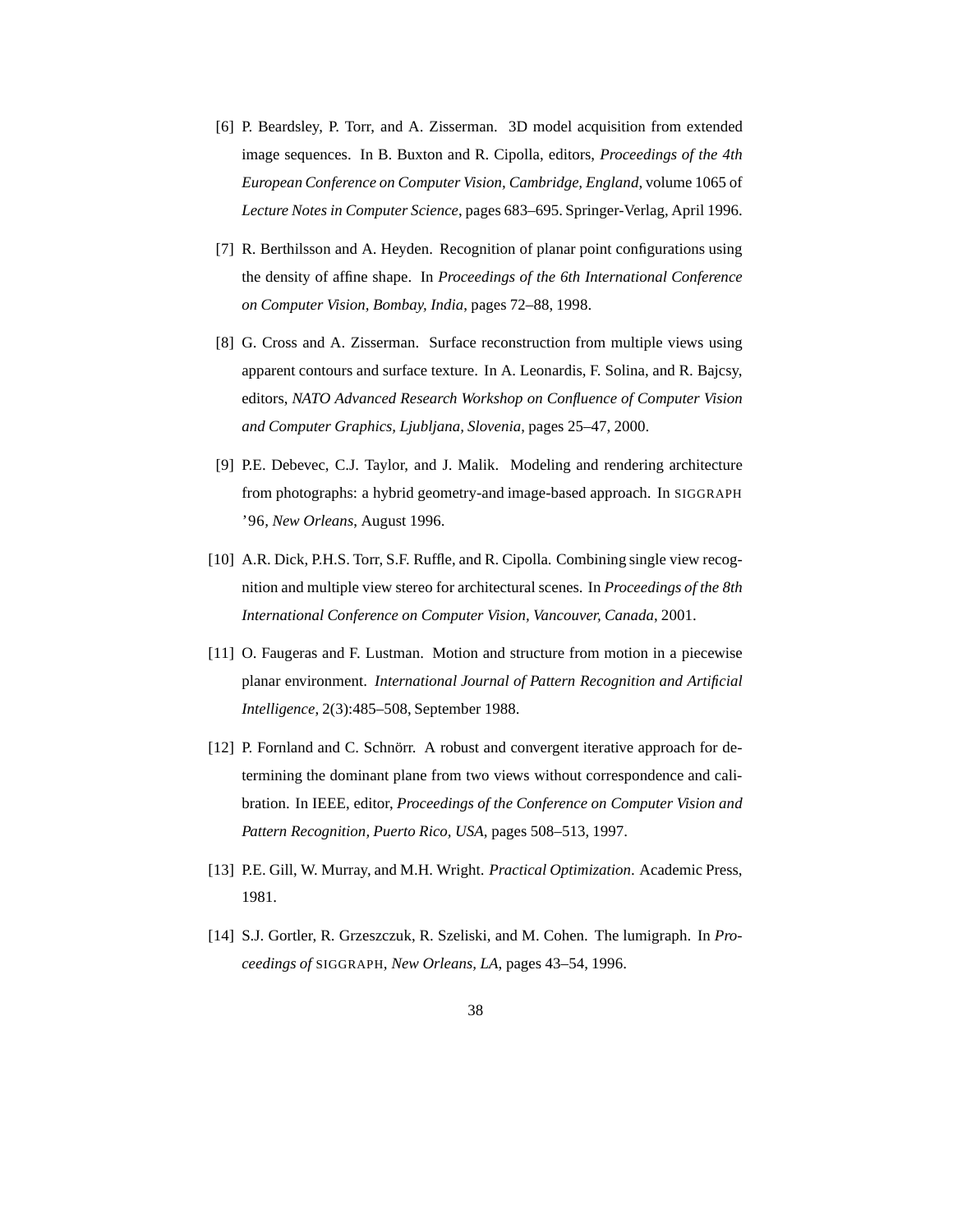- [15] R. Hartley. In defence of the 8-point algorithm. In *Proceedings of the 5th International Conference on Computer Vision, Cambridge, Massachusetts, USA*, pages 1064–1070, June 1995.
- [16] R. Hartley and P. Sturm. Triangulation. *Computer Vision and Image Understanding*, 68(2):146–157, 1997.
- [17] A. Heyden and K. Åström. A canonical framework for sequences of images. In *Workshop on Representation of Visual Scenes, Cambridge, Massachusetts, USA*, pages 45–52, June 1995.
- [18] A. Heyden and K. Åström. Minimal conditions on intrinsic parameters for euclidean reconstruction. In *Proceedings of the Third Asian Conference on Computer Vision, Hong Kong*, volume II, pages 169–176, January 1998.
- [19] B.K.P. Horn, H.M. Hilden, and S. Negahdaripour. Closed-form solution of absolute orientation using orthonormal matrices. *Journal of the Optical Society of America A*, 5(7):1127–1135,July 1988.
- [20] F. Kahl, B. Triggs, and K. Åström. Critical motions for auto-calibration when some intrinsic parameters can vary. *Journal of Mathematical Imaging and Vision*, 13(2):131–146, October 2000.
- [21] K.N. Kutulakos and S.M. Seitz. A theory of shape by space carving. In *Proceedings of the 7th International Conference on Computer Vision, Kerkyra, Greece*, volume 1, pages 307–314, 1999.
- [22] F. Lang and W. Förstner. 3D-city modeling with a digital one-eye stereo system. In *Proceedings of the XVIII* ISPRS*-Congress, Vienna, Austria*, July 1996.
- [23] M. Levoy and P. Hanrahan. Light field rendering. In *Proceedings of* SIGGRAPH*, New Orleans, LA*, pages 31–42, 1996.
- [24] E. Malis and R. Cipolla. Multi-view constraints between collineations: Application to self-calibration from unknown planar structures. In D. Vernon, editor,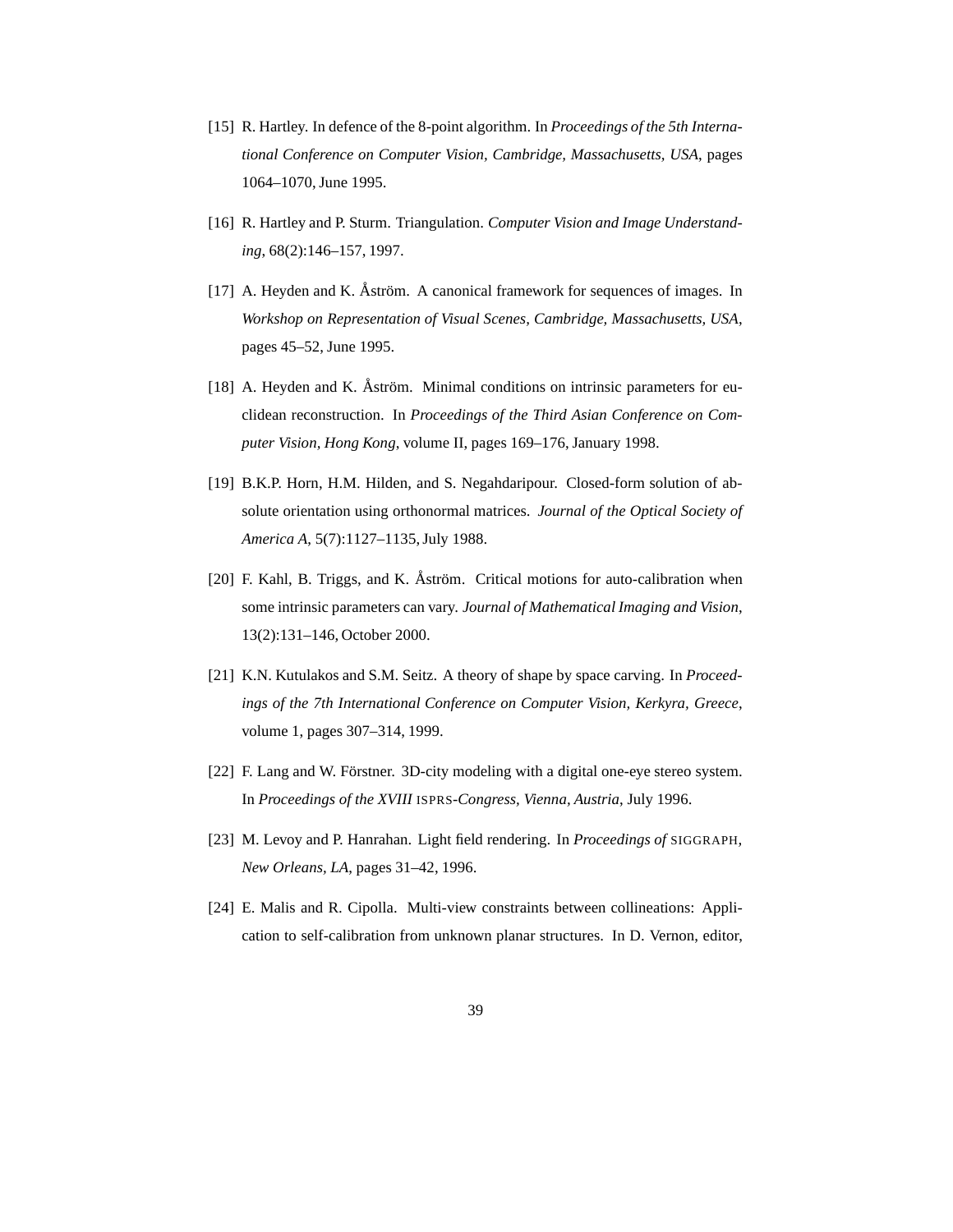*Proceedings of the 6th European Conference on Computer Vision, Dublin, Ireland*, volume 1843 of *Lecture Notes in Computer Science*, pages 610–624. Springer-Verlag, June 2000.

- [25] S.J. Maybank and O.D. Faugeras. A theory of self calibration of a moving camera. *International Journal of Computer Vision*, 8(2):123–151, 1992.
- [26] C. McGlone. Bundle adjustment with geometric constraints for hypothesis evaluation. In *Proceedings of the XVIII* ISPRS*-Congress, Vienna, Austria*, pages 529– 534, July 1996.
- [27] W. Niem. Robust and fast modelling of 3D natural objects from multiple views. In *Proceedings of the* SPIE *Conference on Image and Video Processing II, San Jose, USA*, volume 2182, pages 388–397, February 1994.
- [28] M. Pollefeys. *Self-Calibration and Metric 3D Reconstruction from Uncalibrated Image Sequences*. PhD thesis, Katholieke Universiteit Leuven, Belgium, Faculteit Toegepaste Wetenschappen, Arenbergkasteel, B-3001 Heverlee, Belgium, May 1999.
- [29] M. Pollefeys, R. Koch, and L. Van Gool. Self-calibration and metric reconstruction in spite of varying and unknown internal camera parameters. In *Proceedings of the 6th International Conference on Computer Vision, Bombay, India*, pages 90–95, January 1998.
- [30] M. Pollefeys, M. Vergauwen, and L. Van Gool. Automatic 3D modeling from image sequences. In *Proceedings of the XIX* ISPRS*-Congress, Amsterdam, Netherlands*, volume B5, pages 619–626, July 2000.
- [31] S.M. Seitz and C.R. Dyer. Photorealistic scene reconstruction by voxel coloring. In *Proceedings of the Conference on Computer Vision and Pattern Recognition, Puerto Rico, USA*, pages 1067–1073. IEEE Computer Society Press, June 1997.
- [32] D. Sinclair and A. Blake. Quantitative planar region detection. *International Journal of Computer Vision*, 18(1):77–91, 1996.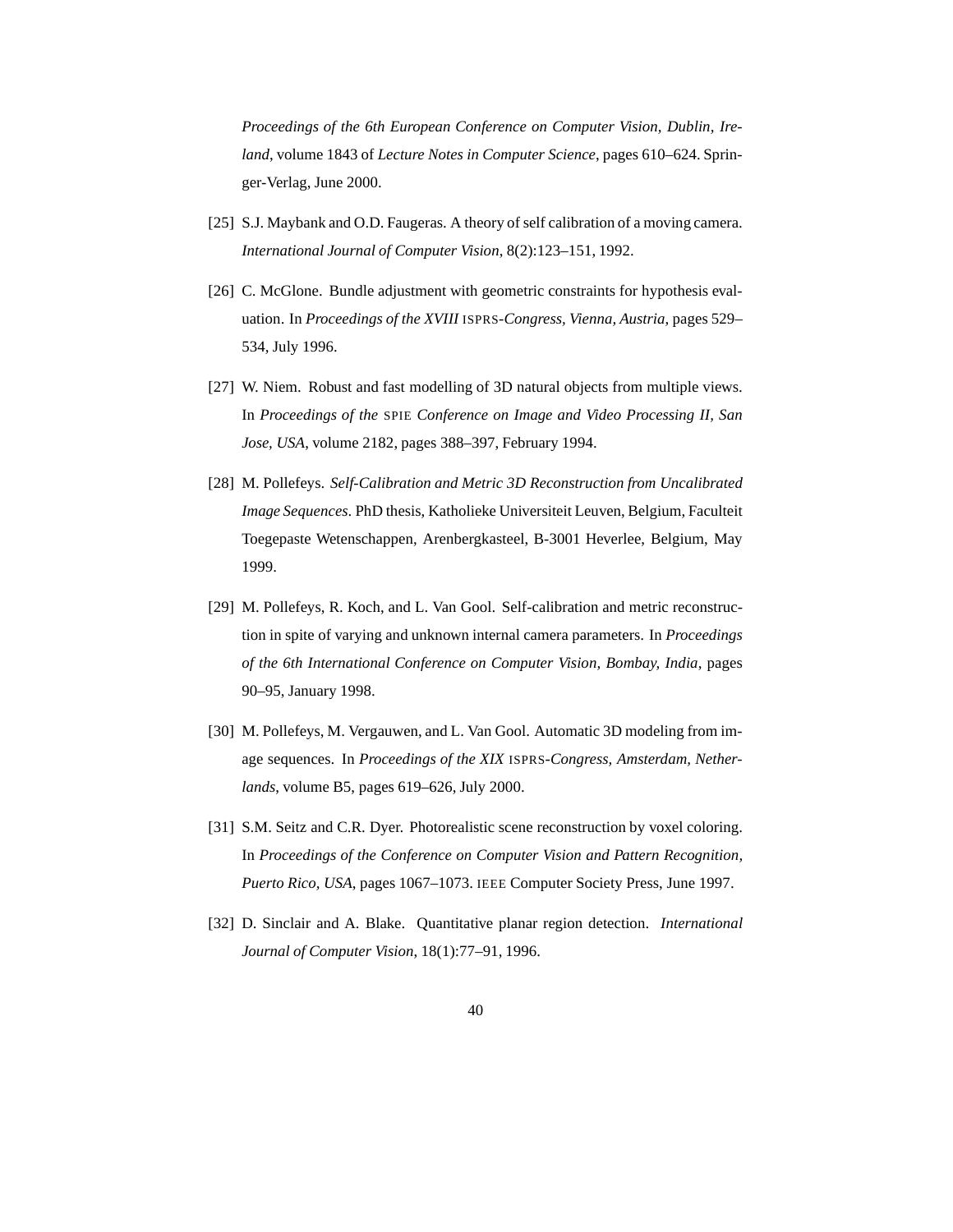- [33] C.C. Slama, editor. *Manual of Photogrammetry, Fourth Edition*. American Society of Photogrammetry and Remote Sensing, Falls Church, Virginia, USA, 1980.
- [34] A. Streilein and U. Hirschberg. Integration of digital photogrammetry and CAAD: Constraint-based modeling and semi-automatic measurement. In *Proceedings of the International* CAAD *Futures Conference, Singapore*, September 1995.
- [35] P. Sturm. Critical motion sequences for the self-calibration of cameras and stereo systems with variable focal length. In T. Pridmore and D. Elliman, editors, *Proceedings of the tenth British Machine Vision Conference, Nottingham, England*, pages 63–72. British Machine Vision Association, September 1999.
- [36] P. Sturm. A case against Kruppa's equations for camera self-calibration. IEEE *Transactions on Pattern Analysis and Machine Intelligence*, 22(10):1199–1204, October 2000.
- [37] P. Sturm and B. Triggs. A factorization based algorithm for multi-image projective structure and motion. In B. Buxton and R. Cipolla, editors, *Proceedings of the 4th European Conference on Computer Vision, Cambridge, England*, volume 1065 of *Lecture Notes in Computer Science*, pages 709–720. Springer-Verlag, April 1996.
- [38] R. Szeliski. Rapid octree construction from image sequences. *Computer Vision, Graphics and Image Processing*, 58(1):23–32, July 1993.
- [39] R. Szeliski and P.H.S. Torr. Geometrically constrained structure from motion : Points on planes. In *3D Structure from Multiple Images of Large-scale Environments SMILE'98*. Springer Verlag, June 1998.
- [40] J.-P. Tarel and J.-M. Vézien. A generic approach for planar patches stereo reconstruction. In *Proceedings of the Scandinavian Conference on Image Analysis*, pages 1061–1070, Uppsala, Sweden, 1995.
- [41] B. Triggs. Autocalibration and the absolute quadric. In *Proceedings of the Conference on Computer Vision and Pattern Recognition, Puerto Rico, USA*, pages 609–614. IEEE Computer Society Press, June 1997.